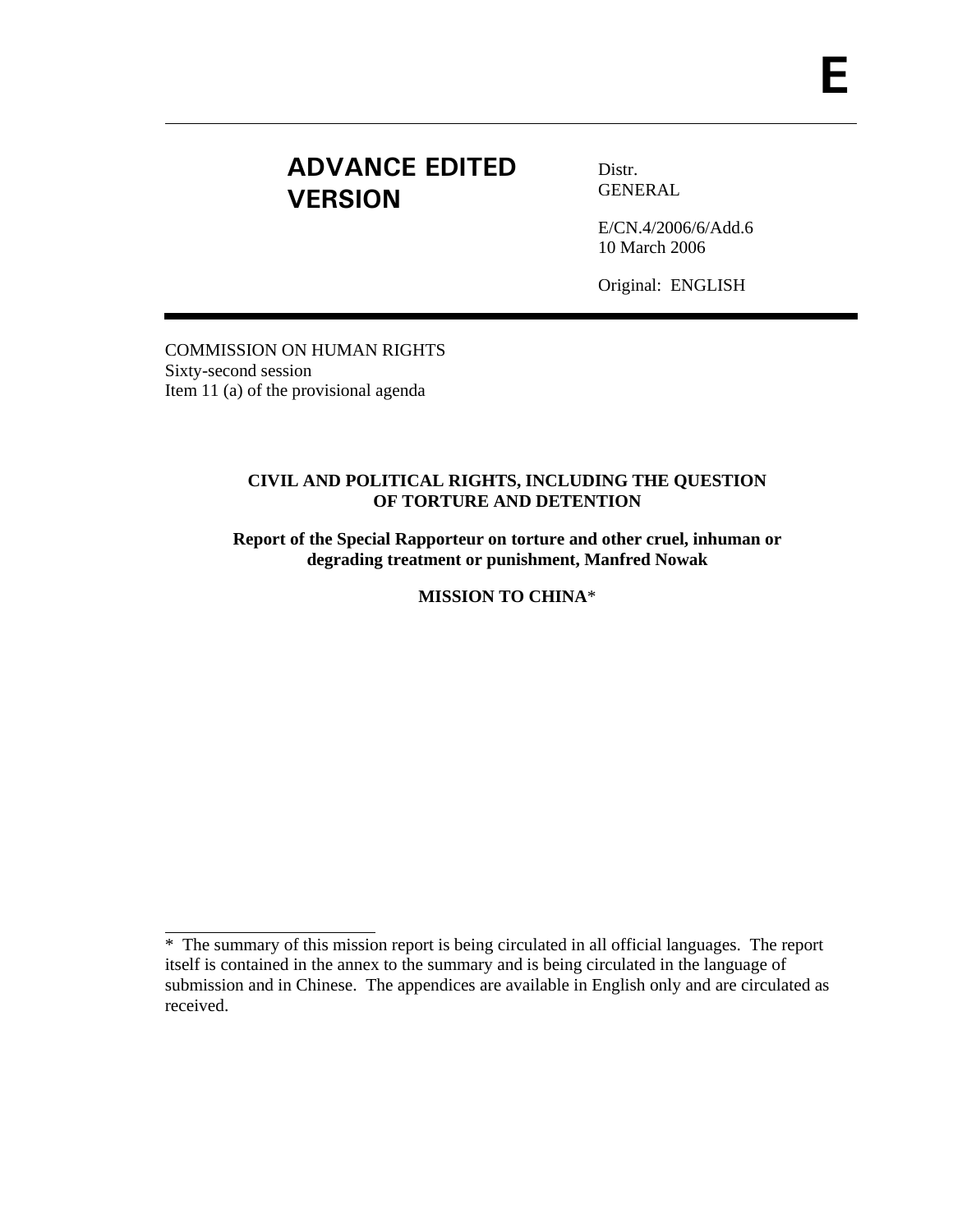#### **Summary**

 The Special Rapporteur on torture and other cruel, inhuman or degrading treatment or punishment undertook a visit to China from 20 November to 2 December 2005, at the invitation of the Government. He expresses his appreciation to the Government for the full cooperation it provided him throughout the visit. The report contains a study of the legal and factual aspects regarding the situation of torture or ill-treatment in China.

 The Special Rapporteur bases his finding on a thorough analysis of the legal framework, individual communications and on written information from and interviews with a wide array of sources, including Government officials, non-governmental organizations, lawyers, victims and witnesses, as well as from on-site inspections of detention facilities. Accordingly, he recommends a number of measures to be adopted by the Government in order to comply with its commitment to prevent and suppress acts of torture and other forms of ill-treatment.

 Though on the decline, particularly in urban areas, the Special Rapporteur believes that torture remains widespread in China. He welcomes the willingness of the Government to acknowledge the pervasiveness of torture in the criminal justice system and the various efforts undertaken in recent years at the central and provincial levels to combat torture and ill-treatment. In the opinion of the Special Rapporteur, these measures have contributed to a steady decline of torture practices over recent years.

 Many factors contribute to the continuing practice of torture in China. They include rules of evidence that create incentives for interrogators to obtain confessions through torture, the excessive length of time that criminal suspects are held in police custody without judicial control, the absence of a legal culture based on the presumption of innocence (including the absence of an effective right to remain silent), and restricted rights and access of defence counsel. The situation is aggravated by the lack of self-generating and/or self-sustaining social and political institutions including: a free and investigatory press, citizen-based independent human rights monitoring organizations, independent commissions visiting places of detention, and independent, fair and accessible courts and prosecutors.

 While the basic conditions in the detention facilities seem to be generally satisfactory, the Special Rapporteur was struck by the strictness of prison discipline and a palpable level of fear and self-censorship when talking to detainees.

 The criminal justice system and its strong focus on admission of culpability, confessions and re-education is particularly disturbing in relation to political crimes and the administrative detention system of "Re-education through Labour". The combination of deprivation of liberty as a sanction for the peaceful exercise of freedom of expression, assembly and religion, with measures of re-education through coercion, humiliation and punishment aimed at admission of guilt and altering the personality of detainees up to the point of breaking their will, constitutes a form of inhuman or degrading treatment or punishment, which is incompatible with the core values of any democratic society based upon a culture of human rights.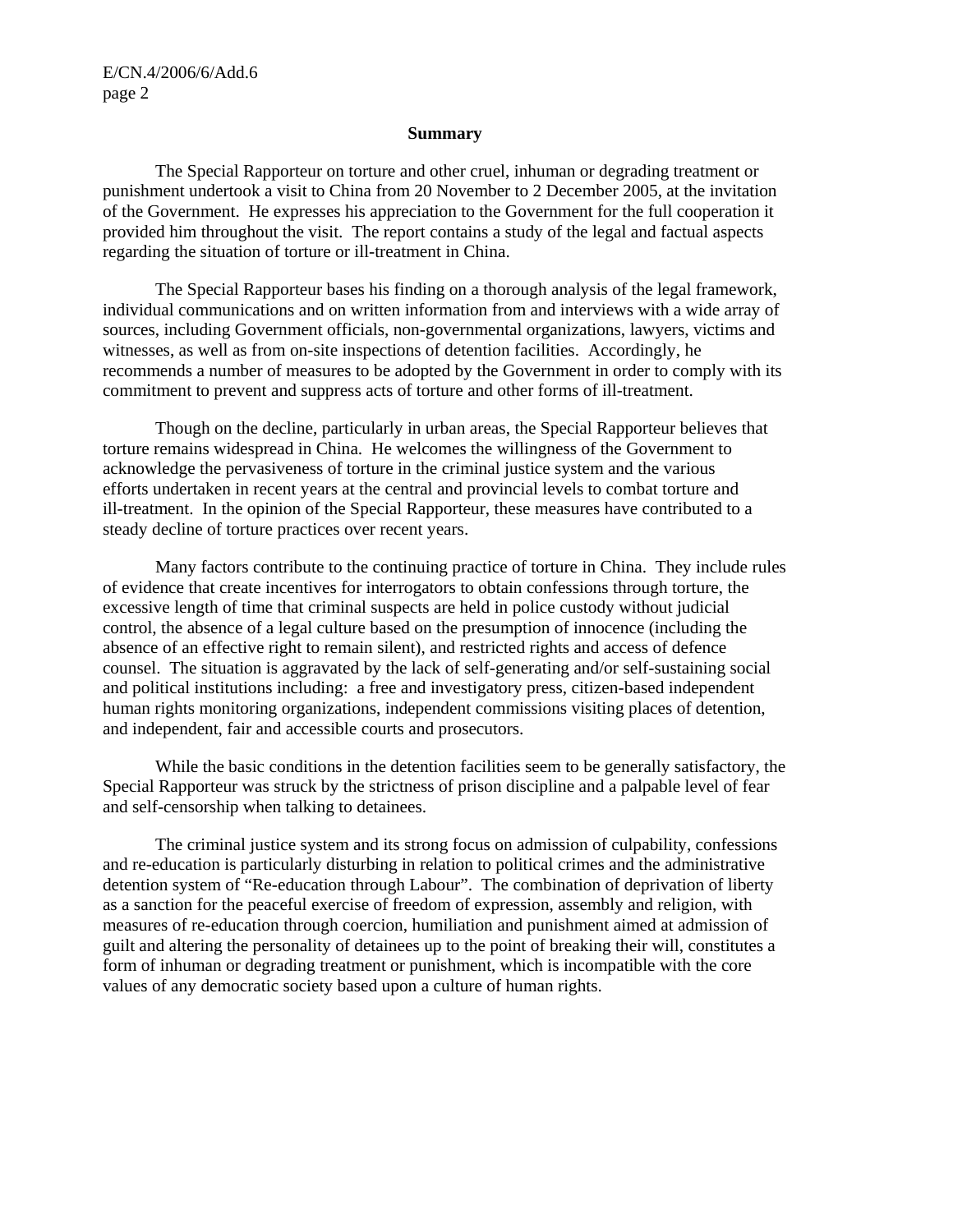#### **Annex**

# **REPORT OF THE SPECIAL RAPPORTEUR ON TORTURE AND OTHER CRUEL, INHUMAN OR DEGRADING TREATMENT OR PUNISHMENT, MANFRED NOWAK, ON HIS MISSION TO CHINA (20 November to 2 December 2005)**

### **CONTENTS**

*Paragraphs Page*

|          |                                                                                     |           | $\overline{4}$ |
|----------|-------------------------------------------------------------------------------------|-----------|----------------|
|          |                                                                                     | $1 - 8$   | 5              |
| L        | PARTICULAR CIRCUMSTANCES OF FACT-FINDING                                            | $9 - 12$  | 6              |
| $\Pi$    | LEGAL AND ORGANIZATIONAL FRAMEWORK                                                  | $13 - 39$ | 7              |
|          | $\mathsf{A}$ .                                                                      | 13        | 7              |
|          | $\mathbf{B}$ .                                                                      | $14 - 39$ | 7              |
| III.     | THE SITUATION OF TORTURE AND ILL-TREATMENT                                          | $40 - 59$ | 12             |
| $IV_{-}$ | DEPRIVATION OF LIBERTY FOR POLITICAL CRIMES<br>AND FORCED RE-EDUCATION AS A FORM OF |           |                |
|          |                                                                                     | $60 - 65$ | 17             |
| V        |                                                                                     | $66 - 70$ | 19             |
| VI.      |                                                                                     | $71 - 82$ | 20             |
|          | <b>Appendices</b>                                                                   |           |                |
|          |                                                                                     |           | 25             |
|          |                                                                                     |           | 41             |
|          |                                                                                     |           | 52             |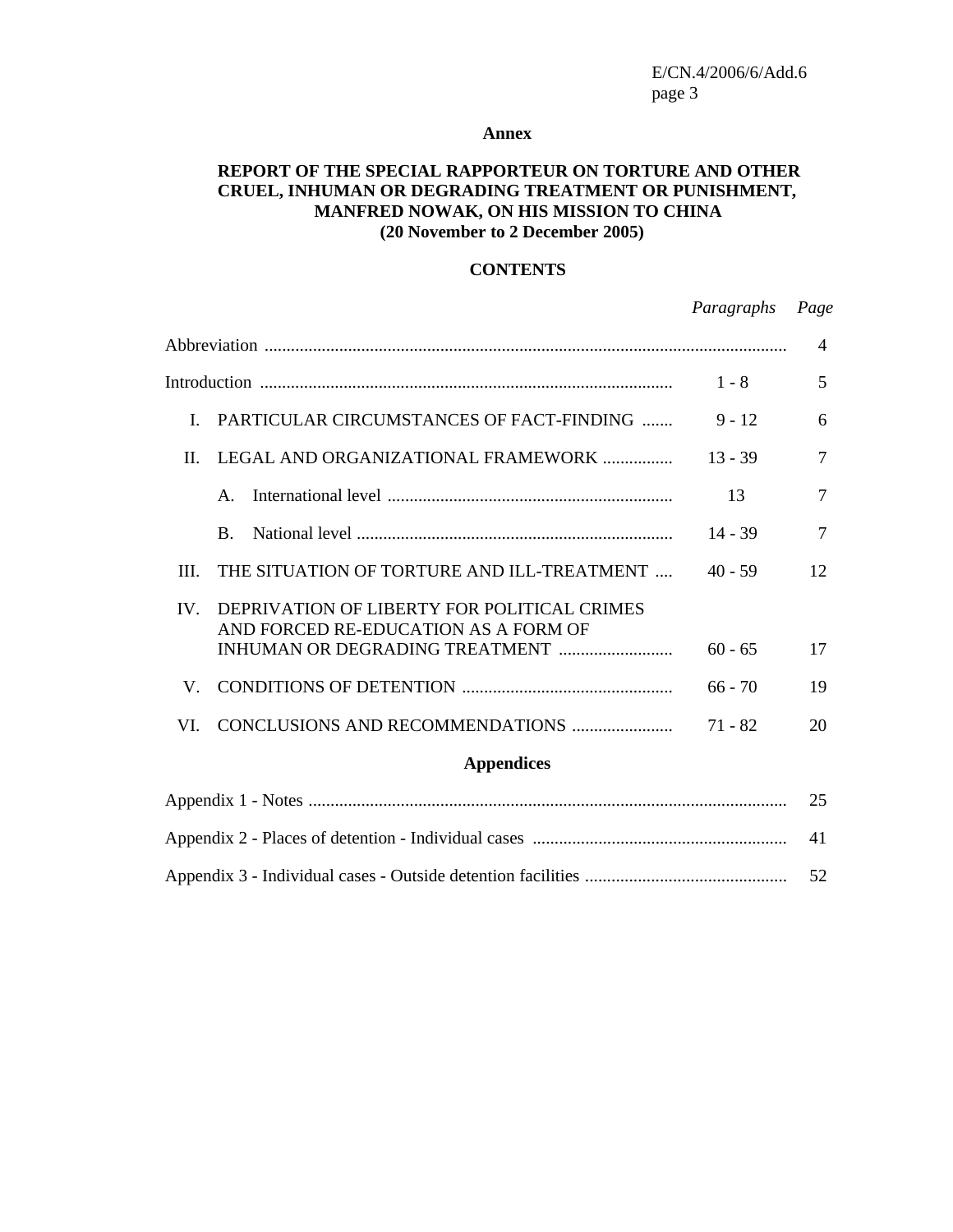#### **Abbreviations and acronyms**

- CAT Convention against Torture and Other Cruel, Inhuman or Degrading Treatment or Punishment
- CDP Chinese Democratic Party
- CL the Criminal Law
- CPL the Criminal Procedure Law
- ICCPR International Covenant on Civil and Political Rights
- MPS Ministry of Public Security
- NPC National People's Congress
- OPCAT Optional Protocol to the Convention against Torture
- PSB Public Security Bureau
- RTL Re-education through Labour
- SPC Supreme People's Court
- SPP Supreme People's Procuratorate
- TAR Tibet Autonomous Region
- TOR terms of reference
- XUAR Xinjiang Uighur Autonomous Region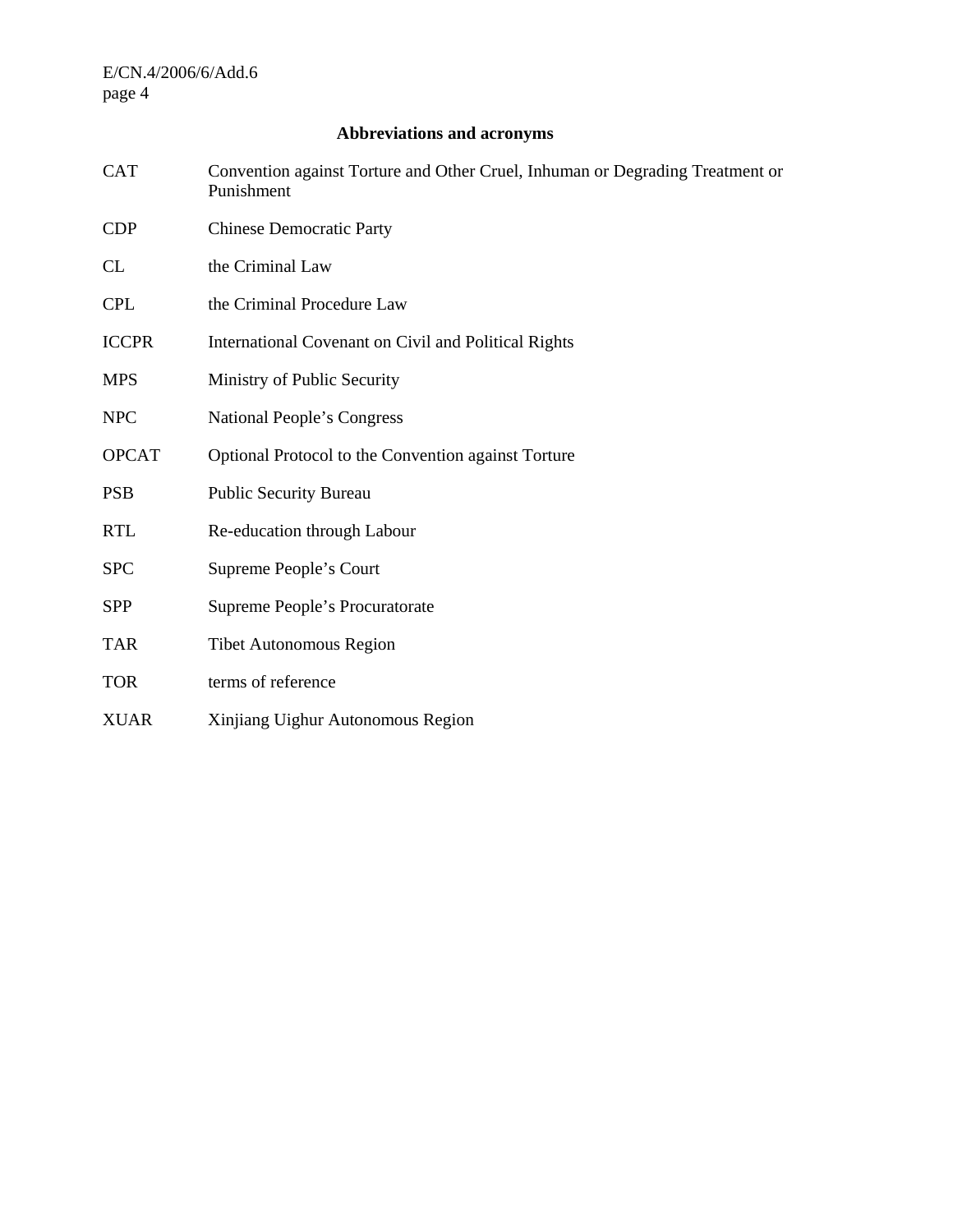#### **Introduction**

1. The Special Rapporteur on torture and other cruel, inhuman or degrading treatment or punishment, Manfred Nowak, undertook a mission to China from 20 November to 2 December 2005, at the invitation of the Government. The mission to China, which included visits to Beijing; Lhasa, Tibet Autonomous Region (TAR); and Urumqi, Xinjiang Uighur Autonomous Region (XUAR), materialized nearly 10 years after the initial request for a visit from the Special Rapporteur.<sup>1</sup> Over the course of the visit, he examined the legal framework and governmental activities relating to the prohibition of torture and other forms of ill-treatment. He also examined the response of the Government to allegations of violations, particularly in relation to inquiry, impunity and prevention. The Special Rapporteur has based his findings on the situation of torture and ill-treatment in China on written information from and interviews with a wide array of sources, including Government officials, non-governmental organizations, lawyers, victims themselves, and witnesses, as well as from on-site inspections of detention facilities.

2. The main purposes of the visit were to assess the prevailing situation of torture and other cruel, inhuman or degrading treatment or punishment, to promote preventive mechanisms to eradicate torture and ill-treatment, and to begin a process of cooperation with the Government.

3. While visits were also planned for Jinan in Shandong Province and Yining in the XUAR, the Special Rapporteur sincerely regrets that he had to cancel these visits owing to time constraints, and expresses his gratitude to the Ministry of Foreign Affairs and the respective leaderships of Shandong Province and Yining Autonomous Prefecture for accommodating these last-minute changes to the programme.

4. While in Beijing, the Special Rapporteur met with officials of the Government, including Assistant Foreign Minister Shen Guofang; Vice-Minister of Justice Fan Fangping; Vice-Minister of Public Security Meng Hongwei; and Deputy Procurator-General Wang Zhenchuan. In Lhasa and Urumqi, the Special Rapporteur met with the Vice-Chairman of the Tibet Autonomous Region, Nima Cering, the Vice-Chairman of Xinjiang Uighur Autonomous Region, Jiapar Abibula, and with local officials, including from the Office of Foreign Affairs, the People's Court, the Procuratorate, and the Departments of Justice and Public Security.

5. In Beijing, the Special Rapporteur visited No. 2 Municipal Detention Centre, Prison No. 2 (twice) and the Municipal Women's Re-education through Labour (RTL) Facility. In Lhasa he visited Lhasa Prison, Tibet Autonomous Region Prison (also known as Drapchi Prison), and the recently opened Qushui Prison. In Urumqi, he visited Prisons No. 1, No. 3, and No. 4, as well as the Liu Dao Wan Detention Centre. In all facilities, the Special Rapporteur met with prison management and interviewed detainees in private.

6. The Special Rapporteur also met with prominent members of civil society, including the All China Lawyers' Association, the Beijing Lawyers' Association, China University for Political Science and Law, Renmin University, Tsinghua University, Beijing University, the Chinese Academy of Social Sciences and the Beijing Child Legal and Research Centre. Meetings were also held with individual lawyers, human rights defenders, academics, and members of the diplomatic corps and United Nations Country Team.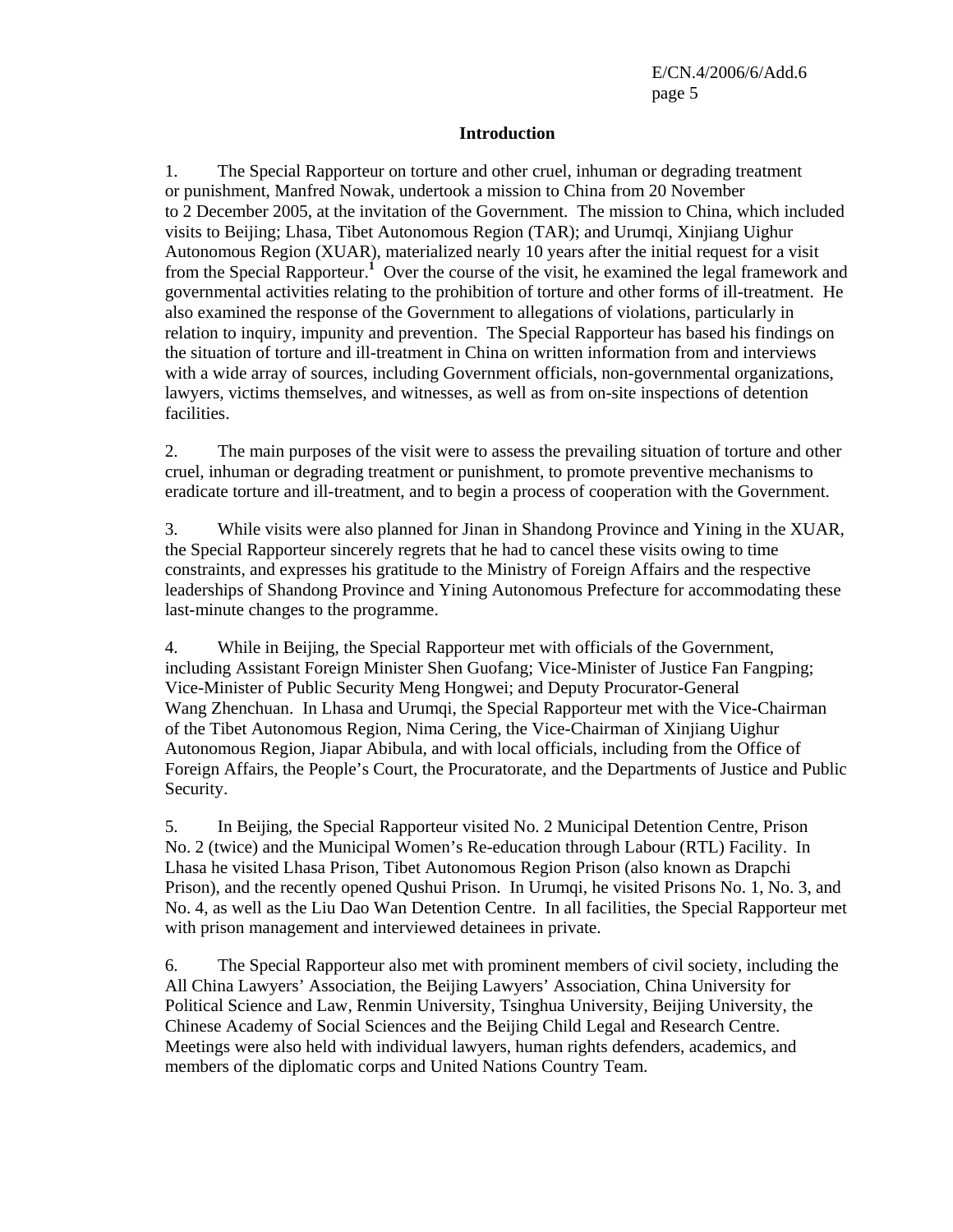7. A preliminary version of this report was sent on 3 January 2006 to the Government for comments. On 25 January 2006 the Government provided detailed comments on the preliminary report, which have been carefully studied and taken into account.

8. The Special Rapporteur extends his appreciation for the support provided to him by the United Nations Resident Coordinator, Mr. K. Malik; the Office of the High Commissioner for Human Rights; and Ms. N. Hughes and Ms. E. McArthur, of the Ludwig Boltzmann Institute of Human Rights.

# **I. PARTICULAR CIRCUMSTANCES OF FACT-FINDING**

9. The Special Rapporteur wishes to express his deep appreciation to the Government, and in particular the Ministry of Foreign Affairs, for its professionalism, cooperation and shared commitment to the objectives of the mission. The Ministry of Foreign Affairs team, headed by Dr. Shen Yongxiang, accompanied the Special Rapporteur throughout the visit to official meetings and detention facilities. The Special Rapporteur credits the Ministry for its great efforts in ensuring that the mission proceeded as smoothly as possible and that his terms of reference (TOR) were in principle respected. All meetings with detainees were carried out in privacy and in locations designated by the Special Rapporteur. No request for a meeting or interviewing of a particular individual nor for a visit to any particular detention centre was refused. Prison staff were generally cooperative and helped the Special Rapporteur meet with prisoners on his list, even those who had been transferred to different facilities.

10. The Special Rapporteur feels, however, compelled to point out that security and intelligence officials attempted to obstruct or restrict his attempts at fact-finding, particularly at the outset of the visit when his team was followed in their Beijing hotel and its vicinity. Furthermore, during the visit a number of alleged victims and family members, lawyers and human rights defenders were intimidated by security personnel, placed under police surveillance, instructed not to meet the Special Rapporteur, or were physically prevented from meeting with him.**<sup>2</sup>**

11. Prison officials restricted interviews to their own working hours, which limited the number of facilities visited and detainees interviewed. The Special Rapporteur and his team were also prevented from bringing photographic or electronic equipment into prisons. Furthermore, as the Special Rapporteur was unable to obtain a letter of authorization from the relevant authorities to visit detention centres alone (in contrast to his previous country visits), officials from the Ministry of Foreign Affairs accompanied him to detention centres to ensure unrestricted access. As the authorities were generally informed approximately an hour in advance, the visits could not be considered to have been strictly "unannounced". Nonetheless, this practice significantly improves upon the modalities employed in previous visits to China of the special procedures of the Commission on Human Rights.

12. Under these conditions, and taking into account the size and complexity of China as well as the limited duration of the mission, the Special Rapporteur acknowledges the limitations in drawing up a comprehensive set of findings and conclusions on the situation of torture and ill-treatment in China. His conclusions therefore also draw upon interviews conducted before his visit, as well as on information received through the mandate's individual communication procedures and from various non-governmental and other sources.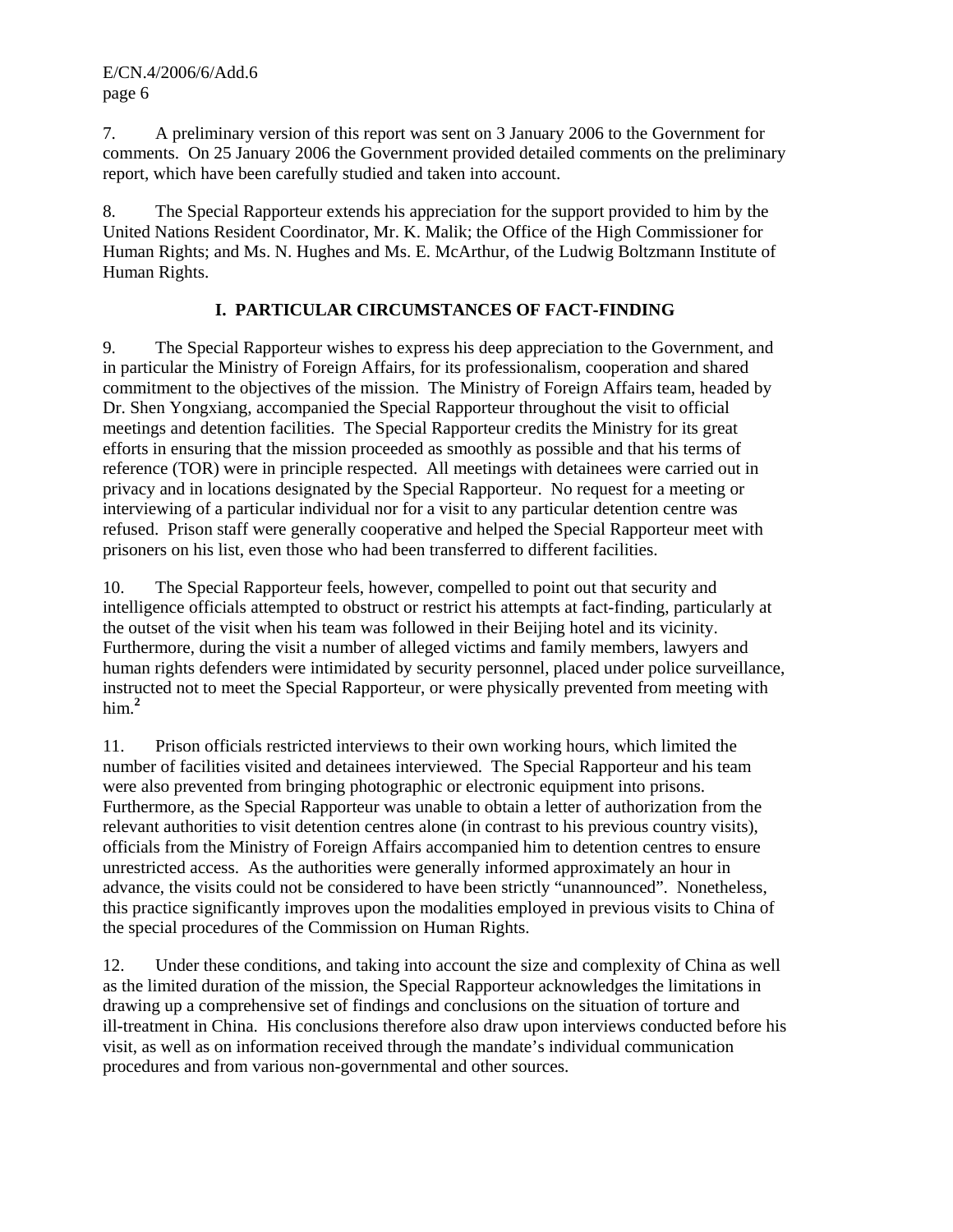# **II. LEGAL AND ORGANIZATIONAL FRAMEWORK**

#### **International level**

13. China is a party to five of the seven major international human rights treaties.**<sup>3</sup>** Of these, the following expressly prohibit torture and ill-treatment: the Convention against Torture and Other Cruel, Inhuman or Degrading Treatment or Punishment (CAT) and the Convention on the Rights of the Child (CRC). The competence of the Committee against Torture to receive individual complaints has not been recognized by China under article 22 of CAT. Further, China has declared that it does not consider itself bound by articles 20 and 30, paragraph 1, of CAT. China has signed and is preparing to ratify the International Covenant on Civil and Political Rights (ICCPR).

# **National level**

#### *Constitutional amendment on human rights*

14. On 14 March 2004, the National People's Congress (NPC) amended the Constitution to add the provision, "The State respects and safeguards human rights", providing for the first time in its history a constitutional protection of human rights.**<sup>4</sup>** The Special Rapporteur was informed that, as a consequence of this decision, the Criminal Law (CL), the Criminal Procedure Law (CPL) and the framework governing administrative detention are under consideration by the NPC Standing Committee in order to bring them into line with the new provisions of the Constitution.**<sup>5</sup>**

### *Definition and prohibition of torture*

15. While there is no explicit definition of torture in Chinese domestic legislation, basic elements of the definition of torture under CAT are reflected in several provisions of the Criminal Law<sup>6</sup> (CL) which prohibit: extortion of a confession under torture by a judicial officer (*xingxun bigong*) (art. 247); extraction of testimony by the use of force by a judicial officer (*baoli quzheng*) (art. 247); physical abuse of inmates as well as instigation of detainee-on-detainee violence by a policeman or other officer of an institution of confinement like a prison, a detention house or a custody house (art. 248). The CL also lists several other offences related to the prohibition of torture and other forms of ill-treatment.**<sup>7</sup>**

16. However, Chinese legislation does not fully reflect all aspects of the definition of torture as outlined in article 1 of CAT and as required by its article 4. Article 94 of the revised CL defines "judicial officers" as "persons who exercise the functions of investigation, prosecution, adjudication and supervision or control" leaving room for uncertainty as to whether those hired temporarily, or seconded from non-judicial departments to assist in criminal investigations can be prosecuted for these offences.<sup>8</sup> In addition, the Supreme People's Procuratorate (SPP), which directly handles all investigations of torture, further restricted the application of article 247 of the CL to: cruel methods or evil impact; resulting in suicide or mental disorder; causing unjust, false or erroneous cases; coercing confessions/extorting testimony by violence more than three times or against more than three people; or instigating, instructing or forcing others to coerce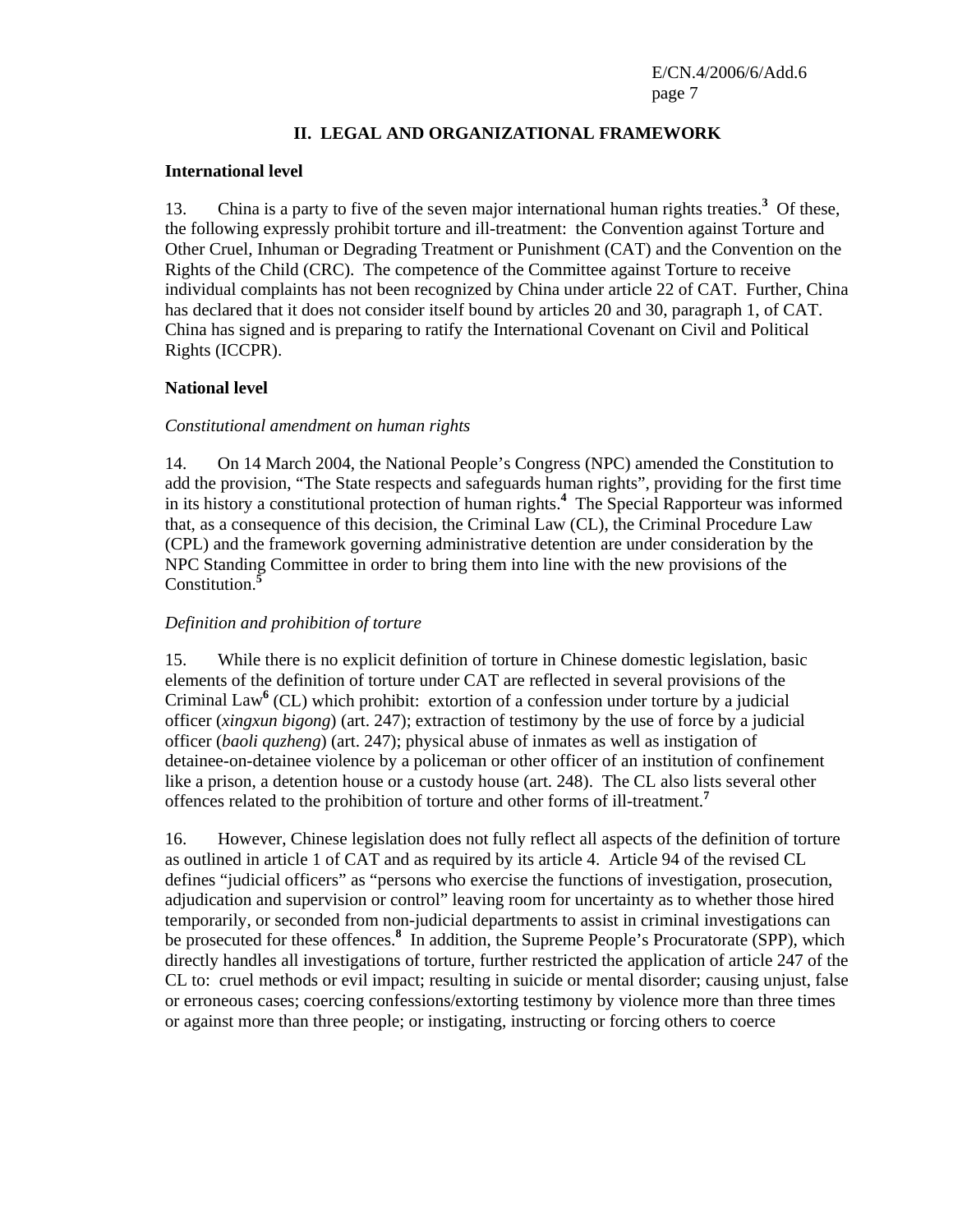confessions/extract testimony by violence.**<sup>9</sup>** In the same decision, the SPP held that prosecution under article 248 was limited to causing injury (*qingshang*) to the detained person; instigating the suicide of the detained person or mental disorder or other serious consequences; beating or corporally punishing and maltreating more than three times or more than three detainees; using cruel methods (*canren shouduan*), having an evil impact; or instigating detainees to beat, corporally punish or maltreat other detainees involving the above.**<sup>10</sup>**

17. The CL does not clearly reflect the following elements of torture as defined in article 1 of CAT: mental torture;**<sup>11</sup>** the involvement of a public official directly or at the instigation or consent or with the acquiescence of a public official or another person acting in an official capacity; and infliction of the act for a specific purpose, such as extracting a confession, obtaining information, punishment, intimidation, discrimination.

# *Penalization of acts of torture and other forms of ill-treatment*

18. The penalization of acts of torture is stipulated in articles 247 and 248 of the CL.**<sup>12</sup>** Other regulations complement the CL,**<sup>13</sup>** including the Regulations on the Use of Police Instruments and Weapons by the People's Police.**<sup>14</sup>** The Supreme People's Court (SPC) has also issued Measures concerning the Punishment of Judicial Personnel of the People's Court Who Break the Law during Trials, and a set of Disciplinary Measures Concerning Judicial Personnel of the People's Court.**<sup>15</sup>** The Rules on the Handling of Criminal Cases by Public Security Authorities**<sup>16</sup>** aim at ensuring a correct implementation of the Criminal Procedure Law and contain a number of safeguards for detainees.

19. However, the Public Security Organs Regulations on Pursuing Responsibility for Policemen's Errors in Implementing the Law and other regulations stipulate that "responsibility for 'errors', including forcing confessions (*bigong*) or testimony, will not be pursued where the law is unclear or judicial interpretations inconsistent; where the errors are made as a result of unforeseen or irresistible reasons; where the policeman was carrying out an order from a superior; or where the policeman was handling a case according to regulations on cooperation with other units".

# *Safeguards during arrest and pretrial detention*

20. The Criminal Procedure Law (CPL) was revised in 1996**<sup>17</sup>** with a view to, inter alia, strengthening guarantees against torture and was supplemented in 1998 by a document on the comprehensive interpretation of certain sensitive and controversial issues.**<sup>18</sup>**

# *Notification of custody*

21. Articles 64 and 71 of the CPL stipulate that, in case of detention or arrest, the detained or arrested person's family or work unit must be informed of the reason for the detention or arrest and the whereabouts within 24 hours. However, this safeguard may be limited in cases of possible impediment to investigation or impossibility to notify. Rule 108 of the Rules on the Handling of Criminal Cases by Public Security Authorities also stipulates that detention notification may be withheld in certain cases.**<sup>19</sup>**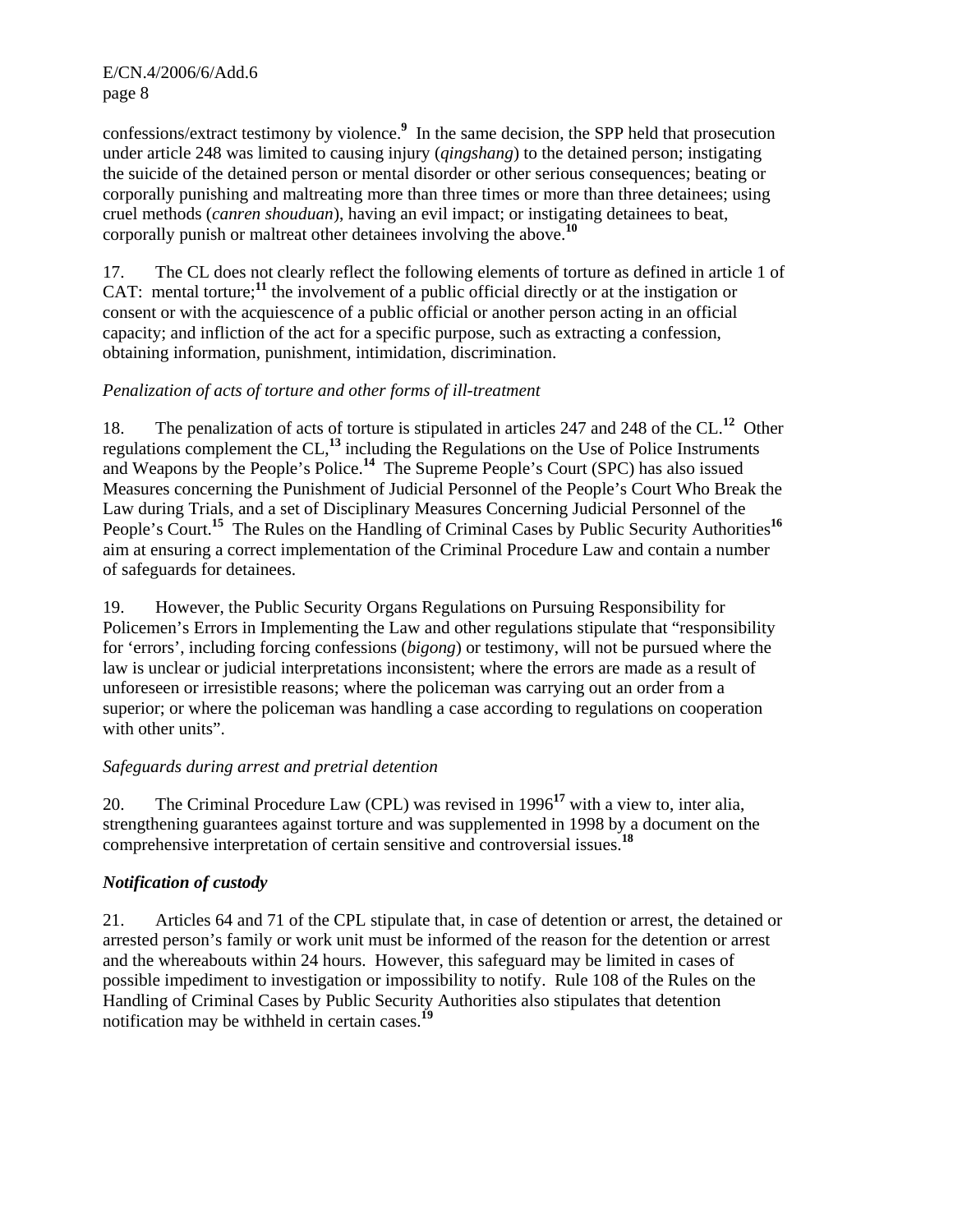#### *Right to be informed of the reasons for the arrest and on the rights entitled to while in custody*

22. Rule 36 of the Rules on the Handling of Criminal Cases by Public Security Authorities stipulates that, from the day a criminal suspect is first interrogated or subject to compulsory measures by a public security authority, he/she must be informed on record of his/her rights to engage a lawyer.

### *Access to legal representatives*

23. Article 96 of the CPL provides that access by a lawyer is possible following the first interrogation, but not immediate access to the public security case file.**<sup>20</sup>** The role of the lawyers in criminal cases is also codified in the Lawyers Law.**<sup>21</sup>** Rule 11 of the Rules concerning Several Issues Encountered in the Implementation of the CPL**<sup>22</sup>** provides that a visit with a suspect requested by a lawyer must be arranged within 48 hours. However, in the case of detainees suspected of being organizers, leaders or members of a criminal ring, terrorist movements or smuggling, drug-dealing or embezzlement conspiracy involving more than two accomplices, a visit request by his lawyer must be arranged within five days.**<sup>23</sup>**

24. Although access to a lawyer is guaranteed by Chinese legislation, this safeguard is seriously limited in practice and particularly in cases where a State secret is involved, as lawyers must obtain approval of the investigating organ pursuant to article 96 of CPL. Neither the CPL nor other regulations provide a clear-cut definition of this concept. Article 8 (6) of the Law on Preservation of State Secrets also stipulates that details of the investigation of crimes are to be protected as "State secrets". The Rules on State Secrets and Detailed Classification Levels for Issues in Public Security Work**<sup>24</sup>** also state that all details of criminal cases under investigation should be considered "State secrets". As no law provides a clear definition of "State secrets", the Special Rapporteur is particularly concerned about the restriction on the right to defence imposed by regulations issued by public security departments, prison administrations or prosecutors when a case involves national security or State secrets, following on the concern expressed by the Working Group on Arbitrary Detention after its 2004 visit.<sup>2</sup>

25. In addition to the requirement to obtain permission, lawyers and defendants face another series of obstacles triggered either by rules and regulations issued by public security departments and prosecutors which impose further restrictions on the access to lawyers, or by individual crime investigators who can independently prevent lawyers from meeting with their clients. Several defence lawyers, as well as leading legal academics interviewed by the Special Rapporteur, claimed that meetings between lawyers and detainees were closely supervised by the authorities and were often subjected to strict time limits, that lawyers could hardly obtain the necessary information from the prosecution, that lawyers who have too vigorously defended their clients can be detained and convicted of various crimes. Indeed, under article 306 of the CL, lawyers can be sentenced to up to seven years' imprisonment for destroying or fabricating evidence, forcing or inciting a witness to change his or her testimony or committing perjury. Article 38 adds to this provision by making "interfering with the proceedings before judicial organs" an offence. This "sword of Damocles", as it is known, can be invoked to harass, intimidate and sanction lawyers. Under it, any lawyer who counsels a client to repudiate a forced confession, for example, could risk prosecution. Finally, witnesses rarely appear in court,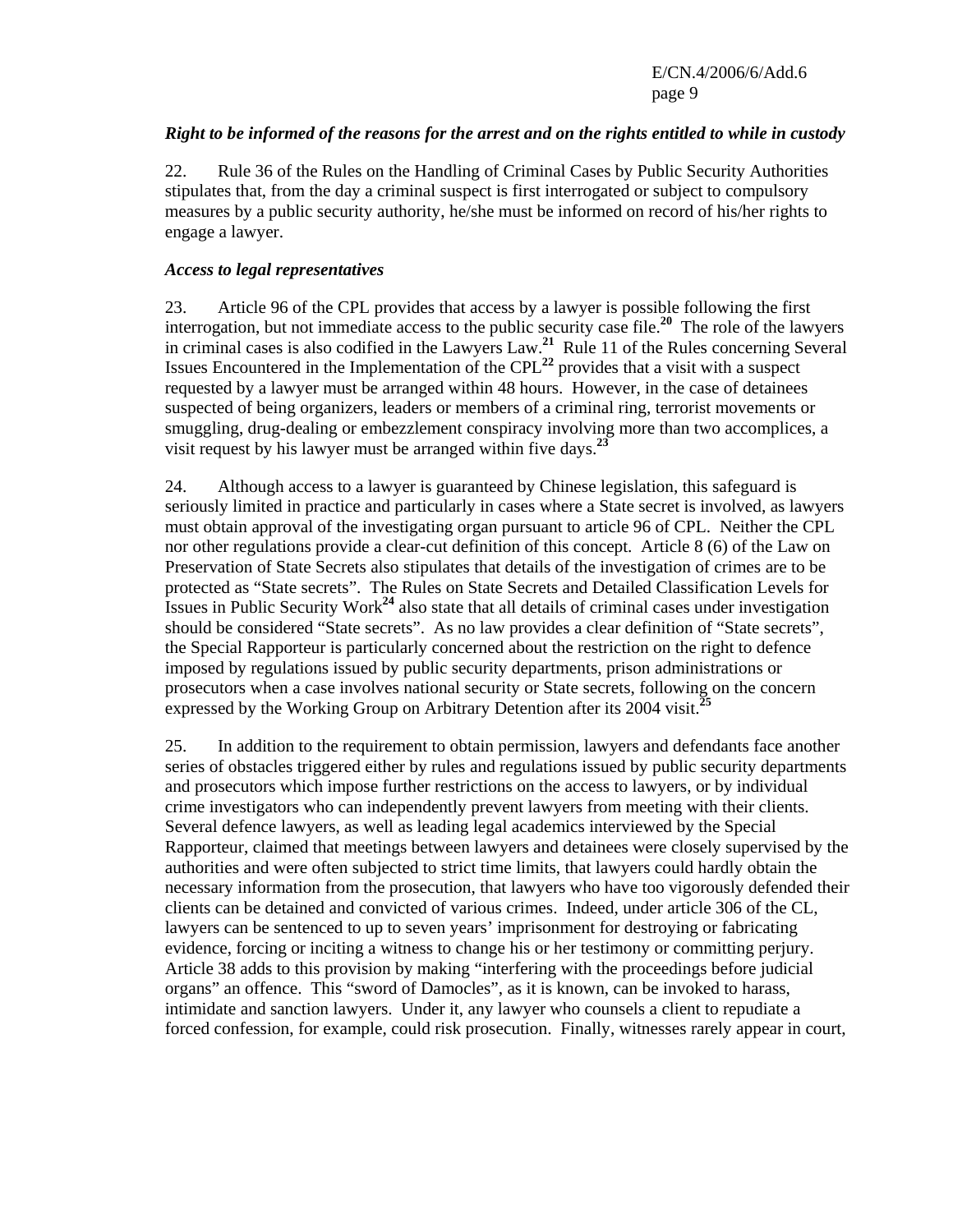and the prosecution generally reads out their statements, depriving the accused of the opportunity to cross-examine them, as per the 1996 CPL revision.**<sup>26</sup>** Rules of evidence are rudimentary, and illegally obtained evidence is often admitted in practice.**<sup>27</sup>**

# *Access to medical examination and care*

26. While Chinese law and prison and detention centre regulations cover medical attention for detainees quite comprehensively, none of the provisions establish prisoners' rights to independent medical examinations.

# *Right to habeas corpus*

27. Domestic legislation does not provide for any process similar to the system of habeas corpus or any other legal recourse for imprisoned persons to challenge decisions on pretrial detention before a court. At the most, suspects, defendants, lawyers and relatives may request the release of suspects or defendants upon finding that their detention has exceeded time limits (article 75 of the CPL).

# *Length of detention without charge*

28. There are three types of custodial pretrial detention and two types of non-custodial pretrial restriction.

29. Custodial detention includes coercive summons (*juchuan*), a measure by which public security departments, prosecutors and courts may forcibly take in a suspect for questioning for a period of up to 12 hours.**<sup>28</sup>** Another form of custodial detention is criminal detention (*juliu*),**<sup>29</sup>** and the third is arrest (*daibu*).**<sup>30</sup>**

30. Other forms of pretrial restriction without charge or judicial review include supervised residence (*jianshi juzhu*), and taking a guarantee and awaiting trial (*qubao houshen*). Pursuant to article 57 of the CPL, those subjected to supervised residence are forbidden to leave their home or their designated place of residence or meet other persons without permission. Interpretations of the CPL have extended the period of supervised residence to up to three years.

# *Length of detention for investigation after charge*

31. According to the CPL, once the procuratorate has approved a formal arrest, a suspect may be held for up to a total of seven months in investigative detention**<sup>31</sup>** or, in the exceptional case of the discovery of "new crimes", indefinitely.**<sup>32</sup>** In addition, the suspect could be held in detention for a total of an additional six and a half months after the initial post-arrest investigative detention period has ended and before an indictment is issued in the case where the procuratorate requests supplementary investigations to be carried out.**<sup>33</sup>**

32. The Special Rapporteur has been informed by China that the public security, procuratorial, and court departments place a high level of importance on and have taken strong measures to rectify and prevent the problem of extended custody in China.**<sup>34</sup>**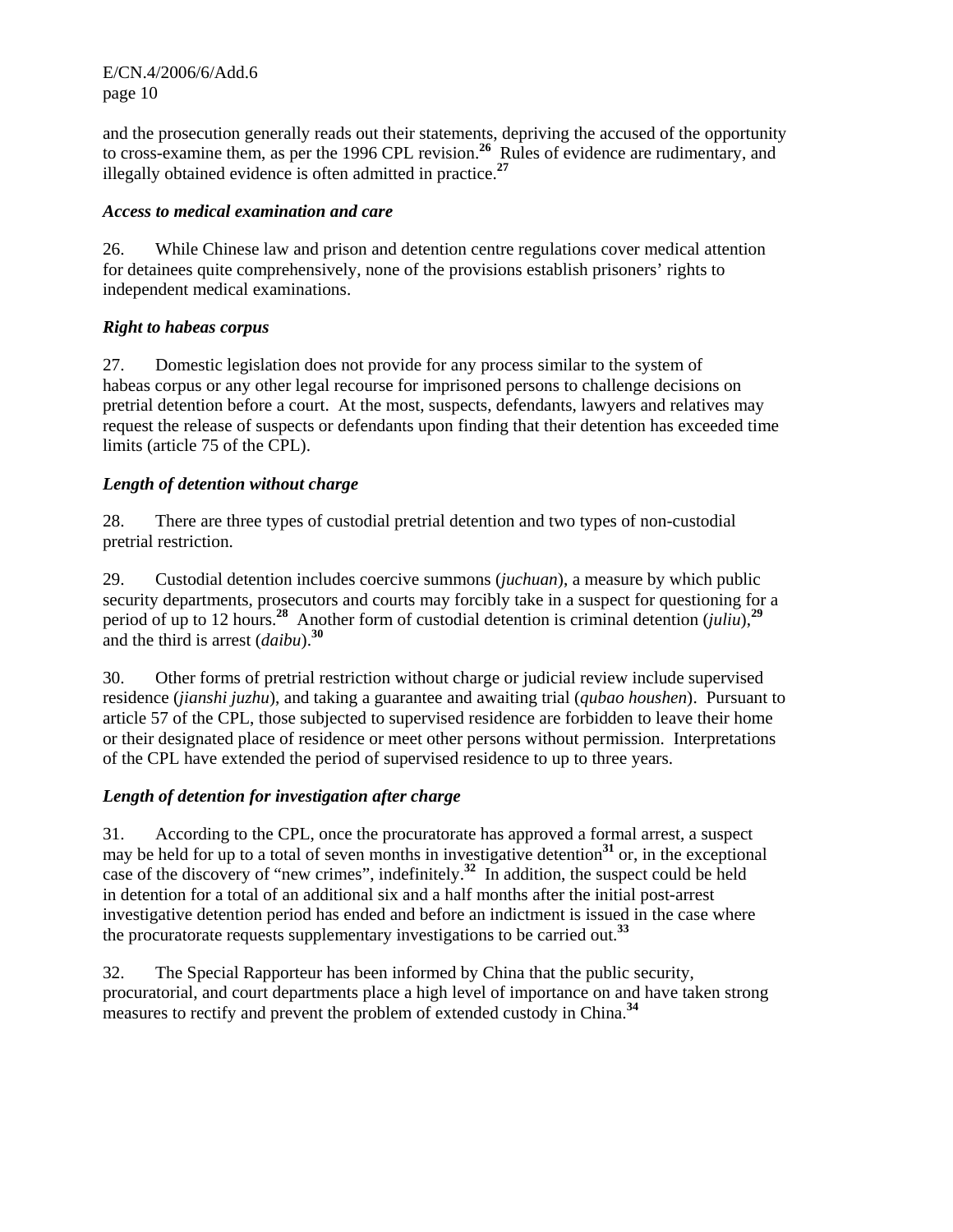#### *Re-education through Labour*

33. Re-education through Labour (RTL) is one type of administrative detention.**<sup>35</sup>** There is no law underpinning the system of RTL; rather, the regulatory framework is comprised of a patchwork of administrative regulations<sup>36</sup> contrary to the 2000 Legislation Law, which states that only the National People's Congress, and in some cases its Standing Committee, can pass legislation on matters relating to the deprivation of liberty of Chinese citizens.**<sup>37</sup>** According to article 10 of the 1982 Regulations, six categories of petty offenders are identified as not deserving criminal sanctions: counter-revolutionaries or elements who oppose the Communist Party or socialism; those who commit minor offences relating to group crimes of murder, robbery, rape or arson; those who commit minor offences such as hooliganism, prostitution, theft, or fraud; those who gather together to fight, disturb social order, or instigate turmoil; those who have a job but repeatedly refuse to work, and disrupt labour discipline, complain endlessly, as well as disrupt the production order, work order, school and research institute order and people's normal life; and those who instigate others to commit crimes. Terms for RTL are fixed at between one and three years with the possibility of an extension of one year.**<sup>38</sup>** Decisions on RTL are supposed to be taken by an Administrative Committee comprised of officials from the bureaux of civil affairs, public security and labour. In practice, however, public security officials dominate the decision-making process.**<sup>39</sup>**

#### *Political crimes*

34. While the crimes of "counter-revolution" and "hooliganism" were removed from China's CL in 1997, they were replaced with equally vague crimes such as "endangering national security" which is applied to a broad range of offences (arts. 102-123),**<sup>40</sup>** "splitting the State or undermining the unity of the country" (art. 103), "armed rebellion or armed riot" (art. 104), "subverting the State power or overthrowing the socialist system" (art. 105), "espionage" (art. 110) and "stealing, spying, buying or unlawfully supplying State secrets or intelligence to individuals outside the territory of China" (art. 111). The vague definition of these crimes leaves their application open to abuse particularly of the rights to freedom of religion, speech, and assembly.**<sup>41</sup>**

35. In the report of its 2004 visit to China, the Working Group on Arbitrary Detention expressed concern regarding definitions in criminal law legislation having such vague, imprecise or sweeping elements like "disrupting social order", "endangering national security", "violating the unity and integrity of the State", "subverting public order", "affecting national security" and the like. The Working Group recommended that these crimes be defined in precise terms and an exception be introduced into the CL to the effect that the peaceful activity in the exercise of the fundamental rights guaranteed by the Universal Declaration of Human Rights not be considered criminal.**<sup>42</sup>** To date, this recommendation has not been implemented.

#### *Complaints and investigation*

36. Legal provisions dealing with the right of detainees to make a complaint include: article 41 (2) of the Chinese Constitution which states: "In case of complaints, charges, or exposures made by citizens, the State organ concerned must deal with them in a responsible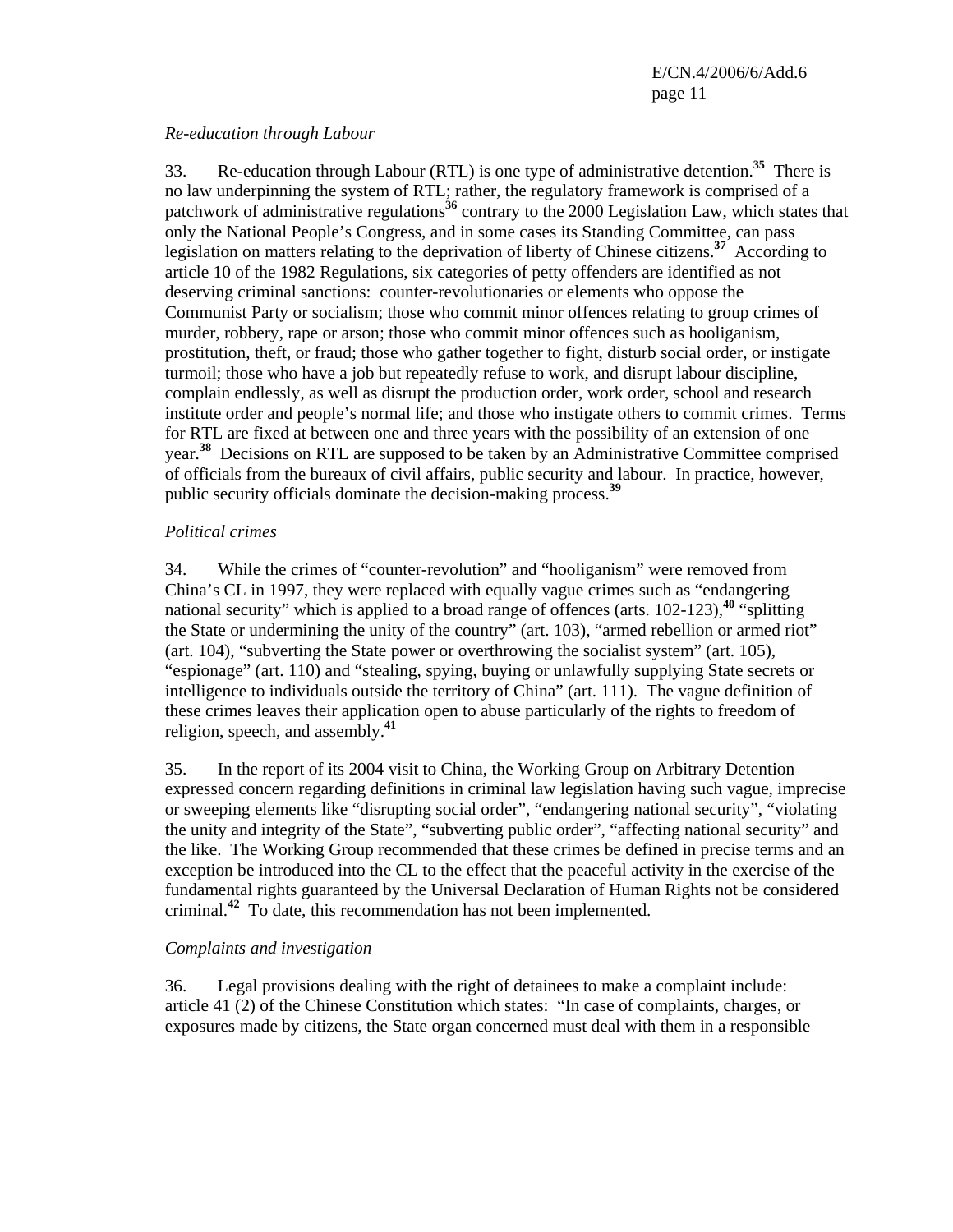manner after ascertaining the facts. No one may suppress such complaints, charges and exposures, or retaliate against the citizens making them"; article 22 of the Prison Law;**<sup>43</sup>** article 46 of the Regulations on Detention;**<sup>44</sup>** article 153 of the Regulations on the Procedures of Public Security Organs in Handling Criminal Cases;**<sup>45</sup>** and article 254 of the CL.**<sup>46</sup>** According to article 18 of the CPL, the SPP is the mechanism responsible for investigating and prosecuting crimes committed by State functionaries (see article 18 of the CPL).**<sup>47</sup>**

# *Use of confessions and statements extracted through torture*

37. Article 43 of the CPL stipulates that "it shall be strictly forbidden to extort confessions by torture and to collect evidence by threat, enticement, deceit or other unlawful means". However, the CPL does not explicitly prohibit the use of confessions extracted through torture as evidence before the courts as required by article 15 of CAT. In the Decision on Specific Issues in the Implementation of the CPL of 8 September 1998, the SPC held that confessions under torture could not become the basis for determining a case (*buneng zuowi ding'an de genju*). In the Rules on implementing the CPL, of 18 January 1999, the Supreme People's Court held: "Criminal suspects' confessions, victims' statements, and witness testimonies collected through torture to extract a confession (*xingxun bigong*), or threats, enticement, cheating and other illegal methods cannot become the basis for a criminal charge (*buneng zuowei zhikong fanzui de genzhu*)". Therefore, while such confessions shall not form the basis for charges and convictions, the SPC decision does not exclude their admissibility in judicial proceedings. Further, the SPC Rules are only binding for judicial organs and do not apply to administrative organs.

# *Compensation*

38. Article 41 of the Chinese Constitution provides that citizens who have suffered losses through infringement of their civil rights by any State organ or functionary have the right to compensation in accordance with the law. The right to compensation is further developed in articles 3 and 15 of the Law on State Compensation.**<sup>48</sup>**

39. However, article 17.1 of the Law on State Compensation stipulates that those detained or sentenced to criminal punishment who "intentionally fabricate confessions or falsify other evidence of guilt" will not be granted compensation by the State.

# **III. THE SITUATION OF TORTURE AND ILL-TREATMENT**

#### **Analysis of communications of the Special Rapporteur**

40. The Special Rapporteur recalls that over the last several years his predecessors have received a number of serious allegations related to torture and other forms of ill-treatment in China, which have been submitted to the Government for its comments. He cautions that such information does not necessarily illustrate the state of torture and ill-treatment in a given country, but rather reflects the state of information brought to the attention of the Special Rapporteur. Nevertheless, over a period of time, the number and consistency of the allegations received may be informative.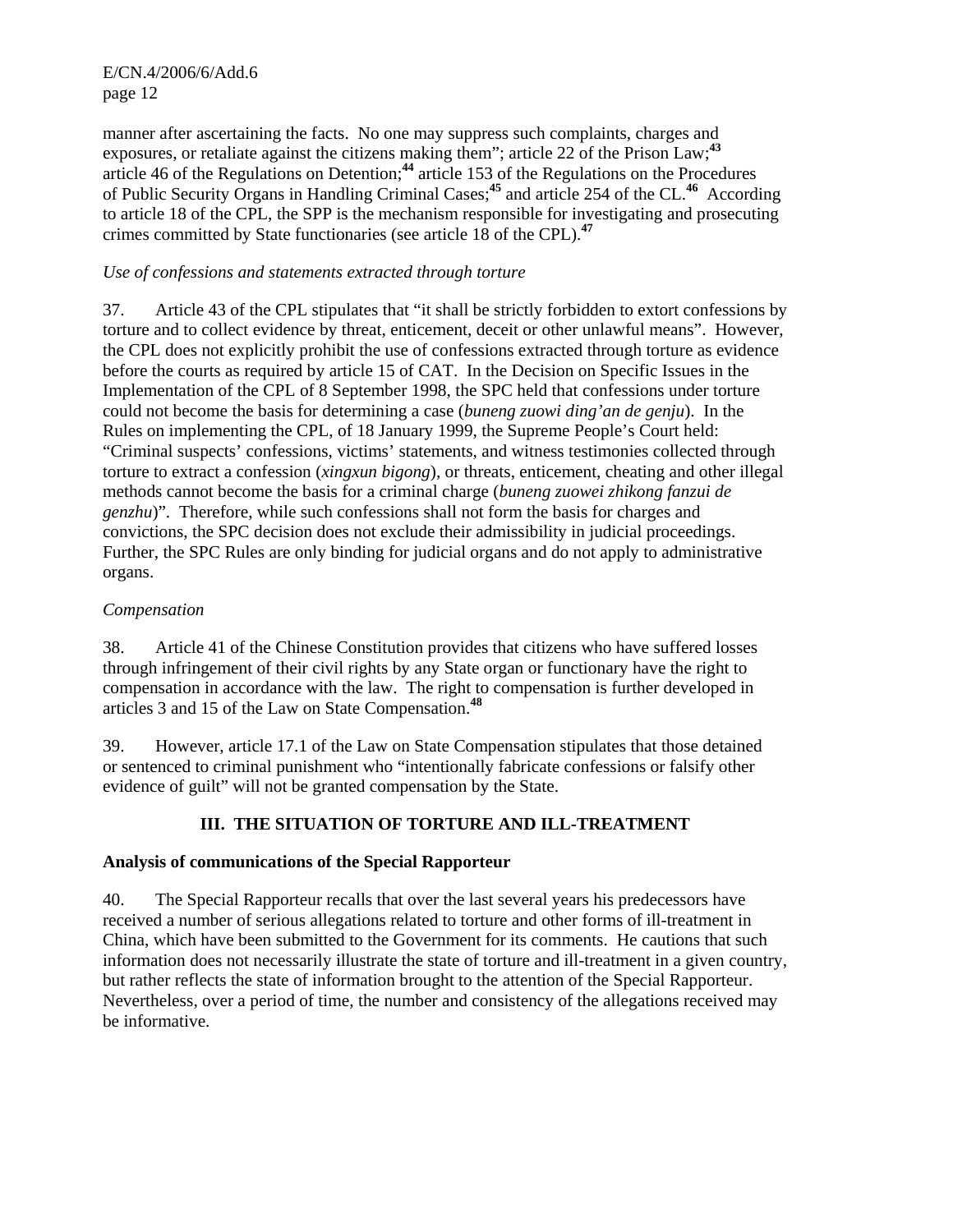41. Since 2000, the Special Rapporteur and his predecessors have reported 314 cases of alleged torture to the Government of China. These cases represent well over 1,160 individuals.**<sup>49</sup>** Over the past five years, the Special Rapporteur has received 52 responses from the Government of China relating to a total of 90 cases.<sup>5</sup>

42. The following table indicates the typology of the victims of alleged torture and ill-treatment.

# **Table 1**

#### **Victims of alleged torture**

| Victims                                           | Percentage     |
|---------------------------------------------------|----------------|
| Falun Gong practitioners                          | 66             |
| <b>Uighurs</b>                                    |                |
| Sex workers                                       |                |
| Tibetans                                          | 6              |
| Human rights defenders                            | 5              |
| Political dissidents                              | $\mathfrak{D}$ |
| Other (persons infected with HIV/AIDS and members |                |
| of religious groups)                              |                |

43. The following table indicates the locations where alleged torture and ill-treatment took place.

# **Table 2**

#### **Locations of alleged torture**

| <b>Places</b>                                      | Percentage |
|----------------------------------------------------|------------|
| Pretrial detention centres                         |            |
| Re-education through labour (RTL) camps            | 25         |
| Police stations                                    | 17         |
| Psychiatric hospitals (ankang)                     | 8          |
| Public places                                      |            |
| Other (police transit, birth control offices, army | 18         |
| barracks, private residences)                      |            |

44. The following table indicates the typology of the alleged perpetrators.

#### **Table 3**

#### **Typology of alleged perpetrators**

| Perpetrators                                           | Percentage  |  |
|--------------------------------------------------------|-------------|--|
| Police and other public security officers              | $4^{\circ}$ |  |
| RTL staff                                              | 21          |  |
| Prison staff                                           | 13          |  |
| Pretrial detention centre staff                        |             |  |
| Psychiatric hospital (ankang) staff                    |             |  |
| Fellow prisoners at the instigation or acquiescence of |             |  |
| detention facility staff                               |             |  |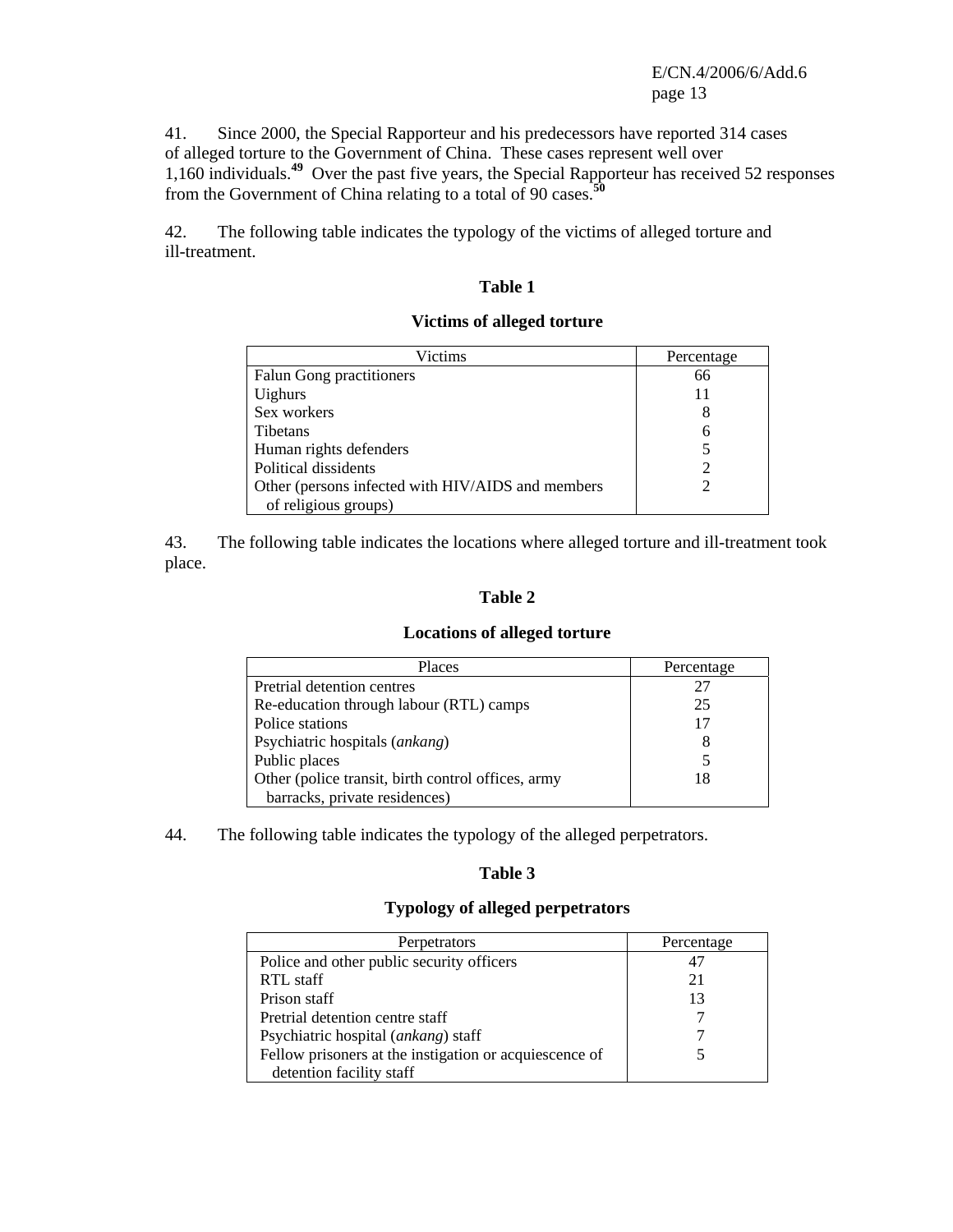45. The methods of torture alleged include, among others: beatings with sticks and batons; use of electric shock batons; cigarette burns; hooding/blindfolding; guard-instructed or permitted beatings by fellow prisoners; use of handcuffs or ankle fetters for extended periods (including in solitary confinement or secure holding areas); submersion in pits of water or sewage; exposure to conditions of extreme heat or cold; being forced to maintain uncomfortable positions, such as sitting, squatting, lying down, or standing for long periods of time, sometimes with objects held under arms; deprivation of sleep, food or water; prolonged solitary confinement; denial of medical treatment and medication; hard labour; and suspension from overhead fixtures with handcuffs. In several cases, the techniques employed have been given particular terminologies, such as the "tiger bench", where one is forced to sit motionless on a tiny stool a few centimetres off the ground; "reversing an airplane", where one is forced to bend over while holding legs straight, feet close together and arms lifted high; or "exhausting an eagle", where one is forced to stand on a tall stool and subjected to beatings until exhaustion. Several of these forms of torture have been corroborated by studies carried out by Chinese academics.**<sup>51</sup>** On the basis of the information he received during his mission, the Special Rapporteur confirms that many of these methods of torture have been used in China.

#### **Efforts to combat torture**

46. In recent years, the issue of torture has become a subject of public concern and debate within China, particularly after several prominent wrongful-conviction cases came to light in 2005.**<sup>52</sup>** The growing willingness of officials and scholars to acknowledge China's torture problem is a significant step forward. Chinese scholars and journalists are increasingly publishing detailed critiques on the practice of torture in China and related problems in the criminal justice system, including weak investigations, lack of professionalism in the police, and confessions extorted by torture.**<sup>53</sup>** Chinese officials and analysts have characterized the torture problem as "widespread" in basic level organs; "deeply entrenched", a "stubborn illness", and a "malignant tumour" that "is difficult to stop" in practice, with forced confessions characterized as "common in many places in China because the police are often under great pressure from above to solve criminal cases".**<sup>54</sup>**

47. The Government's willingness to acknowledge the pervasiveness of torture was confirmed when the Supreme People's Procuratorate published *The Crime of Tortured Confession (Xingxun Bigong Zui)* in late 1997, including China's first public official statistics on criminal cases of tortured confession - reporting an average of 364 cases per year between 1979 and 1989, upward of 400 cases per year for most years in the 1990s, and the admission that 241 persons had been tortured to death over the two-year period 1993-1994.**<sup>55</sup>**

48. Following on from its recognition of the problem, the Government has undertaken a number of measures to tackle torture, in particular the SPC, the SPP and the Ministry of Public Security (MPS). In August 2003, the Minister of Public Security, Zhou Yongkang, issued a set of unified regulations on the standardization of law enforcement procedures for public security institutions entitled "Regulations on the Procedures for Handling Administrative Cases", including procedures defining police powers in respect of time limits for confiscation of property, legal means for gathering evidence, time limits on investigation and examination of suspects, etc. In 2004, the Ministry issued regulations prohibiting the use of torture and threats to gain confessions and initiated a nationwide campaign to improve policemen's criminal investigation capacity. In the same year, the SPP launched a nationwide campaign to crack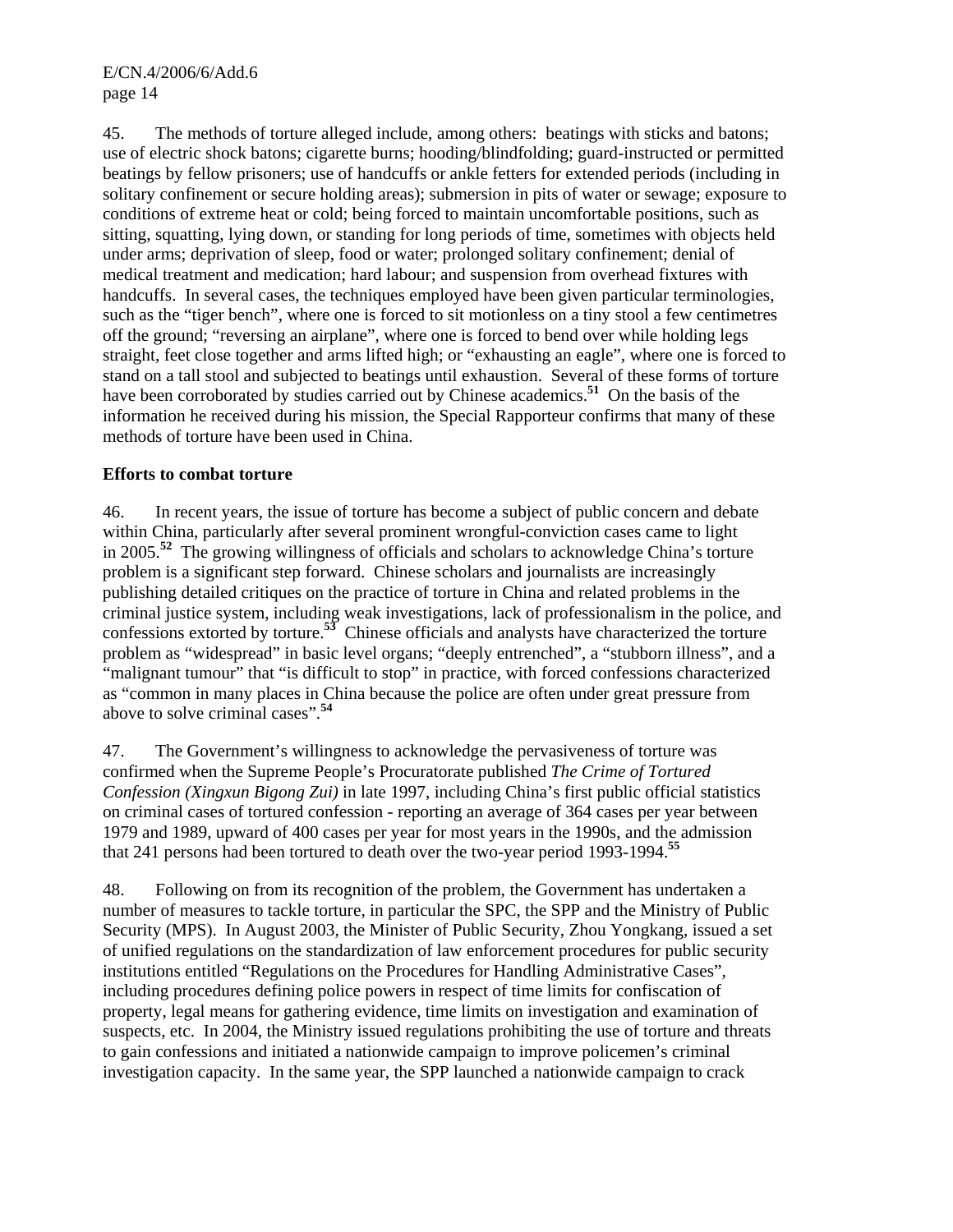down on officials who abuse their powers. The SPP announced in 2005 that eliminating interrogation through torture was a priority of its work agenda and has instructed procurators that confessions obtained as a result of torture cannot form a basis for the formal approval of arrests and that prosecutors must work to eliminate illegally obtained evidence.**<sup>56</sup>**

49. In addition to initiatives at the central level, several promising initiatives have been taken in several parts of the country. The Zhejiang provincial Public Security Department issued regulations on forced confessions stating that local police chiefs will be expected to resign in any district where there are more than two cases of forced confessions resulting in injuries, miscarriages of justice or public order problems. In mid-April 2005, Sichuan law enforcement and judicial authorities issued a joint opinion prohibiting the use of illegally obtained evidence, and requiring courts to exclude coerced statements and confessions if police cannot provide a rational explanation of the alleged coercion or refuse to investigate allegations of abuse. Following the Special Rapporteur's December 2005 visit, he learned that the Hebei provincial procuratorate, high court, and public security bureau issued a joint opinion prohibiting the use of torture to obtain evidence against a criminal suspect.**<sup>57</sup>** As well, the Hubei provincial procuratorate, high court, justice department, public security bureau and State security bureau together issued regulations on criminal evidence, including the prohibition of the use of testimonies acquired through torture.

50. Practical measures to combat torture have included piloting systems of audio and video recording in interrogation rooms,**<sup>58</sup>** strengthening representation during the investigative and pretrial phase of the criminal process by placing lawyers on a 24-hour basis in pilot police stations, designing interrogation rooms which separate suspects from interrogators, and placing resident procurators in places of detention and near public security bureaux to supervise law enforcement personnel.

51. The Special Rapporteur also observes positive developments at the legislative level, including the planned reform of several laws relevant to the criminal procedure, which he hopes will bring Chinese legislation into greater conformity with international norms, particularly the fair trial standards contained in the International Covenant on Civil and Political Rights (ICCPR) which China signed in 1998 and is preparing to ratify. He also welcomes the resumption by the Supreme People's Court (SPC) of its authority to review all death penalty cases,**<sup>59</sup>** particularly given the fact that the quality of the judiciary increases as one ascends the hierarchy. The Special Rapporteur suggests that China might use the opportunity of this important event to increase transparency regarding the number of death sentences in the country, as well as to consider legislation that would allow direct petitioning to the SPC in cases where individuals do not feel that they were provided with adequate relief by lower courts in cases involving the use of torture, access to counsel, etc.

#### **Effectiveness of efforts to combat torture**

52. The Special Rapporteur notes that China was among the first States to ratify the Convention against Torture (CAT) in 1988, which requires States parties to take measures for the prevention of torture and to punish every act of torture with appropriately serious penalties. Although Chinese law prohibits gathering evidence through torture and provides for punishment of those guilty of torture, the Chinese definition of torture does not fully correspond to the international standard contained in article 1 of CAT. In particular, physical or psychological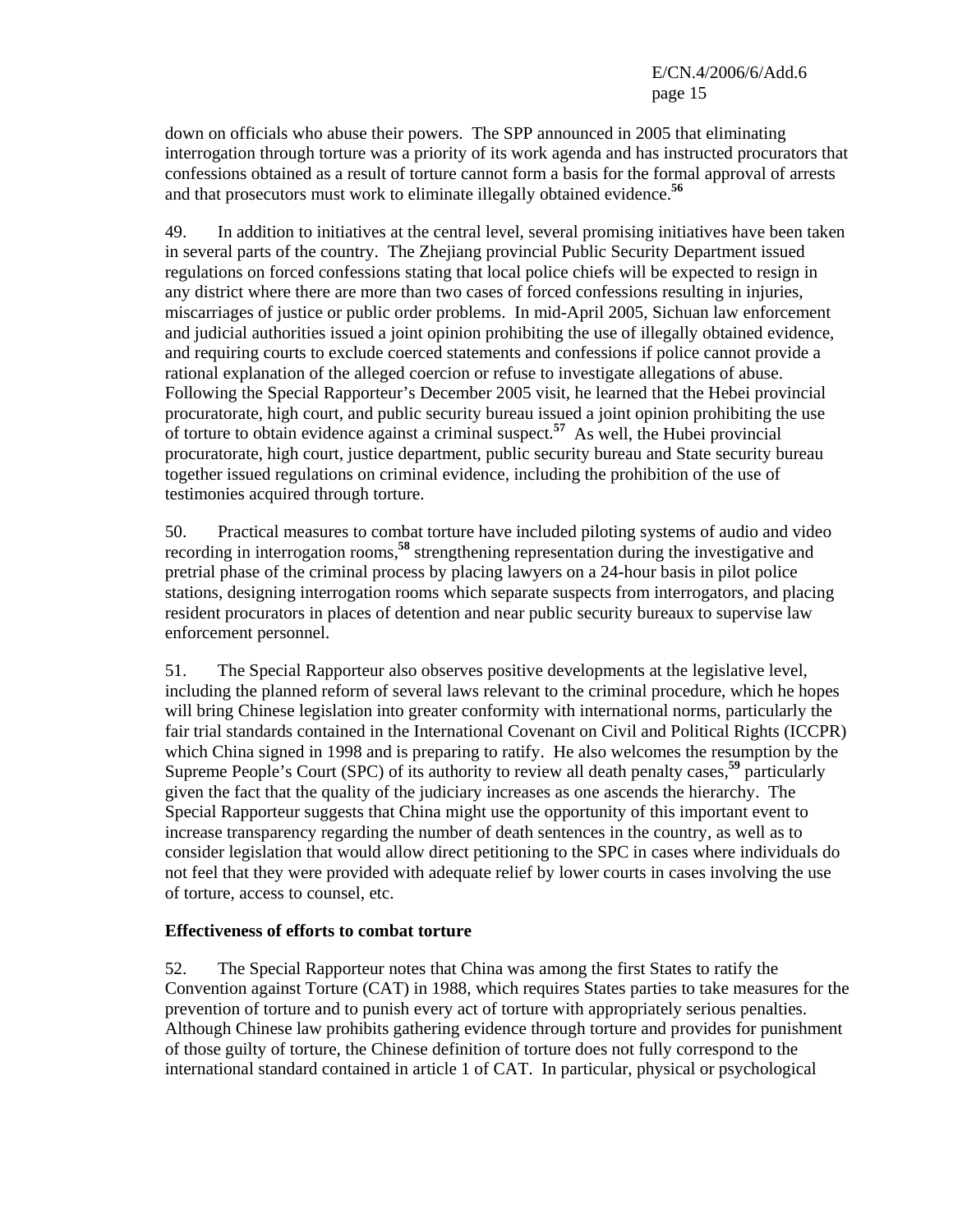torture that leaves no physical trace is difficult if not impossible to punish with appropriate penalties in China (indeed, the Chinese word for torture, *kuxing*, principally connotes physical torture).

53. Although the central Government has made significant efforts to reduce the practice of torture (as noted above), the effectiveness of these efforts is significantly hampered by the degree of localism inherent in policing and criminal procedure at the grass-roots level, which impedes the effective implementation of central regulations, guidance, training, prohibitions, etc.**<sup>60</sup>** Although the Ministry of Public Security formally exercises leadership over nationwide public security work, local Party Committees enjoy substantial authority to interpret and implement policy in their regions including by exercising leadership over respective Public Security Bureaux (PSBs). This results in localized and semi-autonomous police forces shaped by local power balances and economic resources, with accountability to local political leaders. This situation is aggravated by problems of underfunding and poor remuneration for police, particularly in the more economically disadvantaged western provinces.**<sup>61</sup>**

54. Combating torture in China is further impeded by the absence of essential procedural safeguards necessary to make its prohibition effective, including: the effective exclusion of evidence from statements established to be made as a result of torture; the presumption of innocence;**<sup>62</sup>** the privilege against self-incrimination; the right to remain silent;**<sup>63</sup>** timely notice of reasons for detention or arrest; prompt external review of detention or arrest; granting of non-custodial measures, such as bail; the right of habeas corpus; timely access to counsel; and adequate time and facilities to prepare a defence.

55. The presence of a lawyer is not only a right guaranteed under international human rights law but also an important means to prevent the use of torture. Not only do lawyers ensure supervision of investigators' behaviour during interrogation, but they facilitate prosecution of investigators who have utilized torture. They also enable witnesses to provide evidence to court that statements were acquired through illegal means. Yet in China, most suspects are interrogated without lawyers.**<sup>64</sup>**

56. Other serious shortcomings are the lack of an independent monitoring mechanism of all places of detention and a functional complaints mechanism. While there is no shortage of internal oversight mechanisms in China's law enforcement system, it must be noted that these are not independent, nor are they publicly perceived as independent. These include the Communist Party Committee that, along with Government's political and personnel departments, oversees hiring, firing, review and promotion in every Public Security Bureau department; the public security branches of the Party's Discipline Inspection Committee and the Government's Ministry of Supervision; the "Masses Letters and Visits Office" that accept and investigate citizens' complaints within each Public Security Bureau department; and the Procurators. In addition to their lack of independence, these mechanisms are largely ineffective due to the fact that the pressure to crack cases is larger than the incentive to address abuses.**<sup>65</sup>** Yet priority seems to still be placed on developing systems for internal investigation as opposed to independent monitoring. Complex systems for "allocating responsibility" have been publicized in the police, procuratorate and courts in recent years. It is still unclear what impact these will have in practice, particularly as they will be unlikely to exercise genuine independence from Government institutions and authorities.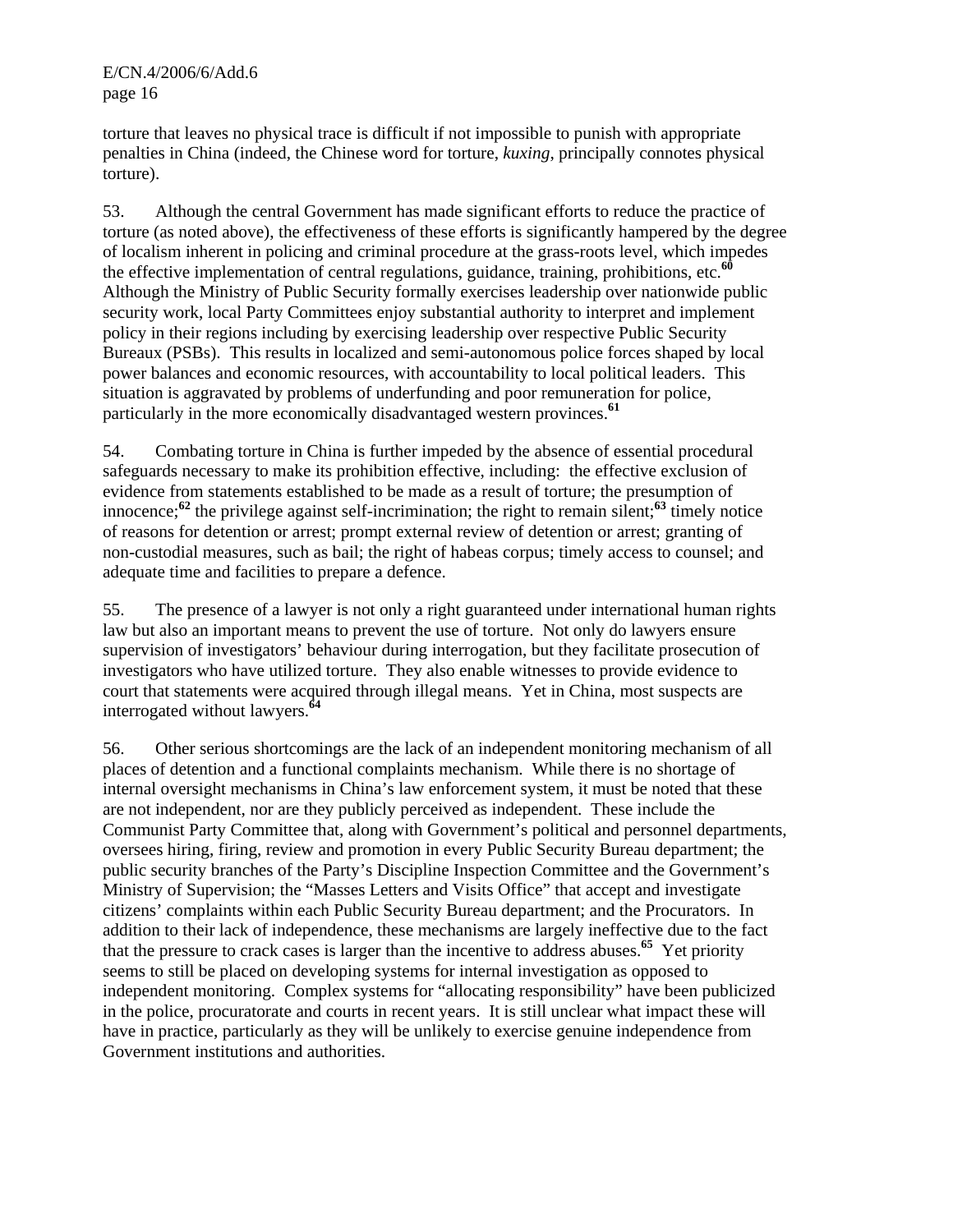57. While procurators, some of whom are resident in prisons and near police stations, are mandated to monitor police, the procuratorate's dual functions of prosecution and police oversight means that it is unlikely to proactively uncover police malpractice, especially if such actions are seen as undermining the police's ability to perform in their joint endeavour to crack down on growing crime. In other words, it is difficult to rely on the vigilance of procurators whose interest in convicting suspects as charged might compromise their ability to oversee the police and prison guards. In addition, procurators encounter substantial difficulties in practice to exercise their supervisory role, including because detainees are afraid to report instances of torture to them. The inefficiency of current complaint and oversight mechanisms is clear from the paucity of complaints and prosecutions in a country the size of China.**<sup>66</sup>**

58. International practice has shown that the most effective way to fight torture is through self-generating and/or self-sustaining social and political institutions including: a free and investigatory press, citizen-based human rights monitoring organizations, independent, fair and accessible courts and prosecutors, and the accountability that comes through regular elections. Judicial oversight is particularly important. Without a court system that judges cases fairly and independently according to law, thereby redressing grievances in a timely manner, the problem of torture cannot be brought under effective control, particularly in a context where police exercise wide discretion in matters of arrest and detention and are under great pressure to solve cases.

59. The Special Rapporteur is of the opinion that the establishment of a system of preventive visits to all places of detention as envisaged by the Optional Protocol to the Convention against Torture (OPCAT) would greatly enhance efforts to prevent torture or ill-treatment from occurring within places of detention. In this regard, the Special Rapporteur urges China to ratify the Optional Protocol and to establish a truly independent monitoring mechanism, where the members of the visiting commissions would be appointed for a fixed period and not subject to dismissal, to visit all places where persons are deprived of their liberty throughout the country.

# **IV. DEPRIVATION OF LIBERTY FOR POLITICAL CRIMES AND FORCED RE-EDUCATION AS A FORM OF INHUMAN OR DEGRADING TREATMENT**

60. The criminal justice system and its strong focus on admission of culpability, confessions and re-education is particularly disturbing in relation to political crimes. Although many such crimes, such as "organizing a counter-revolutionary group" and "counter-revolutionary propaganda and incitement" were abolished in 1997, members of the "democracy movement" and political dissidents who were sentenced before 1997 for these crimes are still serving long prison sentences today.**<sup>67</sup>** The Special Rapporteur welcomes the decision of the Government of China to grant prisoners convicted of these crimes the same access to sentence reduction and parole as other prisoners, and notes the relatively large number of sentence reductions and early releases granted to such prisoners. However, prisoners are still serving sentences for counter-revolution, and several hundred more are serving sentences for "hooliganism". Most systems provide for the release of prisoners serving sentences for a crime that is removed from the criminal law. Article 15, paragraph 1, of ICCPR suggests that, at a minimum, reviews of the prisoners' sentences should be carried out. Release of all counter-revolutionaries and hooligans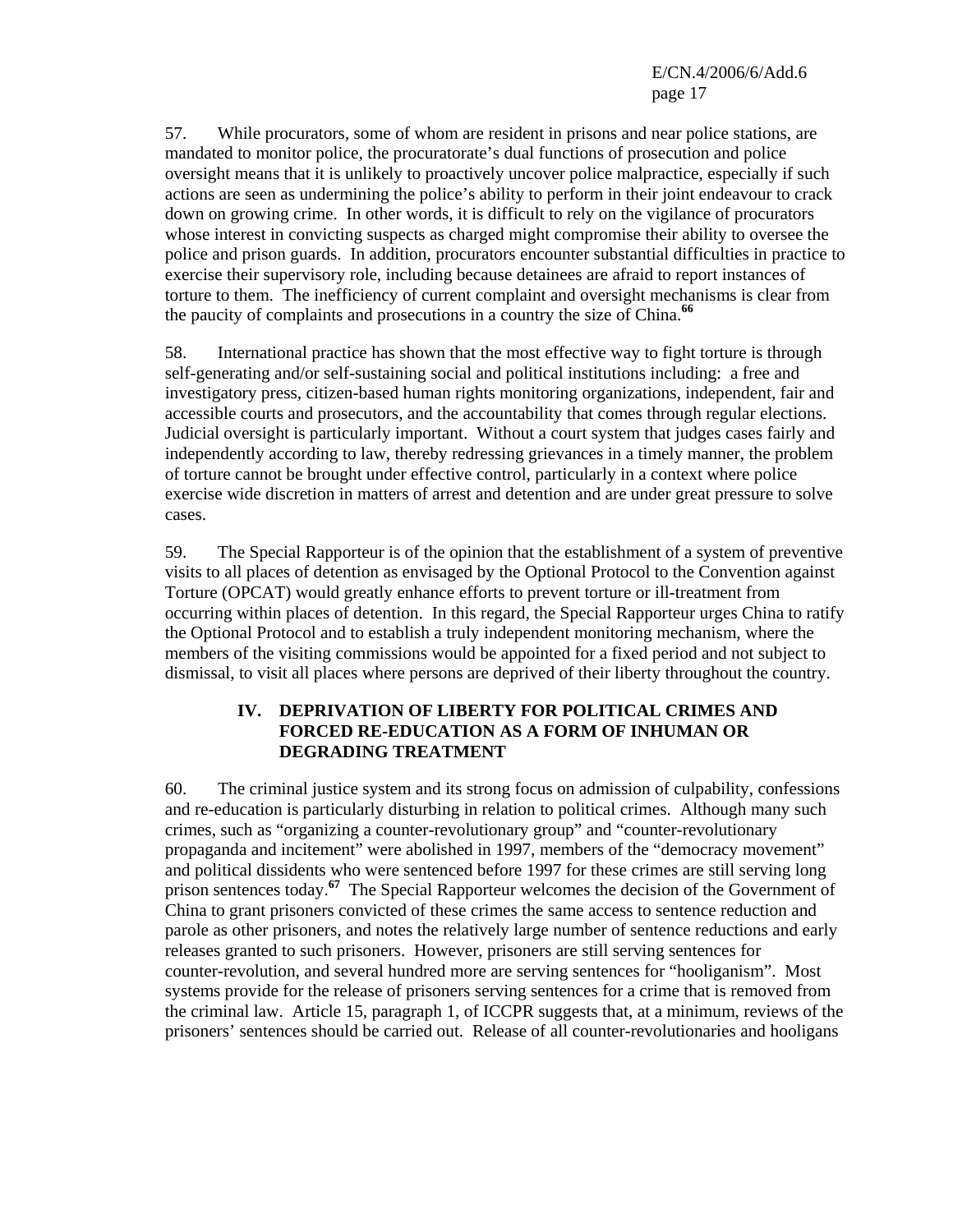imprisoned for non-violent related offences (e.g. leading a counter-revolutionary group, engaging in counter-revolutionary propaganda and incitement) would be a milestone in China's effort to ratify the ICCPR.

61. After the 1997 changes, political dissidents, journalists, writers, lawyers, human rights defenders, Falun Gong practitioners, and members of the Tibetan and Uighur ethnic, linguistic and religious minorities were often prosecuted as a result of having exercised their human rights to freedom of speech, assembly, association or religion. They are often sentenced to long prison terms for political crimes such as endangering national security through undermining the unity of the country, subversion or unlawfully supplying State secrets to individuals outside the country.**<sup>68</sup>** Although many of these prisoners deny having committed any wrongful act and, therefore, do not confess during trial (often despite undergoing torture), they sometimes change their mind after having been subjected to forced re-education while serving their prison sentences. If politically deviant and dissident behaviour is not subjected to criminal sanctions, the respective target groups, such as Falun Gong practitioners and human rights defenders, are often subjected to years of administrative detention, such as RTL, for having disturbed the social order or similar petty offences.

62. Many prisoners serving sentences for political crimes and detainees subjected to RTL who submitted complaints to the Special Rapporteur or whom he personally met in detention, claimed that the disproportionate, discriminatory and unjust deprivation of personal liberty (often for a very long period of time) together with the forced re-education system to which they were subjected caused more severe pain and suffering than the physical torture they might have endured during interrogation by the police. Indeed, some of these measures of re-education through coercion, humiliation and punishment aim at altering the personality of detainees up to the point of even breaking their will.

63. In response to the Special Rapporteur's characterization of forced re-education as a form of inhuman or degrading treatment, the Chinese authorities advanced several arguments in written comments of 25 January 2006 on the preliminary draft report, including that re-education is premised on helping detainees re-enter society and that since many detainees "are led to a life of crime because they love leisure and hate labour and resort to illegal means to gain others' property", prisons and re-education through labour facilities organize appropriate work "in order to cultivate abilities and habits of self-reliance and prevent problems such as poor mental health because they have nothing to do". Furthermore, the Special Rapporteur was informed that, in order to further enforce the law in a civilized manner, China's Ministry of Justice Prison Bureau has begun training psychotherapists in the prison system with national professional accreditation in order to prevent and eliminate torture of prison inmates. According to China, "at present nearly 90 per cent of China's prisons have begun this work and more than 1,000 prison system psychotherapists have already been trained".**<sup>69</sup>**

64. In the opinion of the Special Rapporteur, methods used in the system of RTL in China, and similar methods of re-education in prisons, pretrial detention centres, and other institutions often go beyond legitimate rehabilitation measures provided for in article 10 of the ICCPR. Indeed, some of these measures strike at the very core of the human right to personal integrity, dignity and humanity, as protected by articles 7 and 10 of the ICCPR, as well as articles 1 and 16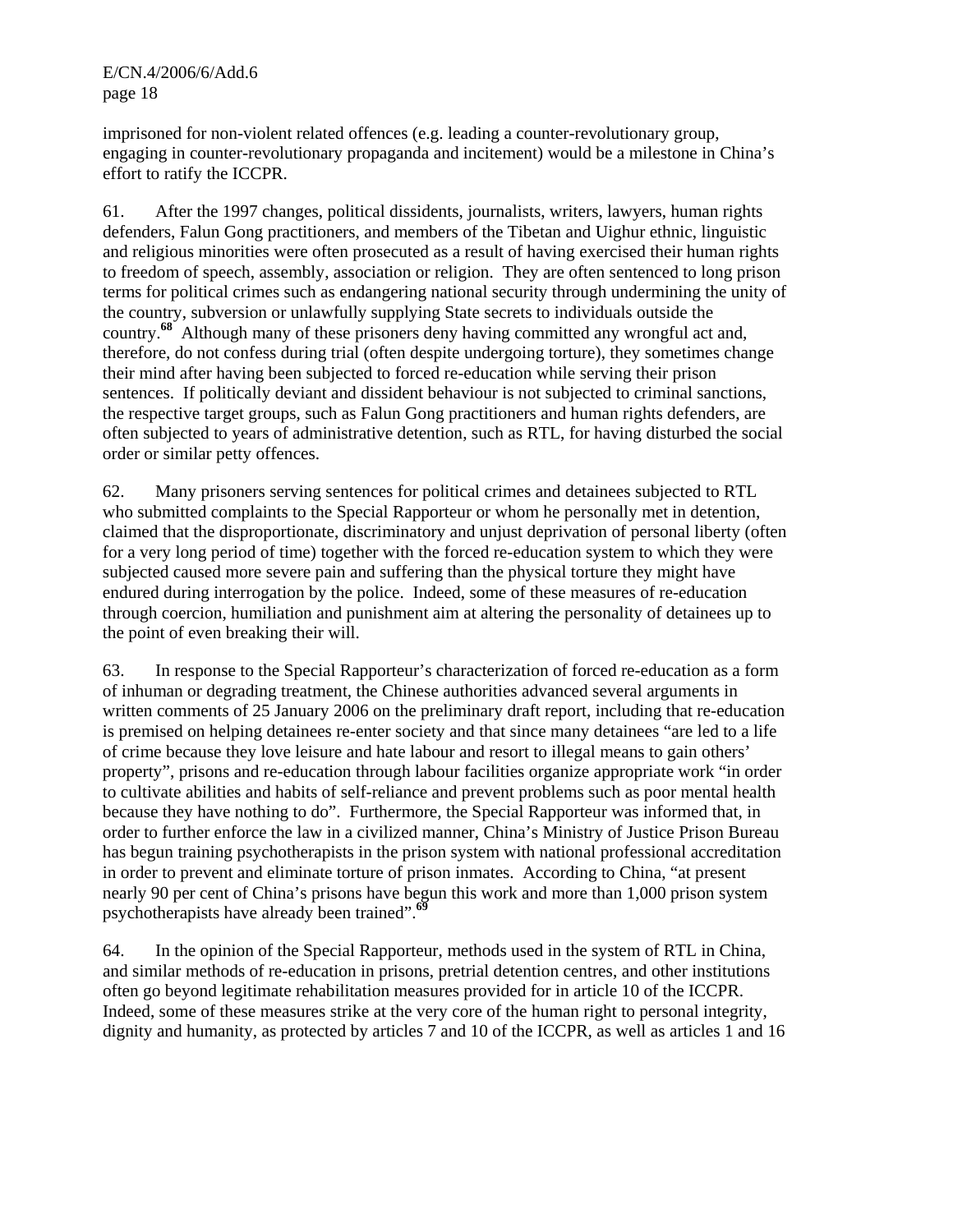of the CAT. RTL constitutes not only a serious violation of the human right to personal liberty, but can also be considered as a form of inhuman and degrading treatment or punishment, if not mental torture. RTL and similar measures of forced re-education in prisons, pretrial detention centres, religious institutions and psychiatric hospitals should therefore be abolished.

65. The human rights to privacy, freedom of expression, religion, assembly and association lie at the very heart of a democratic society, which, according to its White Paper on Democracy, China has committed itself to achieve.**<sup>70</sup>** Under international human rights law, Governments can only interfere with the expression of political opinions, religious convictions, moral values or minority views when they constitute incitement to hatred or violence or a direct threat to national security or public safety in the country. A system of State surveillance of citizens with non-conformist views and with severe punishments for such "deviant behaviour", such as long-term prison sentences for vaguely defined crimes, including endangering national security, undermining the unity of the country, subverting State power, or unlawfully supplying State secrets to individuals outside the territory, as well as subjecting them to RTL, seems to be incompatible with the core values of a society based upon a culture of human rights and leads to intimidation, submissiveness, self-censorship and a "culture of fear", which in turn interferes with the right not to be subjected to inhuman and degrading treatment or punishment.

#### **V. CONDITIONS IN DETENTION**

# **In general**

66. The Special Rapporteur visited a total of 10 detention facilities. As is the usual practice, during visits to places of detention, the Special Rapporteur held private interviews with detainees (summaries of which are included in appendix 2). However, he observed that a considerable number of detainees that were approached for interviews did not express a willingness to speak with the Special Rapporteur, and several of those who did requested absolute confidentiality. Consequently, the information contained in appendix 2 does not reflect the full situation, as a significant amount of the information on torture practices was received in confidence.

67. In general, the Special Rapporteur found that although the specific conditions of the facilities varied, in terms of basic conditions, such as food, medicine and hygiene, they were generally satisfactory (detailed findings on conditions in detention are listed for each facility visited in appendix 2). However, the Special Rapporteur noticed a palpable level of fear when talking to detainees. He also was struck by the strict level of discipline exerted on detainees in different facilities. Time and again, he entered cells and found all detainees sitting cross-legged on a mattress or in similar forced positions reading the CL or prison rules. According to information provided by detainees, such forced re-education, in particular in pretrial detention centres, goes on for most of the day. It is usually conducted on the order of one of the fellow detainees who is considered "chief" of the cell. There is very little privacy and opportunity for individual recreation, such as reading a book, etc. Even when serving long prison sentences, persons convicted of political offences usually have no right to work and very little time for recreation. They are not allowed to practise their religion (e.g. Buddhism in Tibet, Islam in Xinjiang).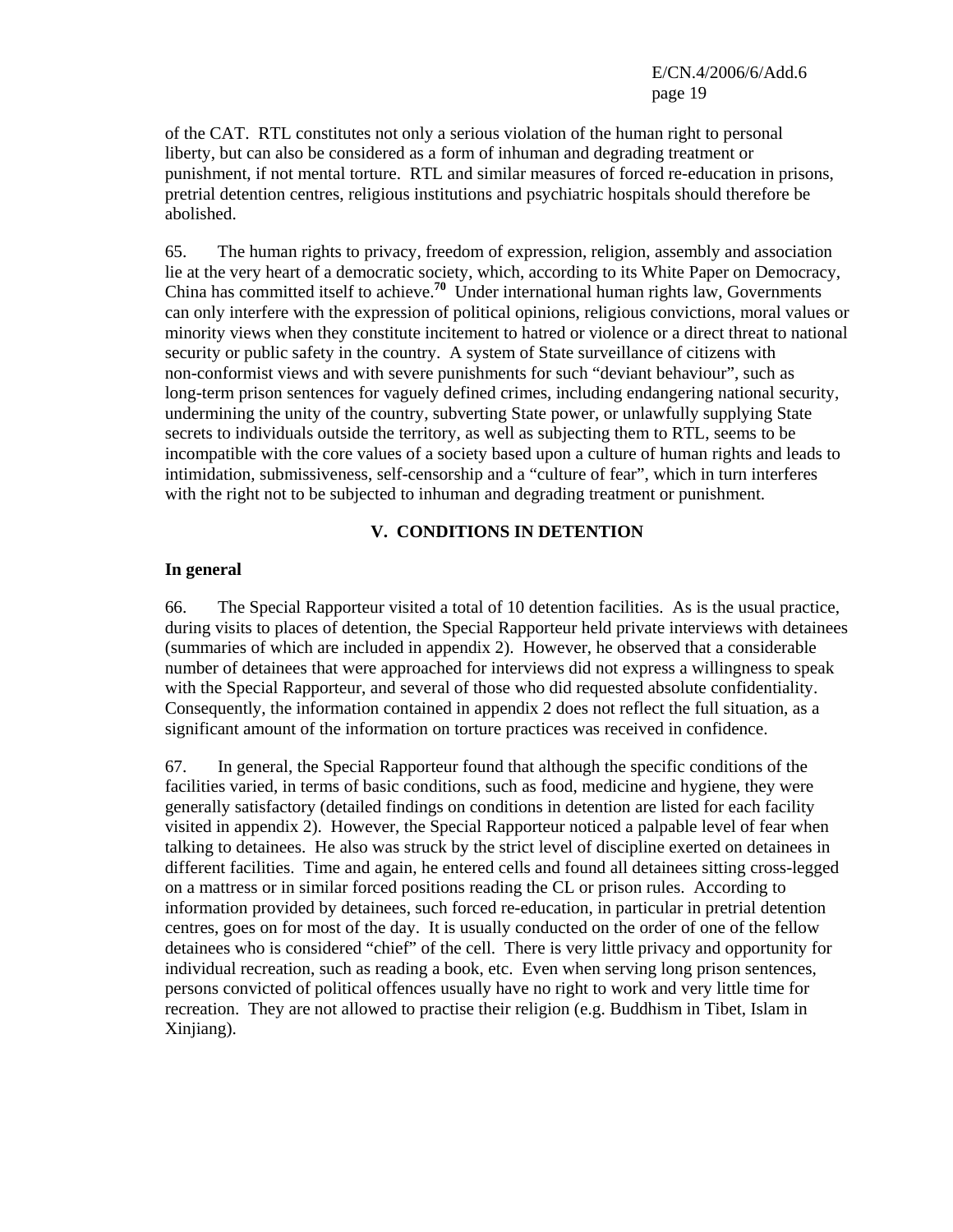#### **Circumstances surrounding capital punishment**

68. The Special Rapporteur is also concerned about the circumstances surrounding the death penalty, including the situation of prisoners on death row. At the Beijing Municipality Detention Centre, where the Special Rapporteur spoke with prisoners sentenced to death at first instance awaiting appeal, he noted that these prisoners were handcuffed and shackled with leg irons weighing approximately 3 kg, 24 hours per day and in all circumstances (i.e. including during meals, visits to the toilet, etc).<sup>71</sup> In the opinion of the Special Rapporteur this practice is inhuman and degrading and serves only as an additional form of punishment of someone already subjected to the stress and grief associated with having been sentenced to death.

69. The Special Rapporteur wishes to express concern at the high number of crimes for which the death penalty can be applied, and the lack of official statistics on the application of the death penalty, which contributes to the perception of secrecy.**<sup>72</sup>** He encourages the Government to both narrow its scope and to be more transparent towards family members and the public at large regarding its use, including by making statistics on the death penalty public information. The Special Rapporteur notes allegations that some provincial authorities are introducing mobile execution vans (converted 24-seater buses) manufactured by a State-owned company.**<sup>73</sup>** These mobile execution vans were reportedly approved by Yunnan Provincial authorities on 6 March 2003, and 18 such vans were distributed to all intermediate courts and one high court in Yunnan Province in 2003. In December 2003, the SPC in Beijing reportedly urged all provinces to acquire execution vans "that can put to death convicted criminals immediately after sentencing".

70. The Special Rapporteur welcomes the anticipated recovery by the Supreme People's Court of responsibility for final approval of the death penalty.**<sup>74</sup>**

# **VI. CONCLUSIONS AND RECOMMENDATIONS**

#### **Conclusions**

71. The Special Rapporteur wishes to express his sincere gratitude to the Government of China for having invited him and for having facilitated his mission in general accordance with his terms of reference. He welcomes the Government's willingness to acknowledge the pervasiveness of torture in the criminal justice system and various efforts undertaken in recent years at the central and the provincial level to combat torture and ill-treatment. In particular, he notes the 2004 regulations issued by the Ministry of Public Security prohibiting the use of torture and threats to gain confessions and the announcement by the Supreme People's Procuratorate in 2005 that eliminating interrogation through torture was a priority of its work agenda. Recent efforts to eradicate torture include a nationwide campaign to clear up and rectify extended police custody, large-scale training of the police, piloting systems of audio and video recording in interrogation rooms, placing lawyers on a 24-hour basis in pilot police stations and establishing resident procurators in places of detention and near public security bureaux to supervise law enforcement personnel.

72. These and similar measures have contributed to a steady decline of torture practices over recent years. Nevertheless, on the basis of a considerable number of allegations that he and his predecessors received over the years, as well as other reliable governmental and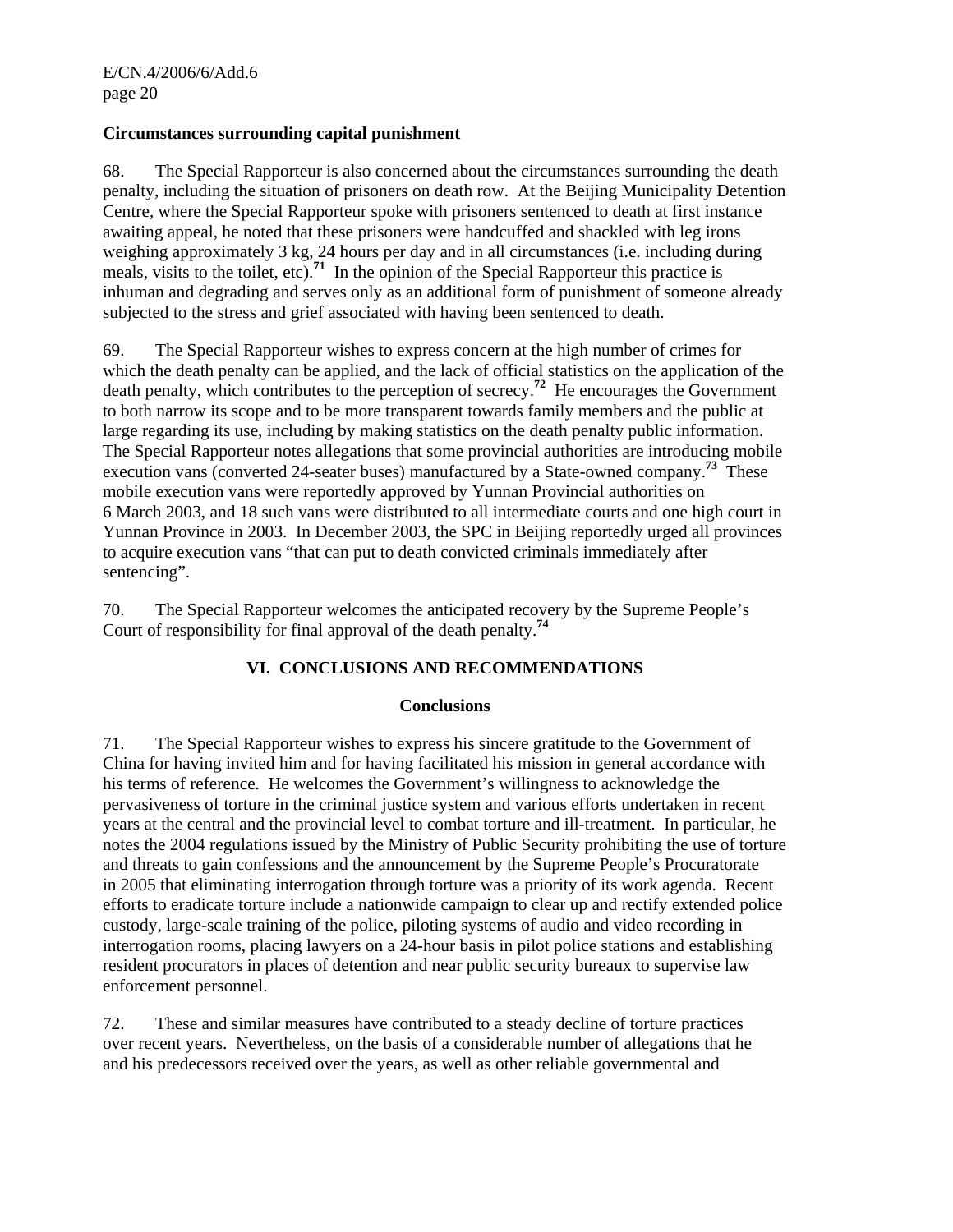non-governmental information and his own fact-finding during the mission, the Special Rapporteur believes that torture, though on the decline particularly in urban areas, remains widespread in China.

73. Many factors contribute to the continuing practice of torture in China. They include rules of evidence that create incentives for interrogators to obtain confessions through torture, the excessive length of time that criminal suspects are held in police custody without judicial control, the absence of a legal culture based on the presumption of innocence (including the absence of an effective right to remain silent); and restricted rights and access of defence counsel.

74. The situation is aggravated by the lack of self-generating and/or self-sustaining social and political institutions including: a free and investigatory press, citizen-based independent human rights monitoring organizations, and independent, fair and accessible courts and prosecutors.

75. Judicial oversight is particularly important. One of the largest overall obstacles to eliminating torture in China is the institutional weakness and lack of independence of the judiciary, particularly in a context where police exercise wide discretion in matters of arrest and detention and are under great pressure to solve cases. Nor do there seem to currently be any truly independent monitoring mechanisms of places of detention or complaints mechanisms in China. The procuratorate is not perceived as an independent monitoring organ given its role in convicting suspects. Nor does the procuratorate have the requisite independence to meet the international criteria of a judicial officer authorized by law to exercise judicial power to take decisions on arrest.

76. At the provincial and municipal levels, the efforts of the central Government to reduce the practice of torture are significantly hampered by the degree of "localism" inherent in policing and criminal procedure, impeding the effective implementation of central regulations, guidance, training, prohibitions, etc. Such localism also impedes effective accountability and oversight.

77. The basic conditions in the detention facilities visited by the Special Rapporteur including food, medical care and hygienic conditions, seem to be generally satisfactory. But the Special Rapporteur was struck by the strictness of prison discipline and a palpable level of fear and self-censorship when talking to detainees. Detainees, particularly in pretrial detention facilities where they should enjoy the presumption of innocence, seem to spend many hours a day sitting in a fixed position and being forced to read to each other the Criminal Law or prison rules.

78. Even when serving long prison sentences, persons convicted of political crimes often have no right to work and very little time for recreation. They are usually not allowed to practise their religion. Convicted prisoners who have not confessed to their crimes are put under special education systems and are deprived of certain rights and privileges which converted prisoners enjoy, such as family visits, access to a telephone or the incentive of reduced sentences. Prisoners on death row are mixed with pretrial detainees and shackled with leg irons and sometimes also handcuffed for 24 hours a day. Such additional punishment is not compatible with the right to personal integrity, dignity and humanity.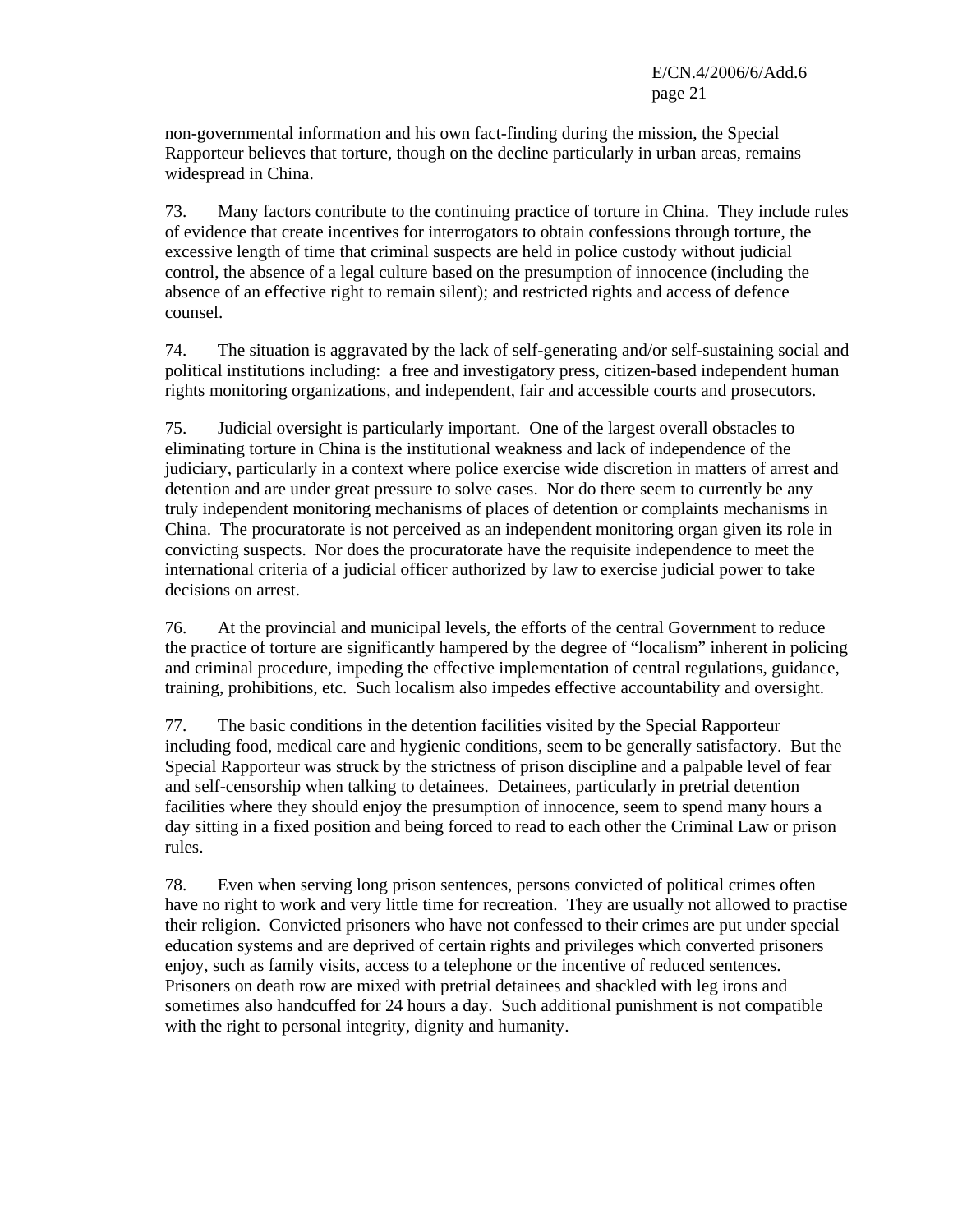79. The criminal justice system and its strong focus on admission of culpability, confessions and re-education is particularly disturbing in relation to political crimes, such as "counter-revolutionary crimes" before the 1997 CL reform, or crimes "endangering national security" thereafter. In addition, persons with politically deviant or dissident behaviour are often subjected to Re-education through Labour and other administrative detention for up to four years for having disturbed the social order.

80. Many prisoners serving sentences for political crimes and detainees subjected to RTL claimed that the disproportionate, discriminatory and unjust deprivation of liberty, together with the forced re-education, caused more severe pain or suffering than the physical torture during police interrogation.

81. In the opinion of the Special Rapporteur, the combination of deprivation of liberty as a sanction for the peaceful exercise of freedom of expression, assembly and religion, with measures of re-education through coercion, humiliation and punishment aimed at admission of culpability and altering the personality of detainees up to the point of even breaking their will, strike at the very core of the human right to personal integrity, dignity and humanity. It constitutes a form of inhuman and degrading treatment or punishment leading to submissiveness and a "culture of fear", which is incompatible with the core values of any democratic society based upon a culture of human rights.

# **Recommendations**

82. **On the basis of his conclusions, the Special Rapporteur puts forward a number of recommendations and expresses his hope that the Government will take them into account in the context of ongoing reform efforts aimed at the eradication of torture and ill-treatment.**

**Investigation and prosecution of torture** 

 **(a) The crime of torture should be defined as a matter of priority in accordance with article 1 of the Convention against Torture, with penalties commensurate with the gravity of torture.** 

 **(b) All allegations of torture and ill-treatment should be promptly and thoroughly investigated by an independent authority with no connection to the authority investigating or prosecuting the case against the alleged victim.** 

 **(c) Any public official indicted for abuse or torture, including prosecutors and judges implicated in colluding in torture or ignoring evidence, should be immediately suspended from duty pending trial, and prosecuted.** 

 **(d) The declaration should be made with respect to article 22 of CAT recognizing the competence of the Committee against Torture to receive and consider communications from individuals who claim to be victims of a violation of the provisions of the Convention.**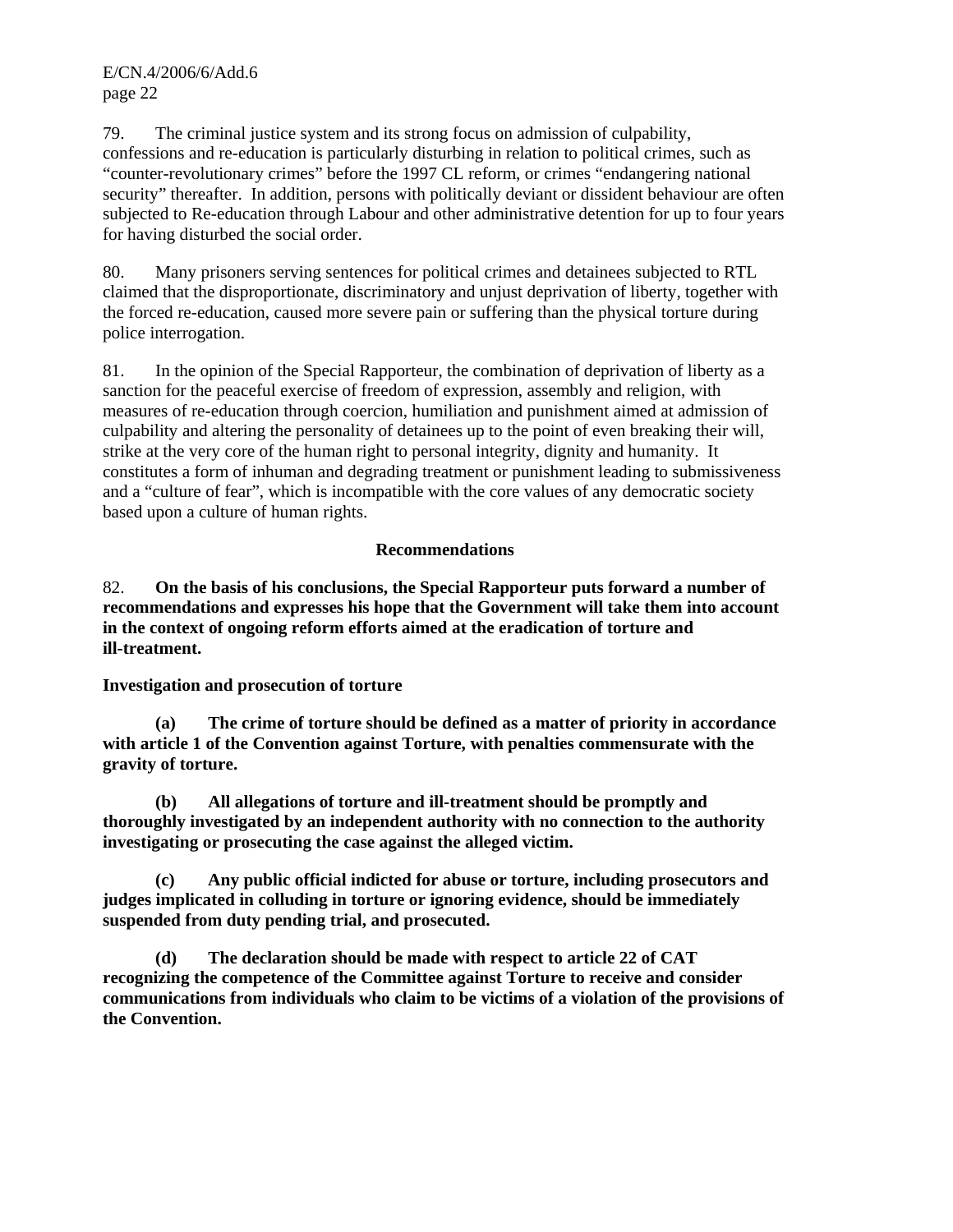**Prevention of torture and ill-treatment through safeguards in the criminal justice system** 

 **(e) Those legally arrested should not be held in facilities under the control of their interrogators or investigators for more than the time required by law to obtain a judicial warrant of pretrial detention, which normally should not exceed a period of 48 hours. After this period they should be transferred to a pretrial facility under a different authority, where no further unsupervised contact with the interrogators or investigators is permitted.** 

 **(f) Recourse to pretrial detention in the Criminal Procedure Law should be restricted, particularly for non-violent, minor or less serious offences, and the application of non-custodial measures such as bail and recognizance be increased.** 

 **(g) All detainees should be effectively guaranteed the ability to challenge the lawfulness of the detention before an independent court, e.g. through habeas corpus proceedings.** 

 **(h) Confessions made without the presence of a lawyer and that are not confirmed before a judge should not be admissible as evidence. Video and audio taping of all persons present during proceedings in interrogation rooms should be expanded throughout the country.** 

 **(i) Judges and prosecutors should routinely inquire of persons brought from police custody how they have been treated and in any case of doubt (and even in the absence of a formal complaint from the defendant), order an independent medical examination.** 

 **(j) The reform of the CPL should conform to fair trial provisions, as guaranteed in article 14 of ICCPR, including the following: the right to remain silent and the privilege against self-incrimination; the effective exclusion of evidence extracted through torture; the presumption of innocence; timely notice of reasons for detention or arrest; prompt external review of detention or arrest; timely access to counsel; adequate time and facilities to prepare a defence; appearance and cross-examination of witnesses; and ensuring the independence and impartiality of the judiciary.** 

 **(k) The power to order or approve arrest and supervision of the police and detention facilities of the procurators should be transferred to independent courts.<sup>75</sup>**

 **(l) Section 306 of the Criminal Law, according to which any lawyer who counsels a client to repudiate a forced confession, for example, could risk prosecution should be abolished.** 

#### **Other measures of prevention**

 **(m) The Optional Protocol to the Convention against Torture should be ratified, and a truly independent monitoring mechanism be established - where the members of the visiting commissions would be appointed for a fixed period and not subject to dismissal - to visit all places where persons are deprived of their liberty throughout the country.**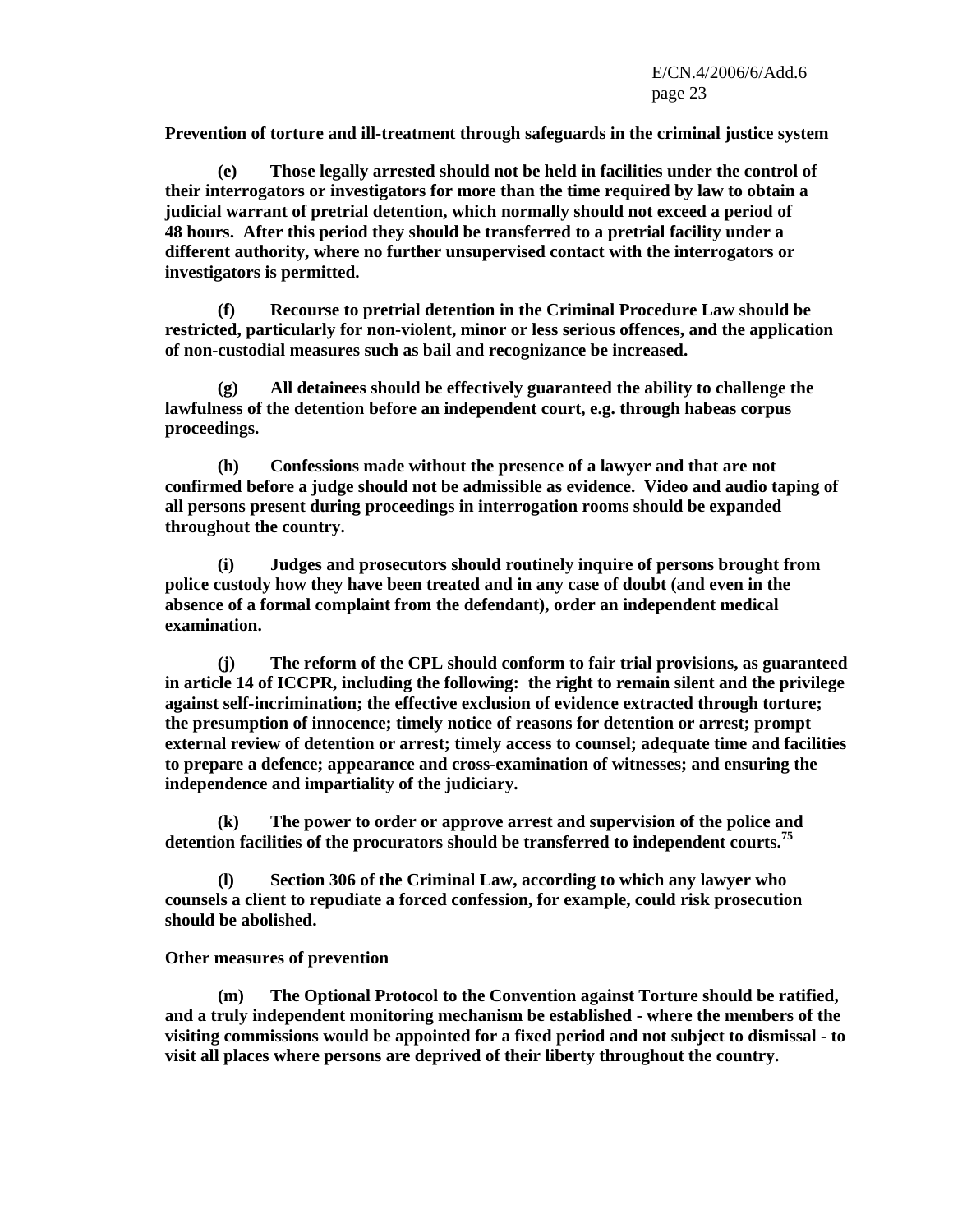**(n) Systematic training programmes and awareness-raising campaigns should be carried out on the principles of the Convention against Torture for the public at large, public security personnel, legal professionals and the judiciary.** 

 **(o) Victims of torture and ill-treatment should receive substantial compensation proportionate to the gravity of the physical and mental harm suffered, and adequate medical treatment and rehabilitation.** 

**Circumstances surrounding capital punishment** 

 **(p) Death row prisoners should not be subjected to additional punishment such as being handcuffed and shackled.** 

 **(q) The restoration of Supreme Court review for all death sentences should be utilized as an opportunity to publish national statistics on the application of the death penalty.** 

 **(r) The scope of the death penalty should be reduced, e.g. by abolishing it for economic and non-violent crimes.** 

**Deprivation of liberty for political crimes** 

 **(s) Political crimes that leave large discretion to law enforcement and prosecution authorities such as "endangering national security", "subverting State power", "undermining the unity of the country", "supplying of State secrets to individuals abroad", etc. should be abolished.** 

 **(t) All persons who have been sentenced for the peaceful exercise of freedom of speech, assembly, association and religion, on the basis of vaguely defined political crimes, both before and after the 1997 reform of the CL, should be released.** 

# **Forced re-education**

 **(u) "Re-education through Labour" and similar forms of forced re-education in prisons, pretrial detention centres and psychiatric hospitals should be abolished.** 

 **(v) Any decision regarding deprivation of liberty must be made by a judicial and not administrative organ.** 

# **Follow-up**

 **(w) The Special Rapporteur recommends that the Government continue to cooperate with relevant international organizations, including the Office of the United Nations High Commissioner for Human Rights, for assistance in the follow-up to the above recommendations.**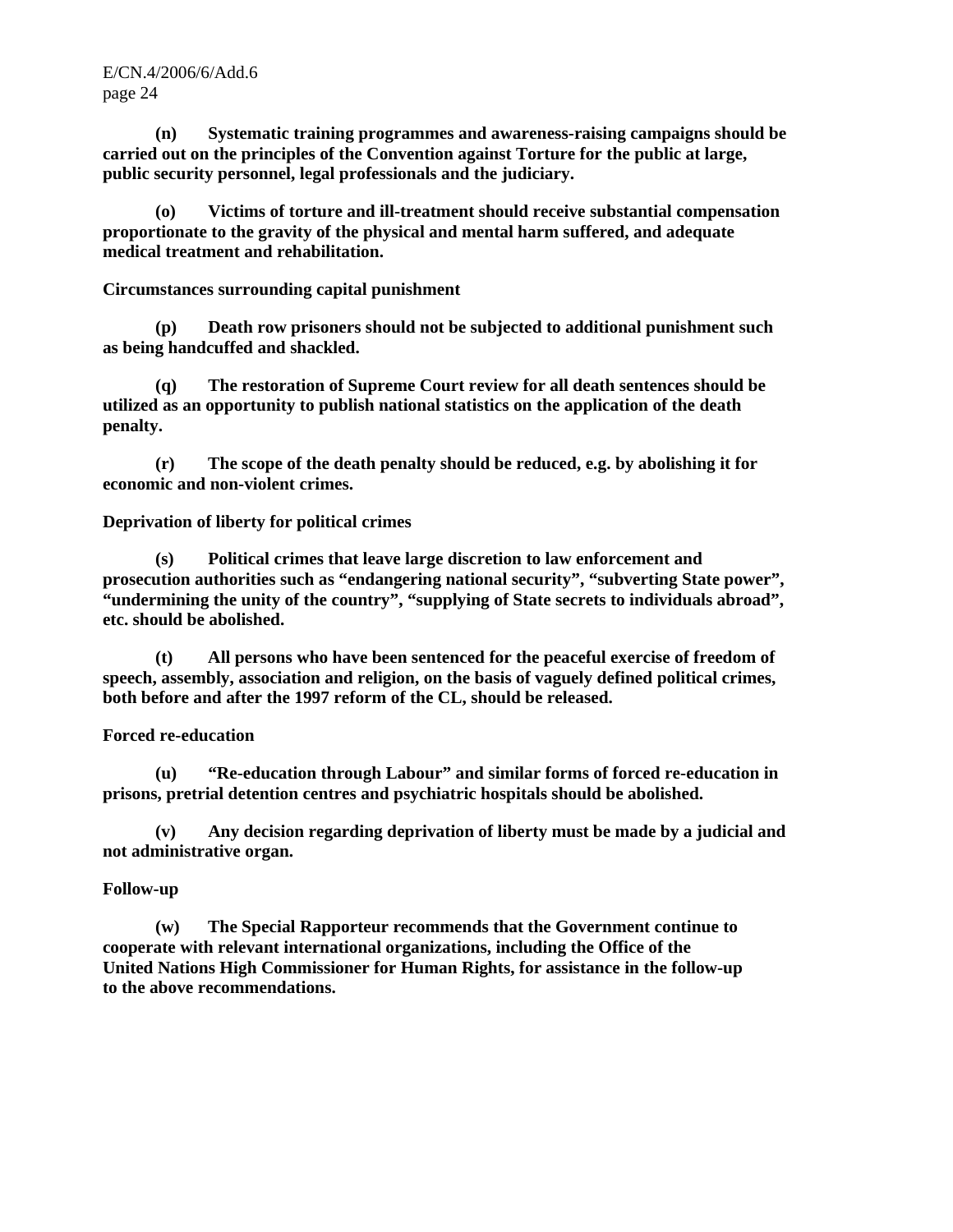# **Appendix 1**

#### **Notes**

<sup>1</sup> The visit of the Special Rapporteur on Torture to PRC has its origins in a 1995 request by the then Special Rapporteur, Sir Nigel Rodley, for an invitation to carry out a fact-finding mission. The Government responded in 1999 with an invitation for a "friendly visit" in May 2000, however, differences between the Government and the Special Rapporteur on the standard methodology for country visits by United Nations human rights experts (including unannounced visits to detention centres and private meetings with detainees) prevented it from being realized. In spring 2004, the Government extended an unconditional invitation to the then Special Rapporteur, Theo van Boven, for a two-week visit in June of that year, which was later postponed. Upon Manfred Nowak's appointment as Special Rapporteur on Torture in December 2004, the Government renewed its invitation for a visit in 2005, accepting his Terms of Reference.

**<sup>2</sup>** For instance, see the cases of Gao Zhisheng, Mao Hengfeng, Liu Xinjian, Ma Yalian and Li Shan Na in Appendix 3.

<sup>3</sup> China is party to and has submitted reports under each of the following international human rights treaties: the International Covenant on Economic, Social and Cultural Rights (ICESCR), the International Convention on the Elimination of all Forms of Racial Discrimination, the Convention on the Elimination of All Forms of Discrimination Against Women (CEDAW), the Convention Against Torture and other Cruel, Inhuman or Degrading Treatment or Punishment (CAT), and the Convention on the Rights of the Child (CRC). The Hong Kong and Macau Special Administrative Regions are also both bound by the International Covenant on Civil and Political Rights (CCPR), which the PRC signed in October 1998.

<sup>4</sup> According to the Working Group on Arbitrary Detention, "The Constitution has been complemented by a provision granting constitutional rank to the protection of human rights. On 14 March 2004, the NPC amended the constitution to add the provisions." "The State respects and safeguards human rights," providing for the first time in its history a constitutional protection of human rights" Report of the UN Working Group on Arbitrary Detention, Mission to China, E/CN.4/2005/6/Add.4, §19 (c). In written comments to the preliminary report of the Special Rapporteur the Chinese authorities, on 25 January 2006, stated the following "This is a step forward in giving the protection of human rights a prominent place in China's legislation and national development strategy."

<sup>5</sup> The following information was provided to the Special Rapporteur in written comments from the PRC on 25 January 2006: "In order to implement this constitutional principle, China has adopted a series of reform measures in the legislative area. At present, China's legislative departments are in the process of accelerating reform of the criminal, civil, and administrative procedure laws in order to improve judicial redress measures, highlight the role of lawyers, and protect the rights of suspects. Since reform of the reeducation through labor system was formally included in the five-year legislative plan of the new National People's Congress in 2003, China's relevant departments have been carrying out their work according to schedule and at present work on the first draft of the new 'Illegal Behavior Correction Law' has been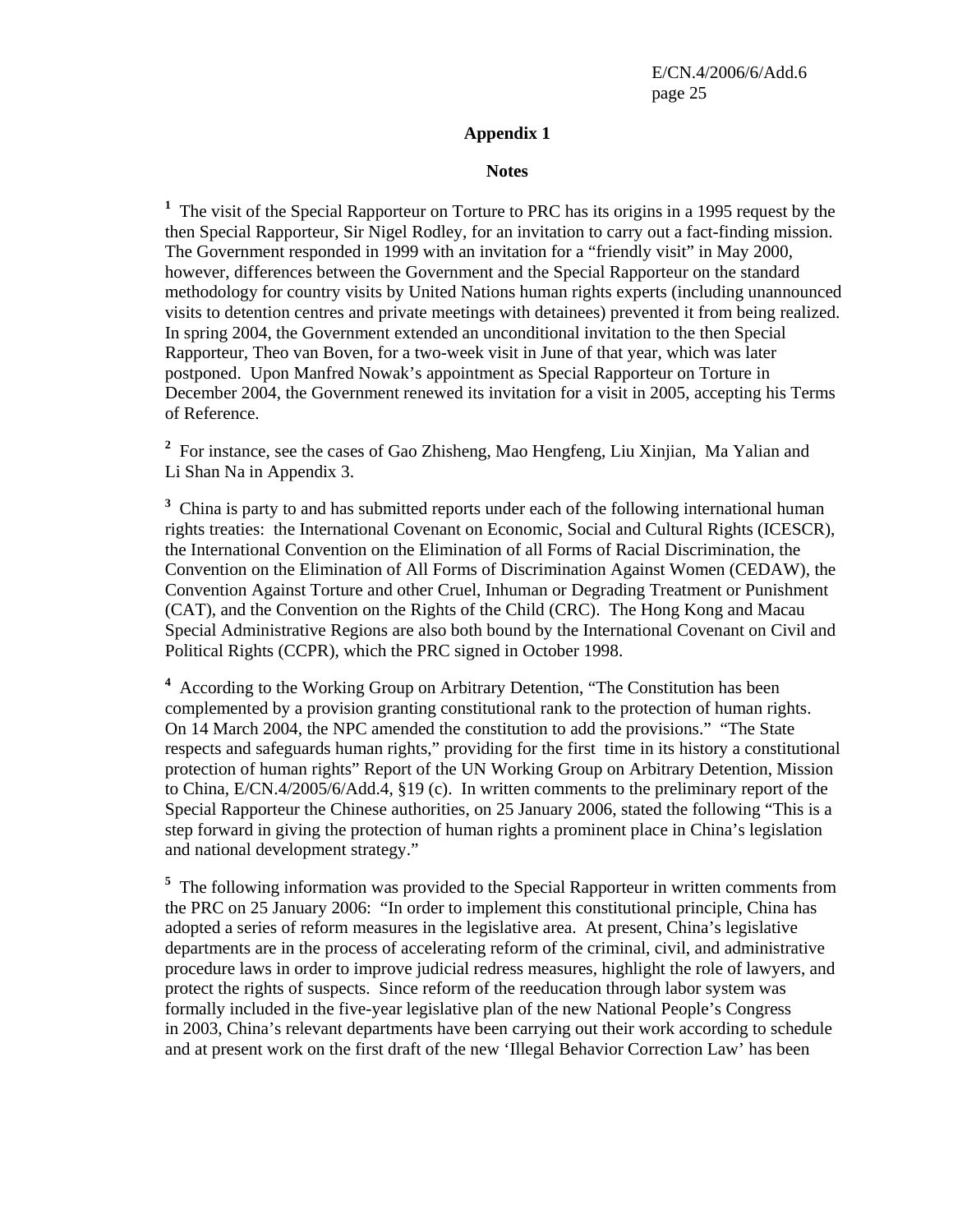completed. At the same time, China's legislative departments are accelerating revision of the 'Administrative Review Law' and 'National Compensation Law' in order to improve the administrative litigation procedure and compensation mechanisms. In August 2005, the National People's Congress passed the 'Public Security Administration Punishment Law', which will take effect in March 2006, in order to further establish standards for the fundamental behaviors that public security agencies should respect and for supervision of law enforcement and thereby further standardize the exercise of police powers. In October 2005, the Supreme People's Court issued its second five-year reform outline, explicitly restoring to the Supreme Court the power of review over the death penalty. From January 1, 2006, courts are required to hold hearings in death penalty cases of second instance where an appeal has been raised because of serious factual or evidentiary problems; in the second half of the year, all death penalty cases of second instance will be tried in a court hearing. The aforementioned legislative measures will without doubt provide more complete and stronger legal and judicial protections for China's [efforts to] prevent and combat torture and protect the rights of detainees."

**6** Criminal Law adopted at the Second Session of the Fifth NPC on 1 July, 1979 and Revised at the Fifth Session of the Eighth NPC on 14 March, 1997.

<sup>7</sup> These include: intentional homicide (article 232); negligent causing of death (article 233); intentional injury (article 234); negligent injury (article 235); acts against or insulting a woman by violence, coercion or any other forcible means (article 237); unlawful detention (article 238); public humiliation (article 246); maltreatment of a family member (article 260); obstruction of a witness or instigation to give false testimony by violence or threat (article 307); beating or subjecting another person held in custody to corporal punishment or instigating another person to do so (article 315(4)). These other offences relate to public officials and non-public persons as perpetrators. In non-criminal areas, China has passed and formulated relevant legal regulations to prevent torture. Art. 41 of the "Regulations on Public Security Administration" states: "Public security personnel carrying out these provisions…are prohibited from mistreating, abusing, or insulting persons who have violated public security administration. Violators are subject to administrative punishment; in cases that constitute criminal behaviour, criminal responsibility will be pursued." Art. 116 of the "Public Security Administration Punishment Law," which will go into effect on March 1, 2006 and replace the "Regulations on Public Security Administration," also has similar language. The "Provisional Methods on Reeducation Through Labor" and the "Code of Conduct for Police Officers Working in Reeducation Through Labor" also clearly prohibit torture, overwork, and misuse of incarceration and police weapons.

**8** Compare this to the 1979 Criminal Law, articles 13 and 83, which stipulated that a wider range of officials could be prosecuted for "torture to coerce a confession", as the prohibition applied to "state personnel" defined as "all personnel of state organs, enterprises and institutions and other personnel engaged in public service according to the law". In written comments to the Special Raaporteur of 3 January 2006, the PRC felt that it was necessary to point out that most Chinese laws do not distinguish between torture by civil servants and torture by non civil-servants. "Other than the crimes of "coercive interrogation and violent extraction of evidence" and "subjecting imprisoned persons to corporal punishment," for which law enforcement officers are naturally the subject of prosecution, China's criminal code also has other provisions prohibiting torture, such as "murder with intent" (art. 232), and "impairing with testimony" (art. 307), for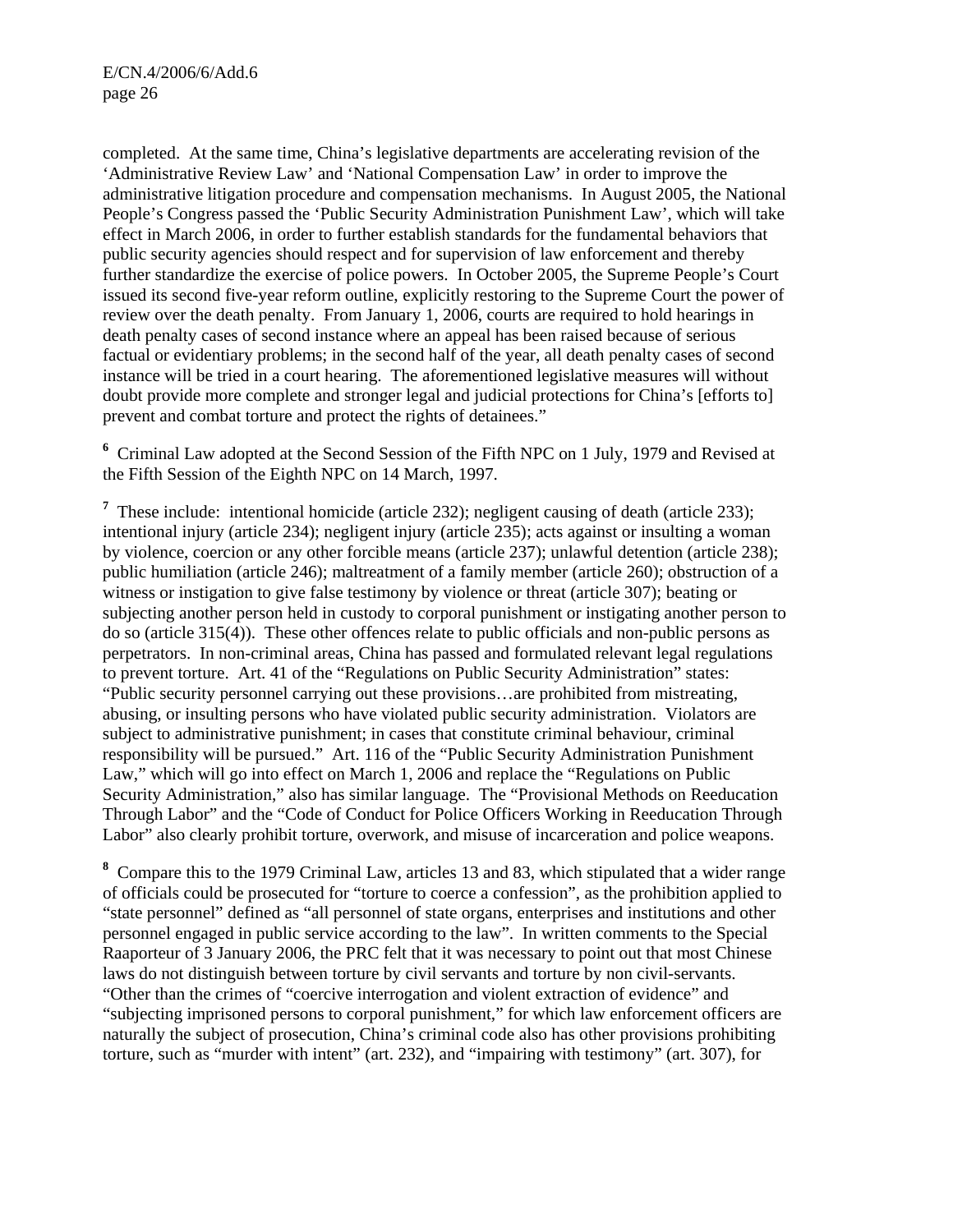which the subject is not limited to civil servants and may also include non-civil servants. The scope of the subjects for crimes of torture under Chinese law is broad and is in accord with Article 1, Para. 2 CAT."

<sup>9</sup> Decision on the Criteria for Filing Cases in those Cases where Filing and Investigation is Directly Handled by the Procuratorate of 16 September 1999.

**<sup>10</sup>** Ibid.

<sup>11</sup> In written comments of 25 January 2006 the PRC stated that, "according to judicial practice", article 247 ("coercive interrogation and violent extraction of evidence") of the CL includes "deliberately subjecting a victim to …taking medication, hypnosis, or any other acts that cause a person high level of pain or loss of consciousness or will". In addition the PRC stated that articles 147 ("insulting another") and the crimes of illegal search and illegal detention are also related to the prohibition of mental torture.

**<sup>12</sup>** Article 247 provides: "Any judicial officer who extorts confession from a criminal suspect or defendant by torture or extorts testimony from a witness by violence shall be sentenced to fixed-term imprisonment of not more than three years or criminal detention. If he causes injury, disability or death to the victim, he shall be convicted and given a heavier punishment in accordance with the provisions of Article 234 or 232 of this Law." Article 248 of CL provides: "Any policeman or other officer of an institution of confinement like a prison, a detention house or a custody house who beats a prisoner or maltreats him by subjecting him to corporal punishment, if the circumstances are serious shall be sentenced to fixed-term imprisonment of not more than three years or criminal detention; if the circumstances are especially serious, he shall be sentenced to fixed-term imprisonment of not less than three years but not more than 10 years. If he causes injury, disability or death to the victim, he shall be convicted and given a heavier punishment in accordance with the provisions of Article 234 or 232 of this Law. Any policeman or other officer who instigates a person held in custody to beat or maltreat another person held in custody by subjecting him to corporal punishment, the policeman or officer shall be punished in accordance with the provisions of the preceding paragraph." The CL also provides that the judicial officer who causes death to the victim may be sentenced to death.

**<sup>13</sup>** A Decision on Severely Punishing Criminals Seriously Endangering Social Order and Security complements the CL and prescribes that those who intentionally do harm to the body of others that leads to serious injury or death can be condemned beyond the maximum punishment prescribed in the CL, even to the death penalty. Passed by the Standing Committee of the NPC in September 1979.

<sup>14</sup> This stipulates that police officers who cause unnecessary personal injury or death or loss of personal property through unlawful use of police instruments or weapons shall be punished by law. Issued by the State Council of China in 1996.

**<sup>15</sup>** See CAT/C/39/Add.2, paras. 9 and 10.

**<sup>16</sup>** Revision was published by the Ministry of Public Security on 14 May 1998.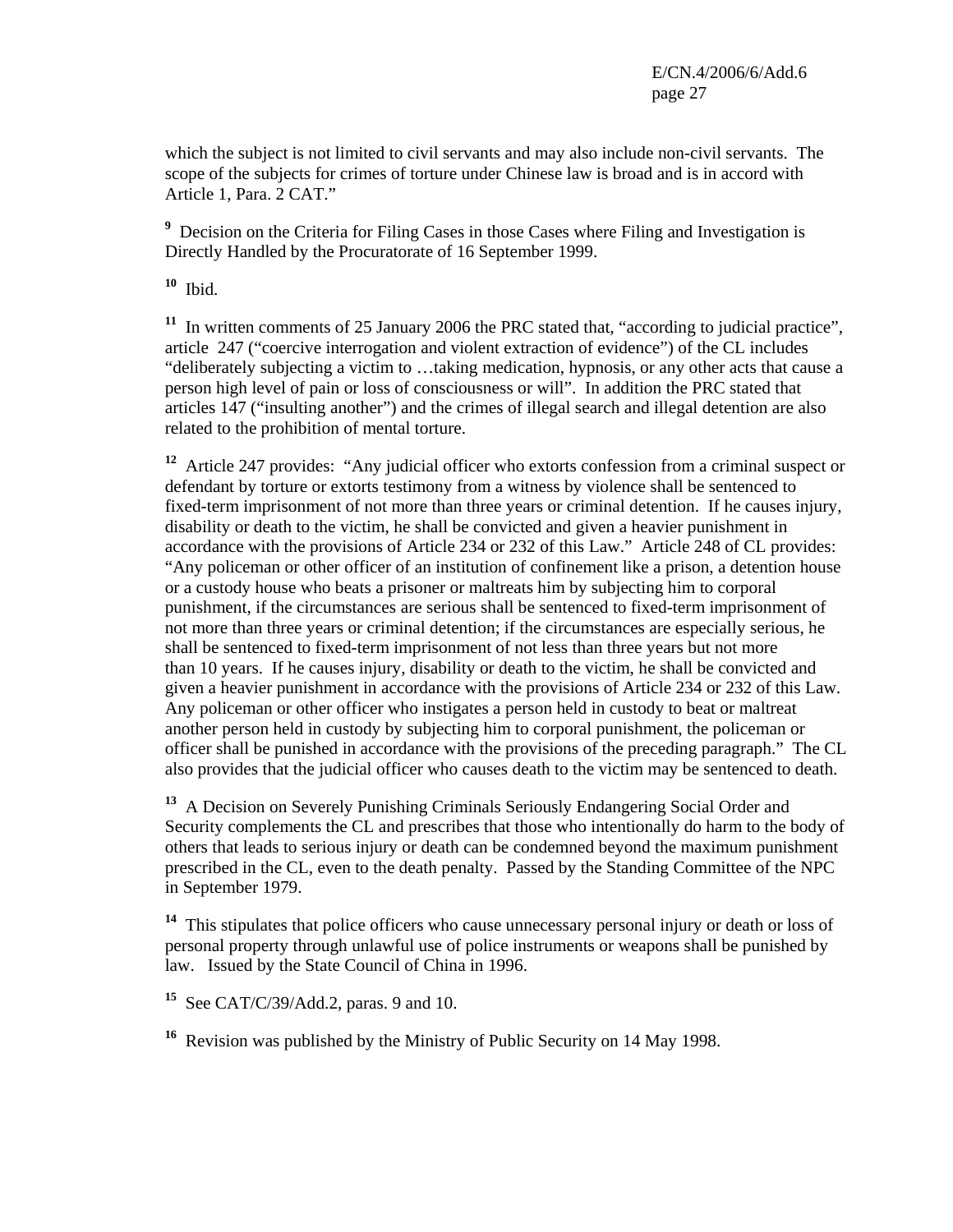**<sup>17</sup>** Entered into force in 1997.

**<sup>18</sup>** SPC, SPP, MPS, MSS, MOJ, and NPC Standing Committee Legal Affairs Working Committee: Joint Rules Concerning Several Issues Encountered in the Implementation of the CPL, issued on 19 January 1998.

<sup>19</sup> When a suspected accomplice may be alerted to flee or hide, or to destroy or falsify evidence; when the suspect refuses to reveal his true name, address or identity; or when notification would impede investigation or when notification is not feasible. In any case, pursuant to Rule 108, the reason for any failure to notify within 24 hours must be specified in the detention notification. Rule 125 contains a similar clause with respect to notification of arrest.

**<sup>20</sup>** Article 96 of the CPL provides that "after the criminal suspect is interrogated by an investigation organ for the first time or from the day on which compulsory measures are adopted against him, he may appoint a lawyer to provide him with legal advice and to file petitions and complaints on his behalf. If the criminal suspect is arrested, the appointed lawyer may apply on his behalf for obtaining a guarantor pending trial. If a case involves State secrets, the criminal suspect shall have to obtain the approval of the investigation organ for appointing a lawyer. The appointed lawyer shall have the right to find out from the investigation organ about the crime suspected of, and may meet with the criminal suspect in custody to enquire about the case. When the lawyer meets with the criminal suspect in custody, the investigation organ may, in light of the seriousness of the crime and where it deems it necessary, send its people to be present at the meeting. If a case involves State secrets, before the lawyer meets with the criminal suspect, he shall have to obtain the approval of the investigation organ". This provision constitutes an important improvement upon the 1979 Criminal Code which allowed lawyers to be involved in a process only after the cases were brought before the courts and provided them with seven-day advance notice for the preparation of the defence. In addition, pursuant to articles 36, 156 and 180 of the revised CPL, lawyers can collect evidence, including evidence gathered by the prosecutors, they can meet with their clients and communicate with them and they can defend their clients in court trials, including cross-examining witnesses and appealing on behalf of their clients.

**<sup>21</sup>** Promulgated in 1996 and took effect at the same time as the CPL.

**<sup>22</sup>** See supra note 16.

**<sup>23</sup>** Rules 36, 39, 43 and 44 also refer to the "participation of lawyers in criminal proceedings". See CAT/C/39/Add.2, para. 74.

<sup>24</sup> Issued by the Ministry of Public Security on 17 October 1989. See article 2(c)-11.

**<sup>25</sup>** UN Working Group on Arbitrary Detention, Report of the UN Working Group on Arbitrary Detention, Mission to China, E/CN.4/2005/6/Add.4, para. 76.

<sup>26</sup> It is worrying that, while article 47 of the CPL provides that "the testimony of a witness" may be used as a basis in deciding a case only after the witness has been questioned and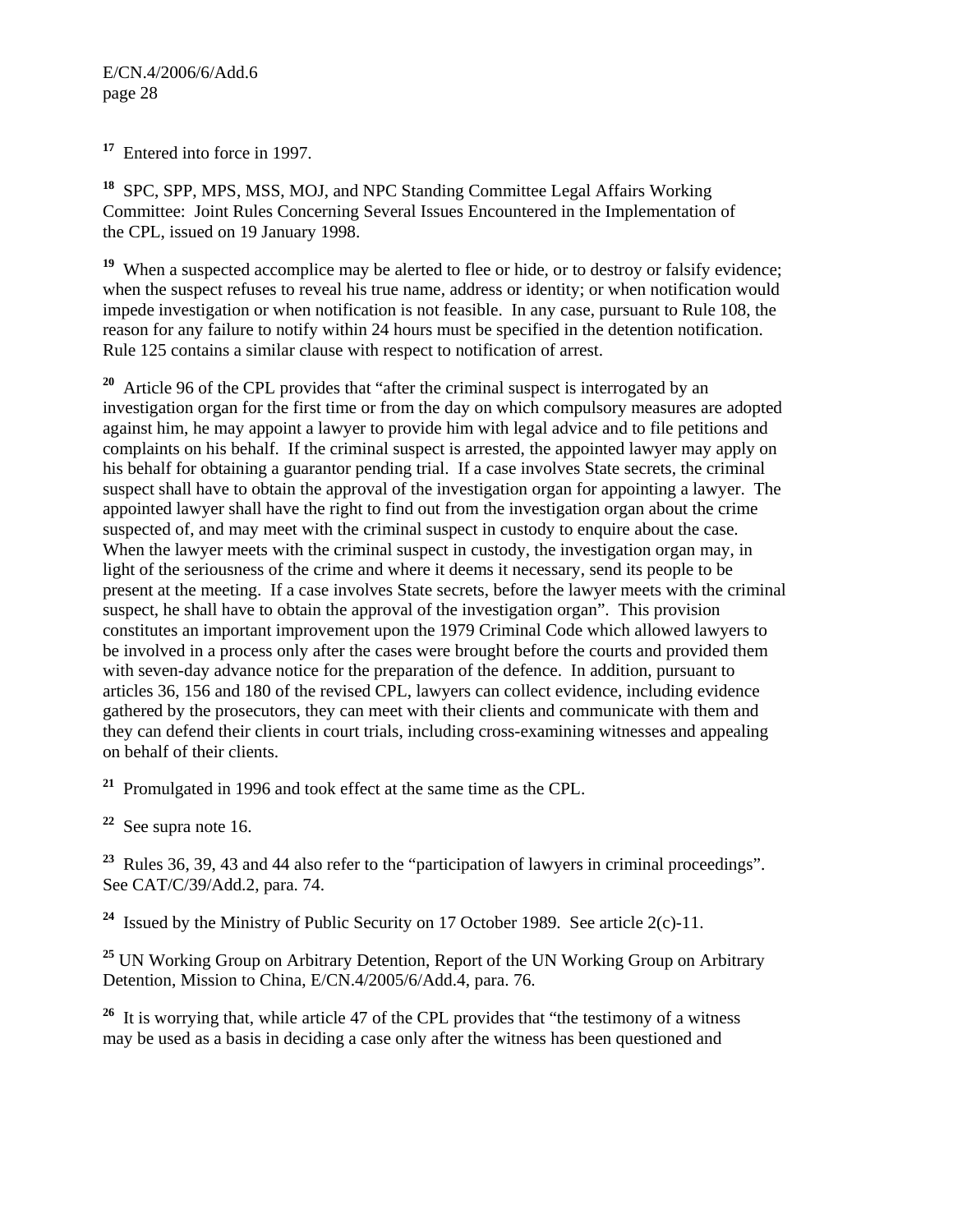cross-examined in the courtroom by both sides, that is, the public prosecutor and victim as well as the defendant and defenders …", article 14 of the Interpretation of the SPC on Several Issues Regarding the Implementation of the CPL of June 1998 provides for 4 exceptional cases in which a witness may be absent, including; "for any other reason".

**<sup>27</sup>** See the *Study of the Prevention of and Counter Measures for The Extortion of Confessions by Torture of the Legal Studies Association (The Task Group On The Prevention of the Use of Torture in Interrogation), March 2005, at p.6 (Analysis for the Reasons of Use of Torture)* "in judicial practice, due to the fact that a verbal affidavit is not just a kind of evidence, but is also often used as an important lead to further evidence, verbal confessions have become irreplaceable evidence. Added to that, there is the traditional view that 'no verbal confession then no recorded case', and that 'verbal confessions are king evidence'. Some judiciary personnel have formed the view that verbal confessions are the best. This results in an investigative approach centred round confessions as evidence. It urges investigators to use any means possible in order to obtain a verbal confession from a suspect. That motive easily leads to the use of torture."

<sup>28</sup> See article 50 of the CPL read in conjunction with articles 63 to 65 of the SPC Interpretations on Several Issues Regarding Implementation of the CPL, articles 32 to 36 of the SPP Rules on the Criminal Process for People's Procuratorate and articles 60 to 62 of the Rules on the Process of Handling Criminal Cases by Public Security Departments issued by the MPS. A similar power is available pursuant to article 9 of the People's Police Law which gives police the right to detain individuals for questioning (*liuzhi panwen*) for up to 24 hours, with a possible extension of an extra 24 hours. Currently, the CPL does not limit the number of times coercive summons may be used and it does not specify how long authorities must wait between the uses of coercive summons. See Article 69 of the CPL which stipulates: "If the public security organ deems it necessary to arrest a detainee, it shall, within three days after the detention, submit a request to the People's Procuratorate for examination and approval. Under special circumstances, the time limit for submitting a request for examination and approval may be extended by one to four days. As to the arrest of a major suspect involved in crimes committed from one place to another, repeatedly, or in a gang, the time limit for submitting a request for examination and approval may be extended to 30 days. The People's Procuratorate shall decide either to approve or disapprove the arrest within seven days from the date of receiving the written request for approval of arrest submitted by a public security organ. If the People's Procuratorate disapproves the arrest, the public security organ shall, upon receiving notification, immediately release the detainee and inform the People's Procuratorate of the result without delay. If further investigation is necessary, and if the released person meets the conditions for obtaining a guarantor pending trial or for residential surveillance, he shall be allowed to obtain a guarantor pending trial or subjected to residential surveillance according to law."

**<sup>29</sup>** When one of the seven emergency circumstances listed in article 61 of the CPL is met, crime investigation authorities may detain people for a ten-day period, which can be extended to 14 days. The criminal detention can be further prolonged for up to 37 days when the detainee is suspected of "committing crimes from one place to another, repeatedly, or in a gang".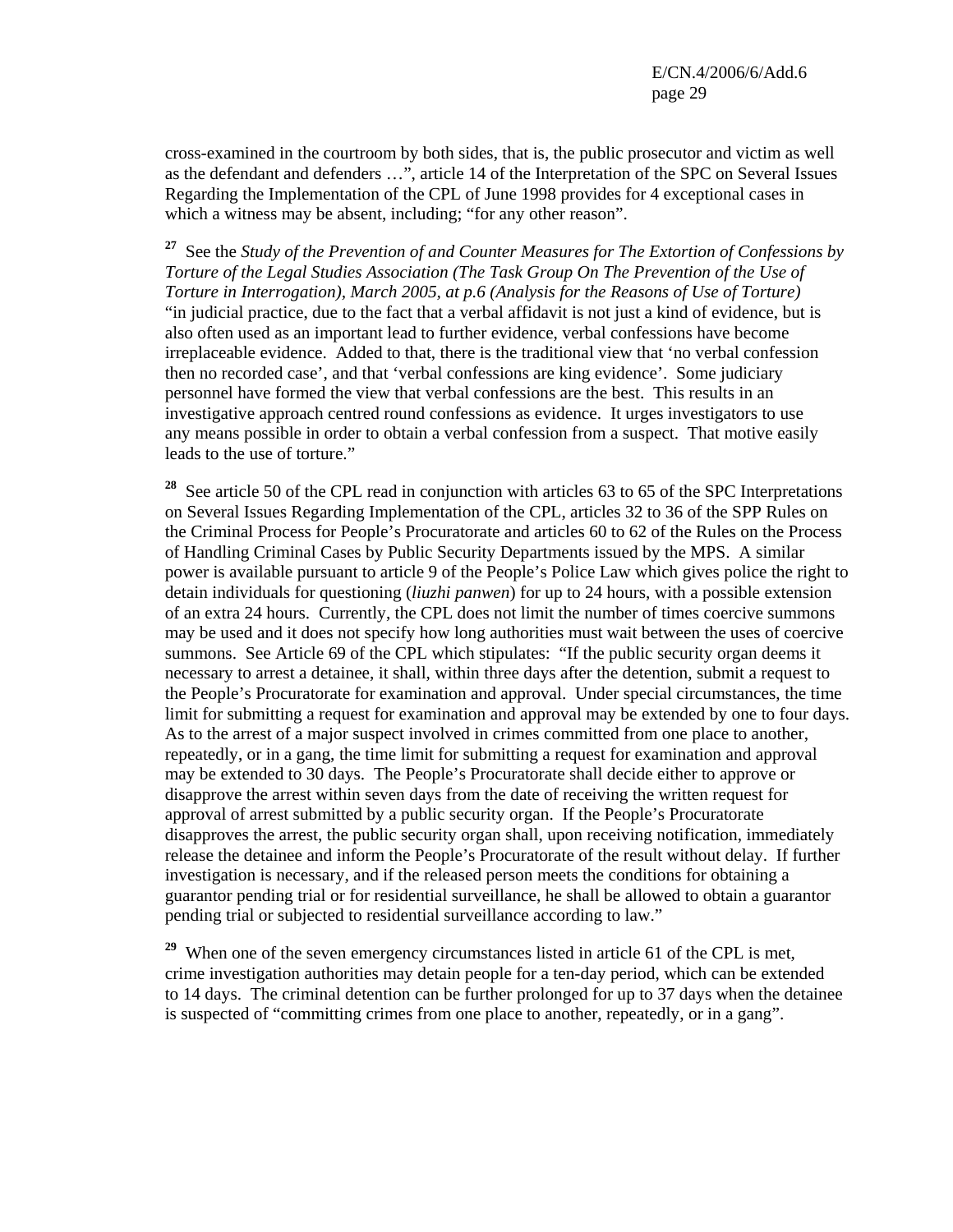**<sup>30</sup>** Pursuant to article 60 of the CPL, authorities may formally arrest a suspect "when there is evidence to support the facts of a crime and the criminal suspect or defendant could be sentenced to a sanction of not less than imprisonment, and if such measures as allowing him to obtain a guarantor pending trial or placing him under residential surveillance would be insufficient to prevent the occurrence of danger to society". According to article 59 of the CPL, "arrests of criminal suspects or defendants shall be subject to approval by a People's Procuratorate or decision by a People's Court and shall be executed by a public security organ".

**<sup>31</sup>** According to the CPL, the basic time limit for holding a suspect in detention after formal arrest and before trial is two months. In 'complex' cases, this period may be extended by one month, for a total period of three months (article 124). Under certain conditions involving 'major' or 'complex' cases, the initial three month period may be extended for another two months (article 126). If the case involves a crime where the punishment is fixed-term imprisonment of ten years or greater, a second two month extension of the investigation period is permitted (article 127). Thus, once the procuratorate has approved a formal arrest, a suspect may be held for up to a total of seven months in investigative detention.

<sup>32</sup> In addition, where the police find evidence of 'other major crimes' during the investigation (article 128) the investigative period for these alleged new crimes will begin on their 'discovery'. This means that the suspect may be held in pretrial detention for another seven months. There does not appear to be any limit on the number of times this "new crimes" exception may be invoked.

**<sup>33</sup>** After the investigation period expires, the police must submit a recommendation for prosecution to the procuratorate. The procuratorate has one month to examine the recommendation for prosecution (article 138). In "major" or "complex" cases, this examination period may be extended for up to another two weeks, for a total of one and one-half months (article 138). This period may be further extended if a 'supplementary investigation' is deemed necessary. The procuratorate may request that the police conduct a supplementary investigation of up to 1 month. After the 1 month supplementary investigation period, the time the procuratorate has to examine the case for prosecution is reset, meaning the procuratorate has up to an additional 1½ months after the end of the supplementary investigation to decide whether to prosecute (article 140). The procuratorate may request up to two supplementary investigations. So, if two supplementary investigations are requested and the procuratorate takes the maximum period to evaluate the case after each supplementary investigation, the suspect could be held in detention for a total of an additional 6½ months after the initial post-arrest investigative detention period has ended and before an indictment is issued.

**<sup>34</sup>** The Special Rapporteur has been informed of the following developments: "in May 2003, the Supreme People's Procuratorate initiated a special nationwide campaign and by July 2003 no cases of extended custody in the procuratorial sector had been reported. Procuratorial agencies also pressed other law enforcement agencies to initiate clearing-up work, issuing 274,219 procuratorial rectification opinions that year that resulted in rectification for 25,736 individuals. In May 2004, the Supreme People's Procuratorate, along with the Supreme People's Court and the Ministry of Public Security jointly issued a "Notice on Strictly Enforcing the Criminal Procedure Code and Conscientiously Rectifying and Preventing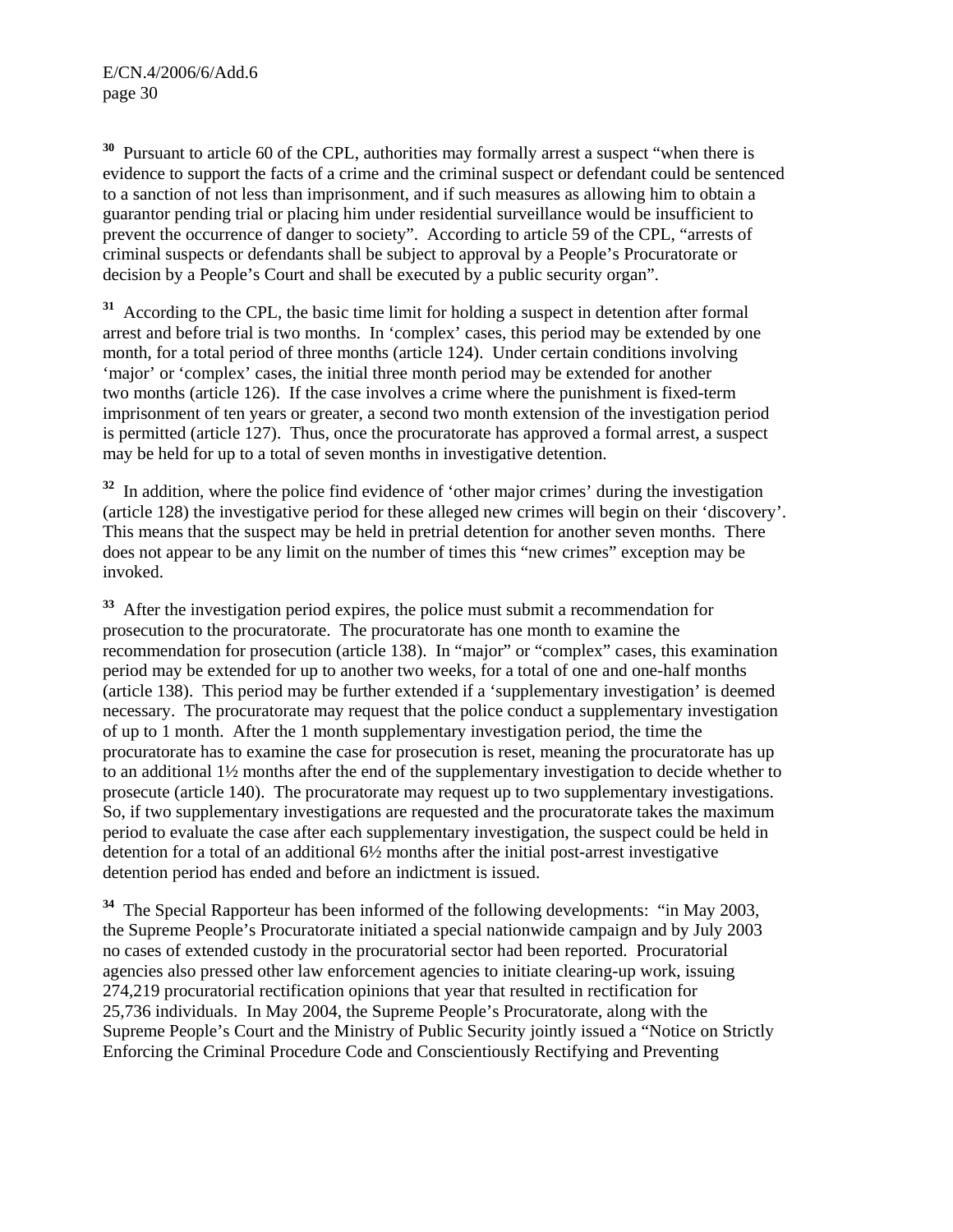Extended Custody" and launched a national campaign of inspection and clearing-up targeted at extended custody that rectified extended custody for 7,132 individuals. Presently, the number of provinces, autonomous regions, and municipalities in which there are no cases of extended custody anywhere within the litigation system has risen from 14 at the end of 2003 to 29. Serious cases of extended custody lasting more than three years have been eliminated, and the number of individuals held beyond time limits in the nation is at a historic low. In order to consolidate these results of clearing up extended custody, the Supreme People's Procuratorate recently established long-acting mechanisms to prevent and rectify extended custody. Courts nationwide are strictly carrying out a system of weekly reports on clearing up cases of extended custody and a system of supervision and complaint, and in cases in which the facts are unclear, evidence is insufficient, or defendants cannot be found guilty they are announcing acquittals according to law. In 2004, a total of 873 existing and new cases involving 2,432 individuals were cleared up, and by year end all cases of extended custody were completely cleared up, with the exception of those cases [extended for] legal reasons. Many media outlets have reported on this under the headline "Punish the guilty; release the innocent", creating a strong response from all circles of society."

**<sup>35</sup>** Administrative detention includes: Re-education through Labour (*laodong jiaoyang*); Custody and Education (*shourong jiaoyang*); Enforced Drug Rehabilitation (*qianzhi jiedu*); Administrative Detention (*xingzheng juliu*); Work Study Schools (*gongdu xuexiao*); and psychiatric incarceration.

**<sup>36</sup>** The major provisions governing the system of RTL include the following: A Decision of the State Council on the Question of Re-education Through Labor (*Guowuyuan guanyu laodong jiaoyang wenti de jueding*) of 1 August 1957; A Supplementary Decision of the State Council on Re-education Through Labor (Guowuyuan guanyu laodong jiaoyang de fuchong guiding) of 29 November 1979; A Notice of the State Council on Re-Issuing the Ministry of Public Security's Trial Methods for Implementation of Re-education Through Labor (*Guowuyuan guangu zhanfa gonganbu zhiding de laodong jiaoyang shixing banfa de tongzhi*) of 21 January 1982; Regulations on Public Security Organs' Handling of Re-Education Through Labor Cases (2002).

**<sup>37</sup>** Legislation Law, passed 15 March 2000, effective as of 1 July 2000.

**<sup>38</sup>** See article 3 of the Supplementary Decision of the State Council on Re-education Through Labor (Guowuyuan guanyu laodong jiaoyang de fuchong guiding) of 29 November 1979.

**<sup>39</sup>** See para 43 of the report of the UN Working Group on Arbitrary Detention on its 1997 visit to China. UN Doc. E/CN.4/1998/44/Add.2. The Working Group goes on to acknowledge in paras. 45 and 46 that while the measure of re-education through labour still raises concerns, important decisions have nevertheless been taken and improvements made … "since the 1996 reform, new guarantees have improved administrative detention and re-education through labour institution."

**<sup>40</sup>** See paras 42-53 of the report of the UN Working Group on Arbitrary Detention on its 1997 visit to China. UN Doc. E/CN.4/1998/44/Add.2.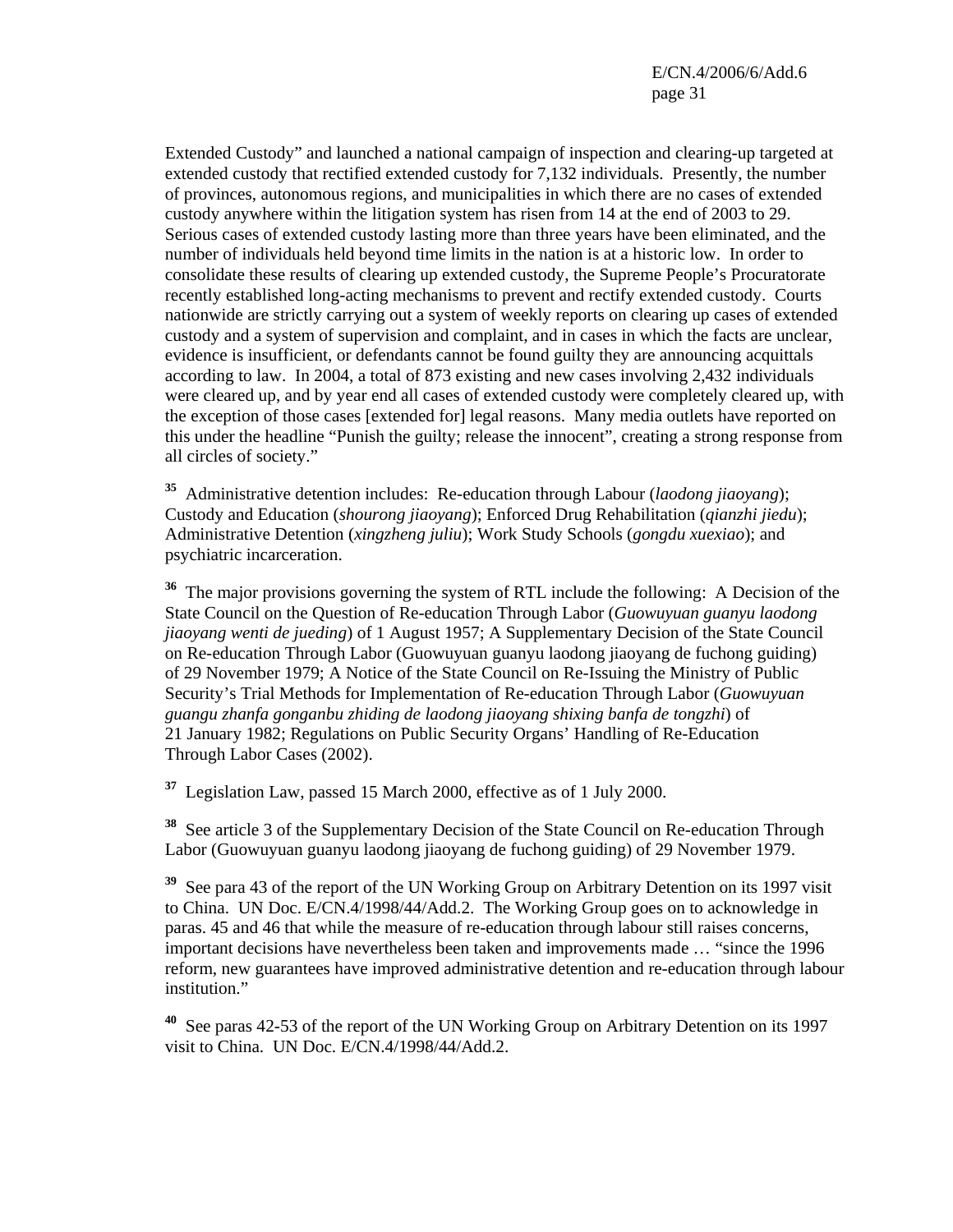**<sup>41</sup>** See, e.g., the cases of Yang Zili, Xu Wei, He Depu, Yang Jianli, Jigme Tenzin, Lobsang Tsuitrim, Jigme Gyatsu, Tohti Tunyaz Mozat, Rebiya Kadeer and Nur Mohammat Yasin in Appendix 2.

**<sup>42</sup>** Report of the UN Working Group on Arbitrary Detention, Mission to China, E/CN.4/2005/6/Add.4, para. 23.

**<sup>43</sup>** "Any appeal, accusation or complaint by a criminal must be promptly forwarded without delay." See CAT/C/39/Add.2, para. 42.

**<sup>44</sup>** "Any appeal or complaint by an inmate must be promptly forwarded without obstruction or delay. Any denunciation or accusation concerning an unlawful act by a law enforcement official must be promptly communicated to a people's inspectorate". See CAT/C/39/Add.2, para. 43.

**<sup>45</sup>** "Any accusation or complaint by a detainee must be promptly communicated to a relevant authority without delay, suppression or obstruction. Any denunciation of or accusation against a law enforcement official must be communicated by the detention authority to a supervisory public security organ or people's inspectorate". See CAT/C/39/Add.2, para. 44.

**<sup>46</sup>** "Any functionary of a State organ who, abusing his power or using his public office for private ends, retaliates against or frames up complainants, petitioners, critics or persons who report against him shall be sentenced to fixed-term imprisonment of not more than two years or to criminal detention; if the circumstances are serious, he shall be sentenced to fixed-term imprisonment of not less than two years but not more than seven years."

**<sup>47</sup>** CAT/C/39/Add.2, para. 67.

**<sup>48</sup>** Came into effect in January 1995.

<sup>49</sup> In addition to this figure, it is to be noted that one case sent in 2003 (E/CN.4/2003/68/Add.1) para. 301) detailed the alleged ill treatment and torture of thousands of Falun Gong practitioners.

**<sup>50</sup>** In 36% of responses received, the Government denied that any torture or ill treatment had taken place and indicated that the facts alleged by the Special Rapporteur were false. Responses in relation to alleged death in custody accounted for 15% of the replies received. In all but two of these responses the Government stated that the individual had died due to natural circumstances. The two exceptions involved suicide and hunger strike. In 20% of the responses the Government informed that the individual concerned had been released due to completion of sentence, medical parole, payment of bail and in one case confession. Several responses reported that the investigations were ongoing or pending.

**<sup>51</sup>** Chen Yunsheng, *Towards Human Rights and the Rule of Law - Anti-torture Analysis, China Social Science Publishing House, September 2003, first edition*. See note 53.

**<sup>52</sup>** In early 2005, Chinese reports on two wrongful murder convictions, those of Nie Shubin and Shi Xianglin elicited a strong reaction in the Chinese news media and prompted public scrutiny of the criminal justice system. Both cases reportedly involved coerced confessions. As news of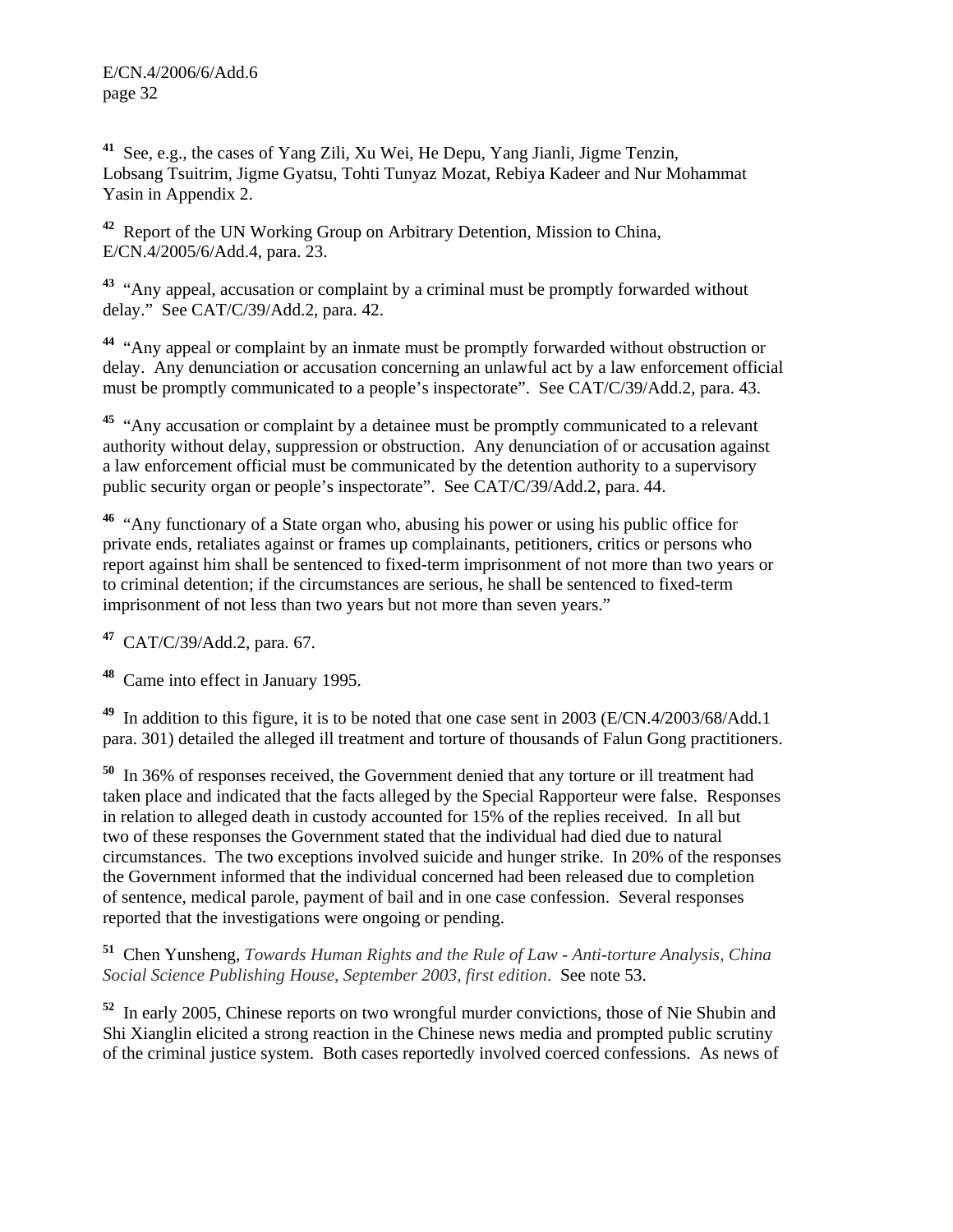these cases spread, reports of other wrongful convictions emerged. "The Unjust Case of She Xianglin Murdering His Wife: the Price of Efforts to Seek Redress and Innocence on a Common Chinese Peasant Household" [She Xianglin sha qi yuanan: yige putong zhongguo nongmin jiating de shenyuan zhilu yu qingbai daijia], Southern Metropolitan Daily (Online), 5 April 05. "The 'Nie,' 'She' Cases in Lawyers' Eyes: Rethinking Necessary Before Judicial System Can Be Improved" [lüshi yanzhong de "Nie", "She" liangan: fansi cai neng dailai sifa tizhi de gaishan], Criminal Defense Net (Online), 13 April 05; "Legal Redemption for Erroneous Death Sentences" [Sixing wupan de falü jiushu], Modern Bulletin (Online), 16 March 05; Tang Weibin, Li Changzheng, "How Do Unjust Cases Come About? Following the Trail of Hubei's She Xianglin 'Wife Murder' Case" [Yuanan shi zenme zaocheng de? Hubei She Xianglin "sha qi" an zhuizong], Procuratorate Daily (Online), 8 April 05; "Analyzing the Xu Jingxiang Unjust Case"[Xu Jingxiang yuanan pouxi], China Youth Online, 10 May 05; "Don't Allow the Wings of Justice to Break: Using Unjust Cases to Look at Confessions Extorted Through Torture, [Bie rangzhengyi zheduan le chibang: cong mianan kan xingxun bigong], Legal Daily (Online), 22 April 05; "Return of 'Murdered Wife' Calls China's Judicial System in Question", People's Daily (Online); "Behave Prosecutors to Protect Innocent", China Daily, 28 May 05 (FBIS, 28 May 05); Ge Lin, "Why a Not Guilty Verdict Is a Rarity of Rarities" [Wuzui panjue weihe fengmaolinjiao], Southern Weekend (Online), 16 June 05; Jiang Hong, "Commentary: Use Vigorous Legal Supervision to Prevent Unjust Cases" [Shelun: yong qiang you li de falü jiandu fangzhi cuoan], Justice Net (Online), 26 April05; Yuan Zhengbing, Cui Zuojun, Liu Jinlin, "To Prevent Unjust Cases, Firmly Grasp the Relation with Arresting Personnel", Procuratorate Daily (Online).

**<sup>53</sup>** For example, a hard-hitting study by legal expert Chen Yunsheng of the Chinese Academy of Social Sciences published in 2003 contained a graphic enumeration of the thirteen most common methods of torture in China. *Towards Human Rights and the Rule of Law - Anti-torture Analysis, by Chen Yunsheng, China Social Science Publishing House, September 2003, first edition*. In March 2005 the China Legal Studies Associations' Group On The Prevention of the Use of Torture in Interrogation undertook a ground-breaking "Study of the Prevention of and Counter Measures for The Extortion of Confessions", involving, inter alia, field research in Changchun, Jilin, and Yenji in Jilin Province and the cities of Guangzhou, Shenzhen, Zhuhai, Beijing, Tianjin and other cities in Guangdong Province. The project involved investigators, prosecutors, public security personnel, lawyers, and other legal personnel as well as academics from the legal and social sciences fields. For examples of Chinese reports on specific cases of torture, see Two Hainan Police Officers Sentenced for Causing Death by Extorting Confessions, The Beijing News, 11 November 2005; "Sichuan Investigates and Prosecutes A Case Where Torture Led to Person's Death" [Sichuan chachu yiqi xingxun bigong zhiren siwang an], China Youth Daily (Online), 18 November 04; Zhou Wenying and Zou Shilai, "Jiangxi Fuzhou: Make Inquiries an Required Procedure in Examining Arrests" [Jiangxi Fuzhou: ba xunwen zuowei shencha daibu bijing chengxu], Procuratorial Daily (Online), 4 January 05 (noting that interviews of suspects uncovered more than 29 cases including extended detention, torture, or violations of criminal procedure by public security personnel); Liu Li, "Sixty Officials Charged with Dereliction of Duty, Abuse of Power", China Daily (Online), 26 January 05 (noting that "some" of the sixty Beijing officials charged "used torture to coerce statements"); "Detention Discipline Incites Detainees to Whip Convict for Six Hours, Leading to His Death" [Kanshousuo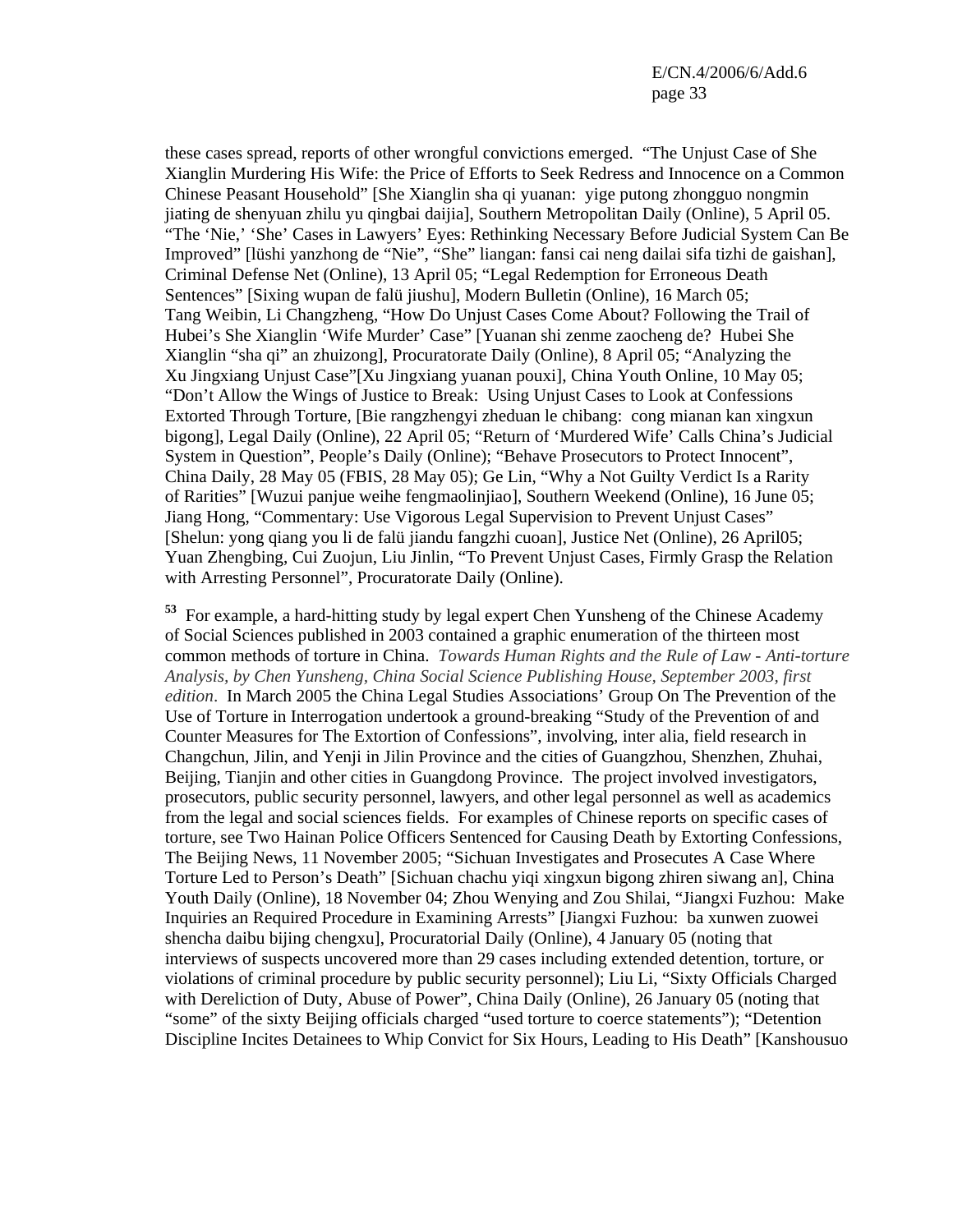guanjiao zhizhi zai ya renyuan bianda fanren 6 xiaoshi zhi qi siwang], Boxun (Online), 8 February 05 (citing Heilongjiang Daily story on the case); Supreme People's Procuratorate 2004 Work Report [Zuigao renmin jianchayuan 2004 nian gongzuo baogao], 9 March 05 (noting that a yearlong investigation uncovered more than 1,595 cases of torture, illegal detention, and other violations of human rights in 2003); "'Nie Shubin Murder Case' Still Unresolved" ['Nie Shubin yuan sha an' xuaner weijue], Southern Weekend (Online), 24 March 05; "Murdered Wife Lives, Proves Husbands Innocence", China Daily (Online), 4 April 05 (indicating that She Xianglin was beaten and had fingers broken during his interrogation); "14 Years of An Unjust Case of Wife Murder, 'Liaoning's She Xianglin' Li Huawei Obtains State Compensation" [14 nian sha qi yuanan 'Liaoning She Xianglin' Li Huawei huo guojia peichang], People's Daily (Online), 15 April 05; Lei Dao, "Why No Compensation After Eight Years of Unjust Imprisonment" [Ba nian yuanyu weihe bu peichang], Legal Daily (Online), 17 April 05. Fu Kuanzhi", Three Essential Elements That Must Be Put Forth to Put a Stop to Torture" [Dujue xingshi bigong xu jubei sange yausu], Procuratorial Daily (Online), 11 August 04 (stating not all evidence should be included if proven to be true, but that improve technology, better legal consciousness, and more reliance on material evidence necessary to combat torture); Li Jinlin, "China Law Society Opens Research Forum on the Torture Problem", [Zhongguo faxuehui zhaokai xingxun bigong wenti yanjiu zuotanhui], Procuratorial Daily (Online), 30 January 05 (citing poor investigative capacity and the use of case breaking rates to evaluate personnel); "Return of "Murdered Wife" Calls China's Judicial System in Question", People's Daily (Online), 5 April 05 (citing pressure from above to solve cases); Cheng Jishan, "Radical Measures to Policies Eliminate The Extortion of Confessions Through Torture" [Xiaochu xingxun bigong de zhiben zhice], Legal Daily (Online), 13 April 05 (citing lack of legal rules excluding all evidence derived from torture, presumptions of guilt by law enforcement, and the failure to prosecute torture cases); "Don't Allow the Wings of Justice to break: Using Unjust Cases to Look at Confessions Extorted Through Torture" [Bie rang zhengyi zheduan le chibang: cong mianan kan xingxun bigong], Legal Daily, 22 April 05 (citing numerous factors, including low quality and educational levels of investigative personnel, leadership and social pressure to break cases, the link between salaries/promotions and case breaking rates, lack of lawyers at interrogation).

**<sup>54</sup>** "Study of the Prevention of and Counter Measures for The Extortion of Confessions", China Legal Studies Associations' Group On The Prevention of the Use of Torture in Interrogation, March 2005; Suggestions for Enhancing the Rights of Lawyers [Wei zhengjin lvshi quanli jianyan xiance], China Legal Publicity (Online), November 2004 (a Ministry of Justice Web site, noting that torture is "widespread" in basic level organs); Qin Ping, "How Local Criminal Evidence Standards Guarantee Implementation of the Criminal Procedure Law" [Difang de xingshi zhengju guifan ruhe baozhang xingshi susongfa de zhixing], Legal Daily (Online), 22 April 05 (characterizing the She Xianglin case as a "typical" case); "Return of "Murdered Wife" Calls China's Judicial System in Question", People's Daily (Online), 5 April 05 (citing an unnamed law professor as stating, "Although strictly forbidden by law, forced confession has been common in many places in China because the police are often under great pressure from above to solve criminal cases."). An identical quote appeared in Xinhua and China Daily stories on the She Xianglin case; Cheng Jishan, "Radical Measures to Policies Eliminate The Extortion of Confessions Through Torture" [Xiaochu xingxun bigong de zhiben zhice], Legal Daily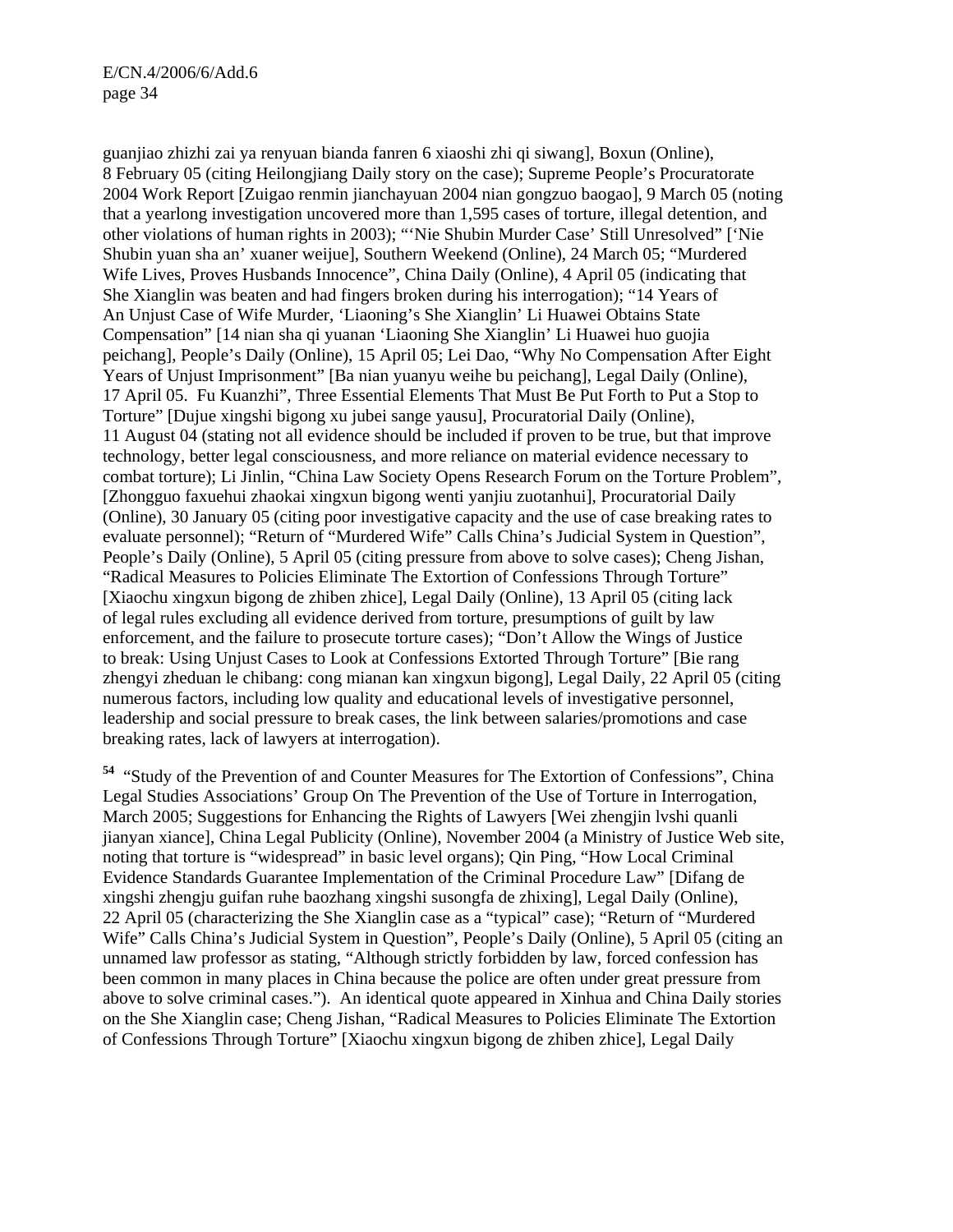(Online), 13 April 05 (characterizing torture as a "malignant tumor" that "is difficult to stop in practice.") Jin Yan, "Judicial Reform in China: Seeking a Bottom Line to Police Power (*Zhong guo fa gai ge tan jiu jing cha quan li di xian*) in Lifeweek (*San naian sheng huo zhou kan*) 258 (Sept 22-29, 2003).

**<sup>55</sup>** *Xingxun Bigong Zui*, pg. 9:

China Official Torture Statistics (1979-1996)

| Year(s)   | Tortured confession cases<br>formally established | Persons tortured to death              |
|-----------|---------------------------------------------------|----------------------------------------|
| 1979-1989 | over 4,000 total                                  | (no report)                            |
|           | $(\text{avg. } 364 + \text{/year})$               |                                        |
| 1990      | 472                                               | (no report)                            |
| 1991      | 407                                               | (no report)                            |
| 1992      | 352                                               | (no report)                            |
| 1993      | 398                                               | 126                                    |
| 1994      | 409                                               | 115                                    |
| 1995      | 412                                               | (no report)                            |
| 1996      | 493                                               | at least 32 (Jan.-Aug., MPS statistic) |

**<sup>56</sup>** "Qiu Xueqiang, deputy director of the SPP, said the use of torture, threats, delusion and lies to collect evidence or extract confessions must be stopped." "China urges police to stop using torture to make people confess", Agence France Press, 27 May 2005. Since 2003, a dozen procuratory organs including the procuratorate at Hengshui City in Hebei Province started an experiment with "Police Work Areas" to enhance the quality of investigations and prevent the use of torture. Within a Police Work Area, there is an interview room, an inquiry room, a room for psychological tests, a room for controlling and monitoring, a case seminar room, a medical room, police waiting room, police equipment room, and safe keeping room. All activities related to a case are monitored. The monitoring network extends to detention centres. Within a Policing Area, there must be at least two judicial police officers present. When the suspect leaves, s/he must be escorted by judicial officers. There is cassette-taping and video-taping of the entire process from the moment when the personnel participating in the procedure enter into a Policing Work Area. "Police Work Areas have standardized the investigative departments' acts of law enforcement. They have placed investigative personnel under supervision from judicial police, directive personnel and monitoring systems from beginning to end. On the other hand, the serious and hushed atmosphere in Police Work Areas put psychological pressure on people being investigated. This improves results of interviews, ensuring that police is able to conduct their own case investigations systematically." March 2005 Study of the Prevention of and Counter Measures for The Extortion of Confessions by Torture of the Legal Studies Association.

**<sup>57</sup>** The "Guiding Opinion Regarding Prevention of Extorting Confessions Under Torture During Criminal Case Activity" went into effect in Hebei province on January 1, 2006. Apparently the opinion states, "Oral evidence obtained through extortion under torture cannot serve as the basis for approving arrest and prosecution." In addition, the opinion provides that the local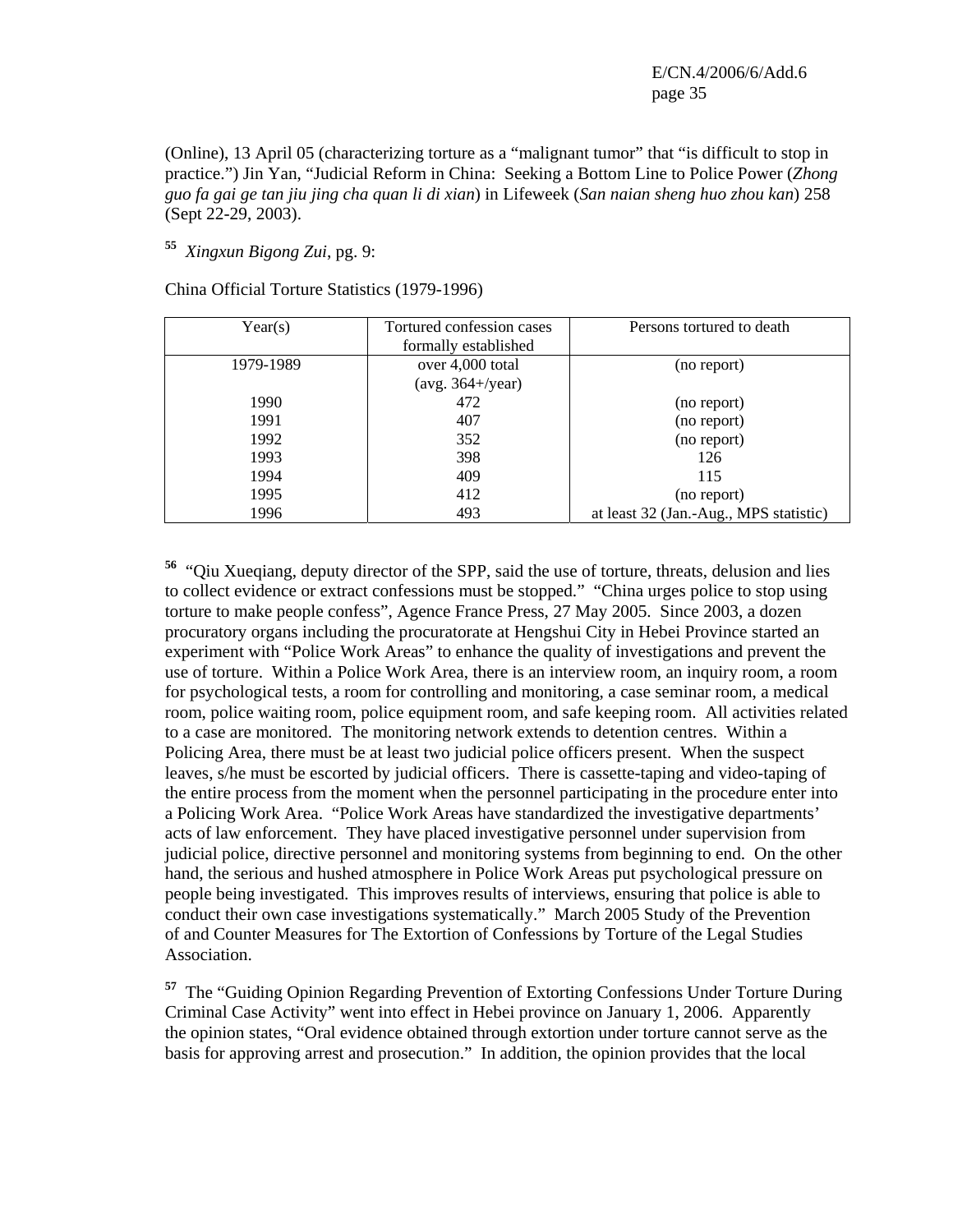procuratorate will initiate an investigation into cases where extortion under torture may constitute a crime. Liu Ruichuan, president of the Hebei provincial high court, highlighted in the 2005 progress report on rule of law developments in Hebei province that "Any witness deposition, victim testimony, or defendant statement that is verified for authenticity, and categorized as obtained through extortion under torture or other illegal means, cannot serve as the basis of a [criminal] verdict."

**<sup>58</sup>** The SPP will roll out a system of audio and videotaping with sound recording starting in March 2006 and video recording in October 2007. "Interrogations to be taped prevent confession by torture", Associated Press in Beijing 19 January 2006. The following information was provided to the Special Rapporteur in written comments from the PRC on 25 January 2006: "… as of 1 March 2006, the country's investigation and prosecution authorities will follow a three-step process in which interrogations of persons charged with crimes involving abuse of public office will be recorded in their entirety on audiotape or videotape. First, interrogations of all persons suspected of crimes involving abuse of public office must be recorded on audiotape in their entirety, and cases before the Supreme People's Procuratorate and the people's procuratorates at the provincial, provincial capital and eastern district levels involving bribery and abuse of public office must be videotaped in their entirety; secondly, the recording (sound and video) in their entirety of cases of bribery and of crimes involving abuse of public office shall be extended to people's procuratorates at the autonomous prefecture and municipal levels in the central and western part of the country and at the prefecture, county and district levels in the eastern part; thirdly, as of 1 October 2007, all interrogations of persons suspected of crimes involving abuse of public office shall be recorded in their entirety on both audiotape and videotape."

**<sup>59</sup>** In October 2005, the Supreme People's Court issued its second five-year reform plan restoring to the Supreme Court the power of review over the death penalty. As of 1 January 2006, courts are required to hold hearings in death penalty cases of second instance where an appeal has been raised because of serious factual or evidentiary problems. According to information provided to the Special Rapporteur by the Ministry of Foreign Affairs, in the second half of 2006, all death penalty cases of second instance will be tried in a court hearing.

**<sup>60</sup>** Indeed, despite a variety of legal, administrative, discipline inspection and auditing oversight systems (i.e. Party Committee Discipline Units and Oversight Police), central monitoring is undermined by the fact that the oversight organs tend to be dominated by the local PSBs, while the Party- and state-based oversight organs tend to strengthen the control of local Party officials over public security. This situation is aggravated by problems of under funding and poor remuneration for police, particularly in economically disadvantaged provinces. According to the March 2005 Study of the Prevention of and Counter Measures for The Extortion of Confessions by Torture of the Legal Studies Association (The Task Group On The Prevention of the Use of Torture in Interrogation), "In some impoverished areas, the investigating organs' budgets are extremely tight. This is also an important external reason for the use of torture. When money is tight, there arises the conflict between saving costs and improving success rate. The investigators, in order to save on costs, will not want to carry out difficult and detailed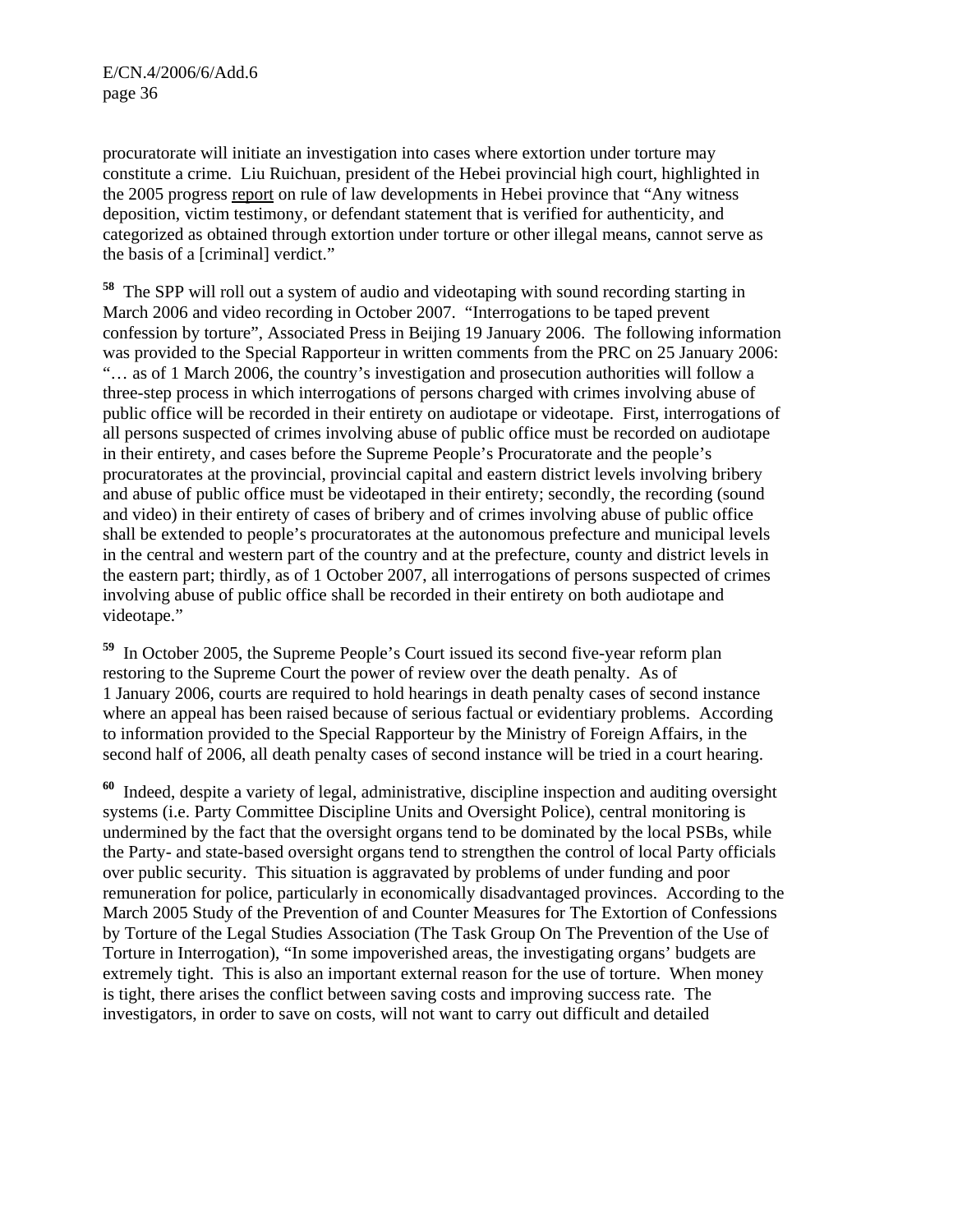investigation. They tend instead to place their hopes on obtaining a verbal confession from the suspect. Using simple and economical methods such as these, it is very easy for torture to occur."

**<sup>61</sup>** Tanner, M.S., and Green. E., "Central-local relations and state coercive power: Decentralized policing, social control, and the "rule of law" in China Quarterly, July 2003.

**<sup>62</sup>** With regard to the "presumption of innocence", Art. 12 of the CPL states that persons shall not be found guilty without being judged as such by a People's Court according to law. However, the Rapporteur was informed by several sources that in practice, the presumption of guilt is the traditional mentality. This statement is supported by the research findings of the March 2005 Study of the Prevention of and Counter Measures for The Extortion of Confessions by Torture of the Legal Studies Association states, with regard to interrogators, "they tend to want to hear confessions to guilt. They are not willing to listen to suspects' defence that they are not guilty, even to the point whereby the investigators do not allow the suspects to argue that they are not guilty. The investigators tend to treat suspects defence as dishonest and an act of resisting interrogation. In that mindset, the investigators, in order to obtain a verbal confession early on, will often resort to torture."

**<sup>63</sup>** With respect to the "right to remain silent", Art. 93 of that law states: "The criminal suspect shall have the right to refuse to answer any questions that are irrelevant to the case." In other words, there is no right to remain silent in relation to "relevant" questions.

**<sup>64</sup>** In cooperation with a NPC inspection of the implementation of the Lawyers Law, the Beijing Public Security Bureau (PSB) surveyed 51,184 criminal detentions between October 2003 and April 2005 and found that only 7,425 suspects met with lawyers during the first 48 hours of detention. The article asserts that the most important reason for the low representation rate is that police and prosecutors do not trust lawyers and are cautious about allowing lawyers to intervene during the investigation stage of a case. Given that Beijing is among China's most legally advanced locales, so it is likely that even a smaller percentage of suspects meet with lawyers in less-developed parts of the country. In a related article, the Legal Daily cited survey data indicating that only 4.6 percent of criminal defendants meet with their lawyers within the first three days of detention, an even lower figure than that cited by the Beijing PSB. It too noted the problem of public security interference with lawyers, citing one longtime defense lawyer who said that meeting with his clients continues to be a headache and that while some defense lawyers are able to meet their clients, the number of meetings, time, content, and other matters are still subject to heavy restrictions.

**<sup>65</sup>** The March 2005 Study of the Prevention of and Counter Measures for The Extortion of Confessions by Torture of the Legal Studies Association (The Task Group On The Prevention of the Use of Torture in Interrogation) found that while investigating the use of torture, there existed a 'three fears' ideology among some of those responsible: 1) The fear that the dynamism and case success rates of the police would be affected; 2) The fear that they might 'air their own dirty linen in public' affecting the reputation of their own unit and their track record; and 3) The fear that once torture was exposed, they themselves would be investigated and lose jobs. As a result, the study claims that those who investigated cases relating to the use of torture didn't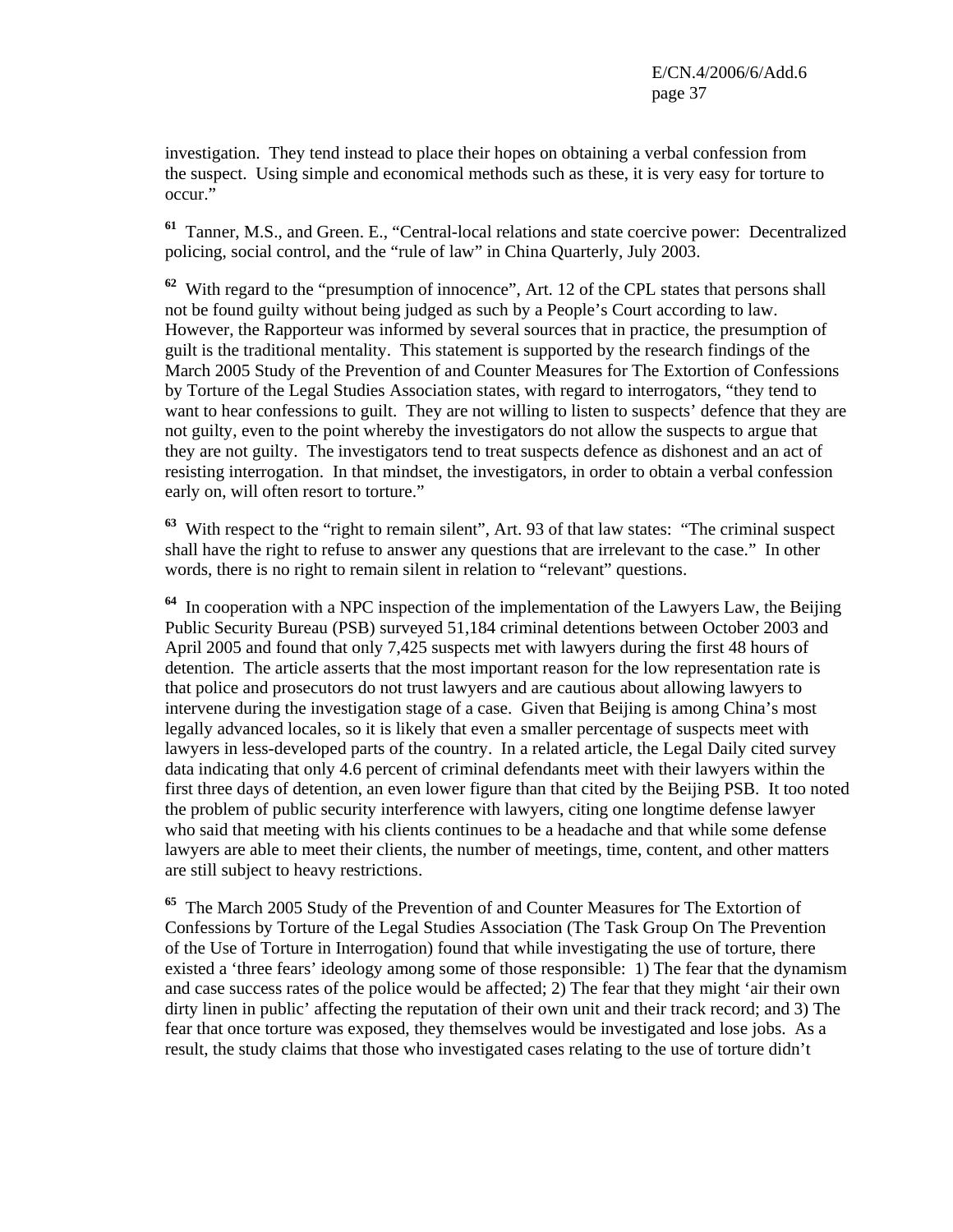seriously investigate and handle them, even to the point of taking the defense of the offenders. "They believed that the use of torture was just mistakes relating to work methods and was problems difficult to avoid if one wanted to do a good job. They often belittled the importance of it all. Even when there was penalty, it was lenient."

**66** The Special Rapporteur was informed, for example, that in Prison No. 4 in Urumqi, the procurators have not received a single torture complaint during the last decade. In the Tibetan Autonomous Region, he was told that no complaint had been received since 2003 and in the Beijing No. 2 Municipal Detention Centre, none were received since its establishment in June 2004. In the Xinjiang Uighur Autonomous Region, two cases of torture were established by the courts since 2000, and in the Tibet Autonomous Region one such case had been confirmed. The Deputy Procurator-General informed the Special Rapporteur that only 33 law enforcement officials had been prosecuted for torture throughout the country during the first nine months of 2005. In addition, the Government in its comments of 25 January 2006 provided the Special Rapporteur with the following statistical information:

|      | Cases prosecuted for<br>coercive interrogation | Individuals<br>convicted | Cases prosecuted for "subjecting"<br>imprisoned persons to corporal<br>punishment" | Individuals<br>convicted |
|------|------------------------------------------------|--------------------------|------------------------------------------------------------------------------------|--------------------------|
| 2000 | 137                                            | 121                      | 52                                                                                 |                          |
| 2001 | 101                                            | 81                       | 38                                                                                 | 34                       |
| 2002 | 55                                             | 44                       | 30                                                                                 | 18                       |
| 2003 | 52                                             | 60                       | 32                                                                                 |                          |
| 2004 |                                                | 82                       | 40                                                                                 |                          |

According to the 2005 SPP's report to the NPC presented on 9 March 2005 (covering the year 2004), 1595 civil servants had been investigated for suspected criminal activity in cases involving "illegal detention, coercion of confessions, using violence to obtain evidence, abuse of detainees, sabotaging elections, and serious dereliction of duty resulting in serious loss of life or property." The report goes on to note that this is a 13.3 percent increase over the previous year's totals and that the SPP personally investigated 82 of the most serious cases. No information is provided, however, on the number of convictions. When compared with other national statistics, the figures for 2005 as well as the earlier statistics are certainly the tip of the iceberg in a country the size of China. http://www.spp.gov.cn/site2005/scripts/listSub.asp?cl=9201.

**<sup>67</sup>** Cf., e.g., the case of Hu Shigen in Appendix 2.

**<sup>68</sup>** See, e.g., the cases of Yang Zili, Xu Wei, He Depu, Yang Jianli, Jigme Tenzin, Lobsang Tsuitrim, Jigme Gyatsu, Tohti Tunyaz Mozat, Rebiya Kadeer and Nur Mohammat Yasin in Appendix 2.

**<sup>69</sup>** In response to the Special Rapporteur's characterisation of Re-Education through Labour as inhuman or degrading treatment, the host authorities wished to advance the following arguments: "First, reform and re-education are premised on helping detainees re-enter society. Since many detainees' legal knowledge and cultural level is relatively low, detention facilities organize education in legal knowledge, morals, current affairs, and cultural knowledge in order to raise their legal perception and cultural level. Second, for those detainees who render meritorious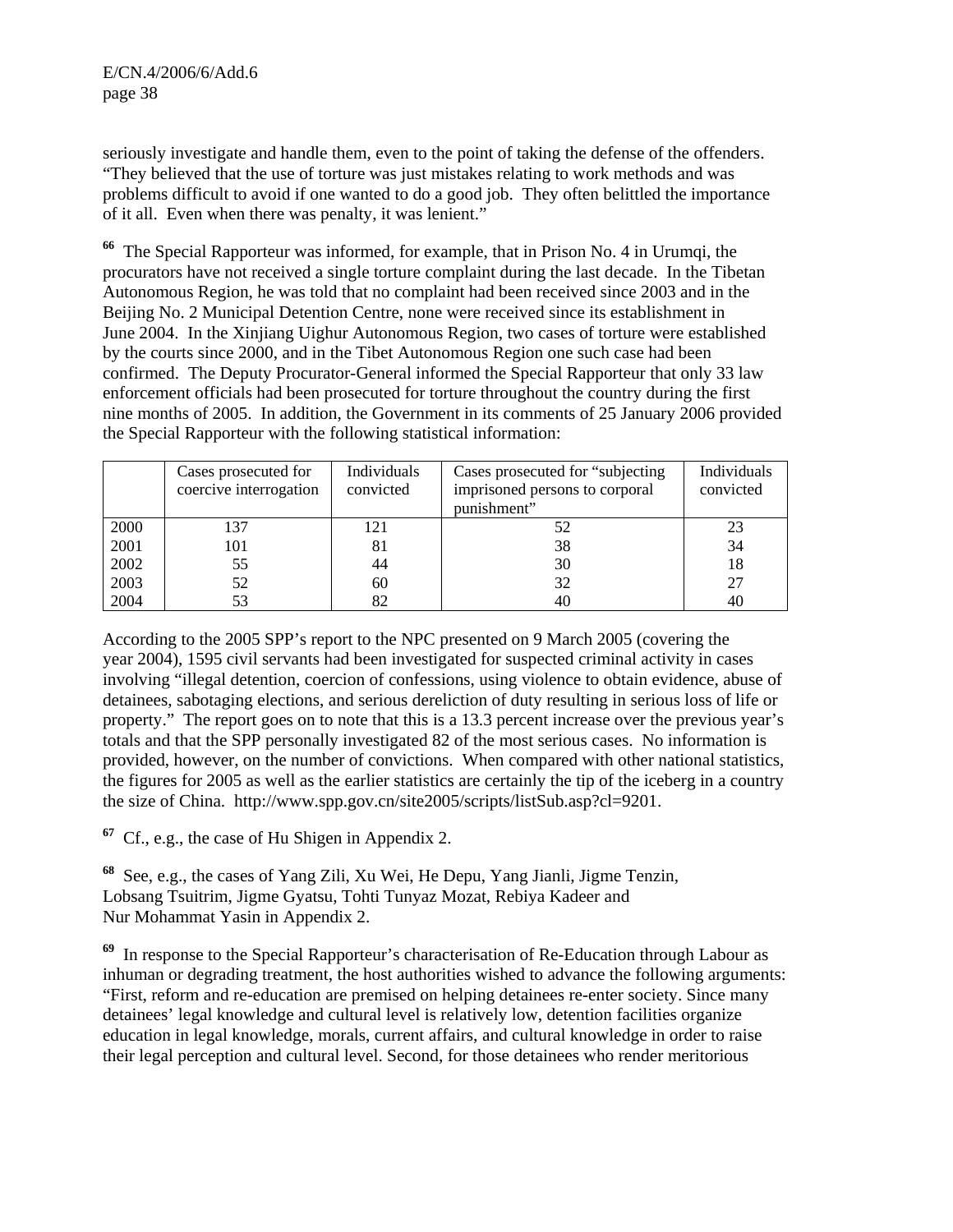service or show clear awareness of the damaging nature of their criminal behaviour, detention facilities may, based on the circumstances, request sentence reductions or reduction of time [for re-education] on their behalf according to law, or make other appropriate reward. But restrictive punishment measures are only used on those detainees who violate the administrative regulations of the detention facility. Third, detention centres do not organize any kind of productive labour. Aside from a small number of persons already convicted to short sentences who carry out cooking, cleaning, or other maintenance work, detainees are not required to work. Fourth, since many detainees are led to a life of crime because they love leisure and hate labour and resort to illegal means to gain others' property, in order to cultivate abilities and habits of self-reliance and prevent problems such as poor mental health because they have nothing to do, prisons and re-education through labour facilities organize appropriate work. The time and intensity are both lower than average in society at large, and each month they are paid wages. Detention facilities also provide occupational and technological training in such skills as computers, tailoring, sewing, electronics repair, carpentry, cooking, hairstyling, driving, and automobile repair, and those who pass examinations are given cultural and technological certificates recognized in the general public. In order further to enforce the law in a civilized manner, China's Ministry of Justice Prison Bureau has begun training psychotherapists in the prison system with national professional accreditation in order to prevent and eliminate torture of prison inmates. At present nearly 90 per cent of China's prisons have begun this work and more than 1,000 prison system psychotherapists have already been trained."

**<sup>70</sup>** See the Government white paper, "Building of Political Democracy in China", 22 December 2005: "China holds that the harmonious world should be democratic, harmonious, just, and tolerant."

**<sup>71</sup>** Prison officials indicated that the average length of appeal was two months; that this practice was based on a nation-wide regulation for detention facilities; and that such measures were necessary for the prisoners' safety, the security of others, to prevent them from fleeing, and to prevent suicide.

**<sup>72</sup>** Chinese law provides for the death penalty for a wide range of offences that do not reach the international standard of "the most serious crimes." Under 51 different articles of the revised CL, the death penalty can be applied to more than 60 different crimes, including many economic and other non-violent crimes. The Report of the Secretary-General on capital punishment and implementation of the safeguards guaranteeing protection of the rights of those facing the death penalty, E/2005/3, para. 44, states that China is among those countries that do not publish statistics on sentences and executions. The Special Rapporteur on Summary, Arbitrary or Extrajudicial Executions indicated in his 2005 Report to the Commission on Human Rights that the most important step that China could take at this stage would be to make the details as to the number of persons executed and crimes for which they are executed publicly available. The report states, "In a considerable number of countries information concerning the death penalty is cloaked in secrecy. No statistics are available as to executions, or as to the numbers or identities of those detained on death row, and little if any information is provided to those who are to be executed or to their families. Such secrecy is incompatible with human rights standards in various respects. It undermines many of the safeguards which might operate to prevent errors or abuses and to ensure fair and just procedures at all stages. It denies the human dignity of those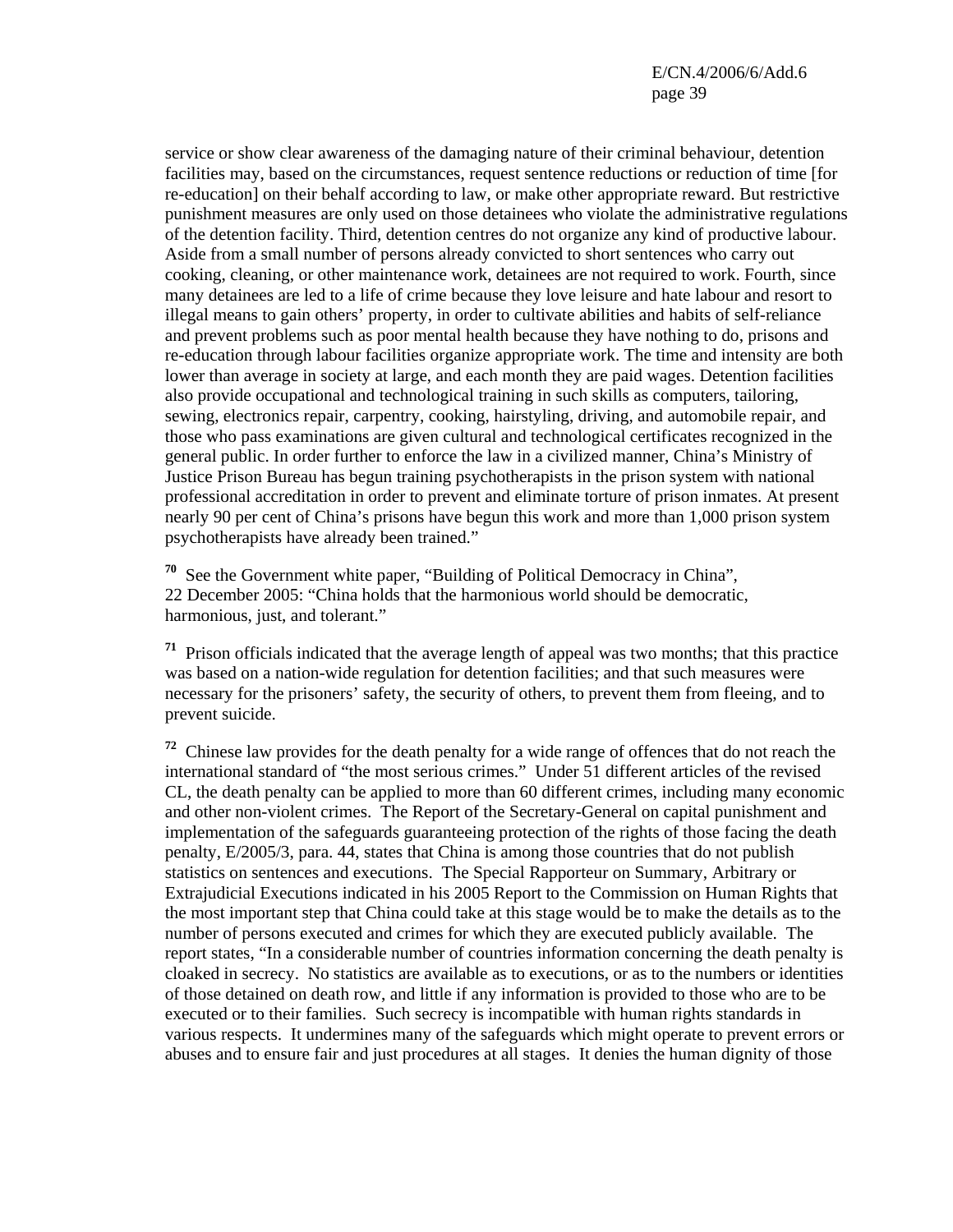sentenced, many of whom are still eligible to appeal, and it denies the rights of family members to know the fate of their closest relatives. Moreover, secrecy prevents any informed public debate about capital punishment within the relevant society." Paras 57 and 58. Special Rapporteur on Summary, Arbitrary or Extrajudicial Executions, Report to the Commission on Human Rights, E/CN.4/2005/7, paras 57-58.

**<sup>73</sup>** According to information received, the windowless execution chamber at the back of the van contains a metal bed on which the prisoner is strapped down. Once the needle is attached by a technician, a police officer presses a button and a syringe automatically injects the lethal drug into the prisoner's vein. The execution can be monitored from a video screen beside the driver and can be recorded.

**<sup>74</sup>** According to the 2004 SPC Work Report, in 2003 alone, the SPC changed the original sentence or ordered retrials in 118 of the 300 death penalty cases that it reviewed, leaving hopes for a reduction in application of the death penalty in China. The obligation of SPC review is set out in both the CL and the CPL (see below), but was undermined by a February 1980 decision by the Standing Committee of the National People's Congress by devolving the authority in certain categories of crimes, notably capital crimes of violence, to the higher courts and for drug offences to certain provincial-level higher courts. Pursuant to Articles 199 and 200 of the CPL of China, the SPC is the designated court to review and approve all death sentences rendered by lower courts across the country. According to Article 199, "Death sentences shall be subject to approval by the SPC." Article 200 stipulates, "A case of first instance where an Intermediate People's Court has imposed a death sentence and the defendant does not appeal shall be reviewed by a Higher People's Court and submitted to the SPC for approval. If the Higher People's Court does not agree with the death sentence, it may bring the case up for trial or remand the case for retrial."

**<sup>75</sup>** A similar recommendation was made by the Working Group on Arbitrary Detention, E/CN.4/2005/6/Add.4, 29 December 2004, para 78.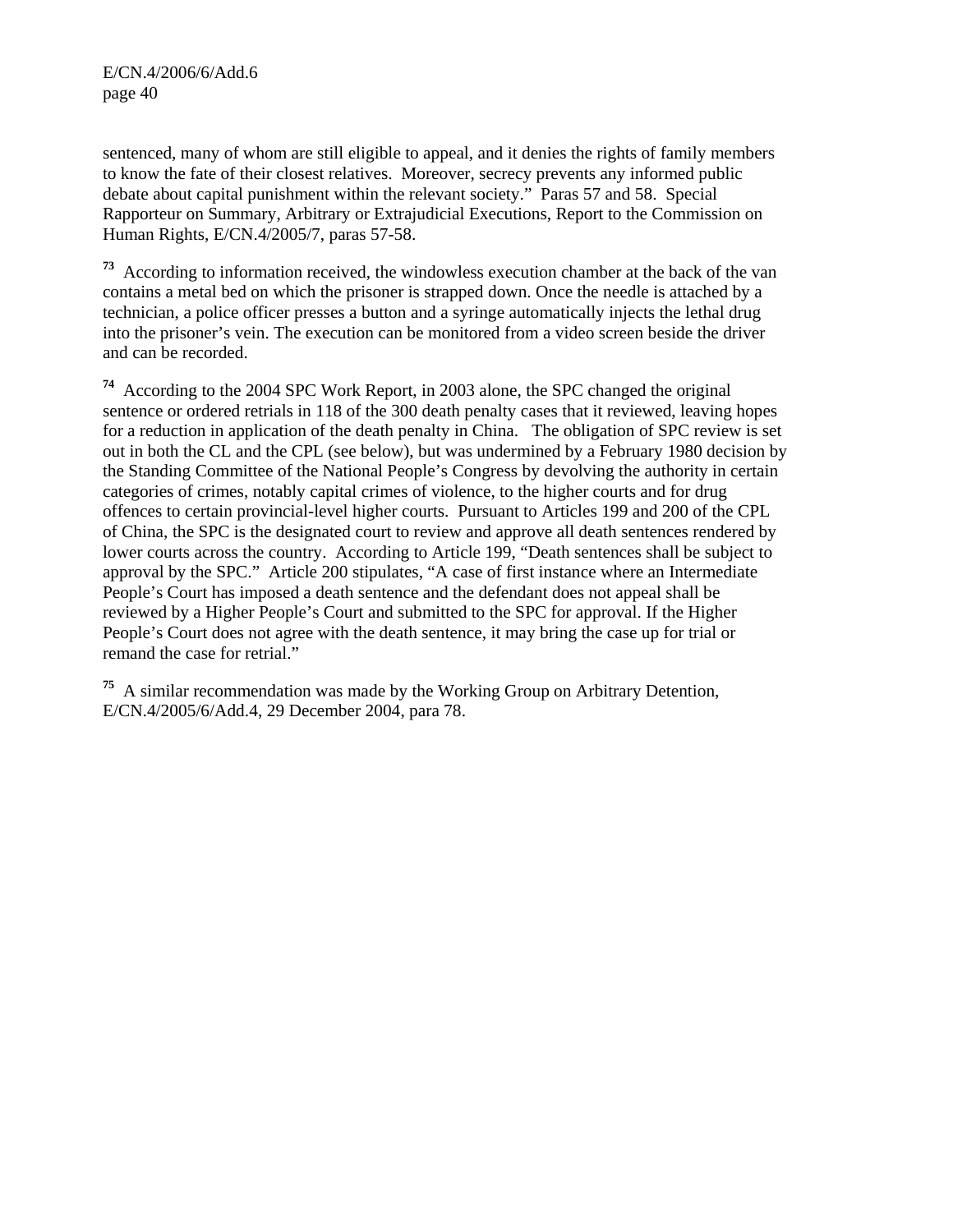#### **Appendix 2**

#### **Places of detention - Individual cases**

1. The following accounts are based on allegations by detainees while being interviewed by the Special Rapporteur. The Government has not yet provided information on these cases or responded to the recommendations of the Special Rapporteur.

#### **A. Beijing**

#### **Beijing Prison No. 2** (Visited on 22 and 24 November 2005)

2. The Special Rapporteur was informed by a number of detainees that, even after persons who have not confessed to an offence have been convicted and sentenced, they are subject to restrictions within the prison, such as limited or restricted access to telephone or family visit privileges until they confess, or are provided the incentive of a reduced sentence if they confess.

3. **Hu Shigen**, aged 50. Founding member of "China Freedom and Democracy Party" and "China Free Labour Union," convicted of "organizing and leading a counterrevolutionary group" and "counterrevolutionary propaganda and incitement" by the Beijing Intermediate People's Court and sentenced on June 14, 1995 to 20 years' imprisonment. Currently serving sentence in Beijing No. 2 Prison. He is due for release on May 26, 2012. Detained on 27 May 1992 and formally arrested on 27 September 1992, he was interrogated between July and August 1992 in Section 7 of the Beijing Public Security Second Bureau. Each interrogation lasted for prolonged periods of time, one session in particular lasting for 20 hours, without a recess. He stated that he had not been tortured during the three years in the detention centre although he did sustain a minor injury during a 'conflict' with the court clerk. After this 'conflict' he was handcuffed behind his back and thrown off a truck. He mentioned this incident in court. When questioned by the Special Rapporteur about any allegations of ill-treatment during interrogation, he was reluctant to discuss this. Despite being put under pressure to do so, he did not confess for the first 12 years of his detention. For this reason he was treated differently from other inmates in terms of family reunion and telephone call privileges. He eventually confessed in April 2003 as he felt that his situation was helpless, and he wanted to receive a reduced sentence, though no reduction has been granted to date. In the past two years he has not been allowed to make any phone calls. He has seen his daughter twice since he was detained, in 2004 and 2005. He receives visits from his brother. He is allowed to write letters. He complains of heart problems, hypertension, nasal/respiratory tract problems, back pains and numbness on the right side of his body. While treatment is provided by prison medical staff, the medications available and the services are limited. **The Special Rapporteur recommends that he be granted the same rights as other prisoners, in particular concerning the right to phone calls with family members etc. The fact that a person has not confessed should not be used as an excuse to impose additional punishment on a detainee such as refusal of the right to access with the outside world. He should be ensured access to adequate medical care including appropriate medication. Taking into account that the above-mentioned person was sentenced for political crimes which were removed from China's Criminal Law in 1997, the Special Rapporteur appeals to the Government that he be immediately released.**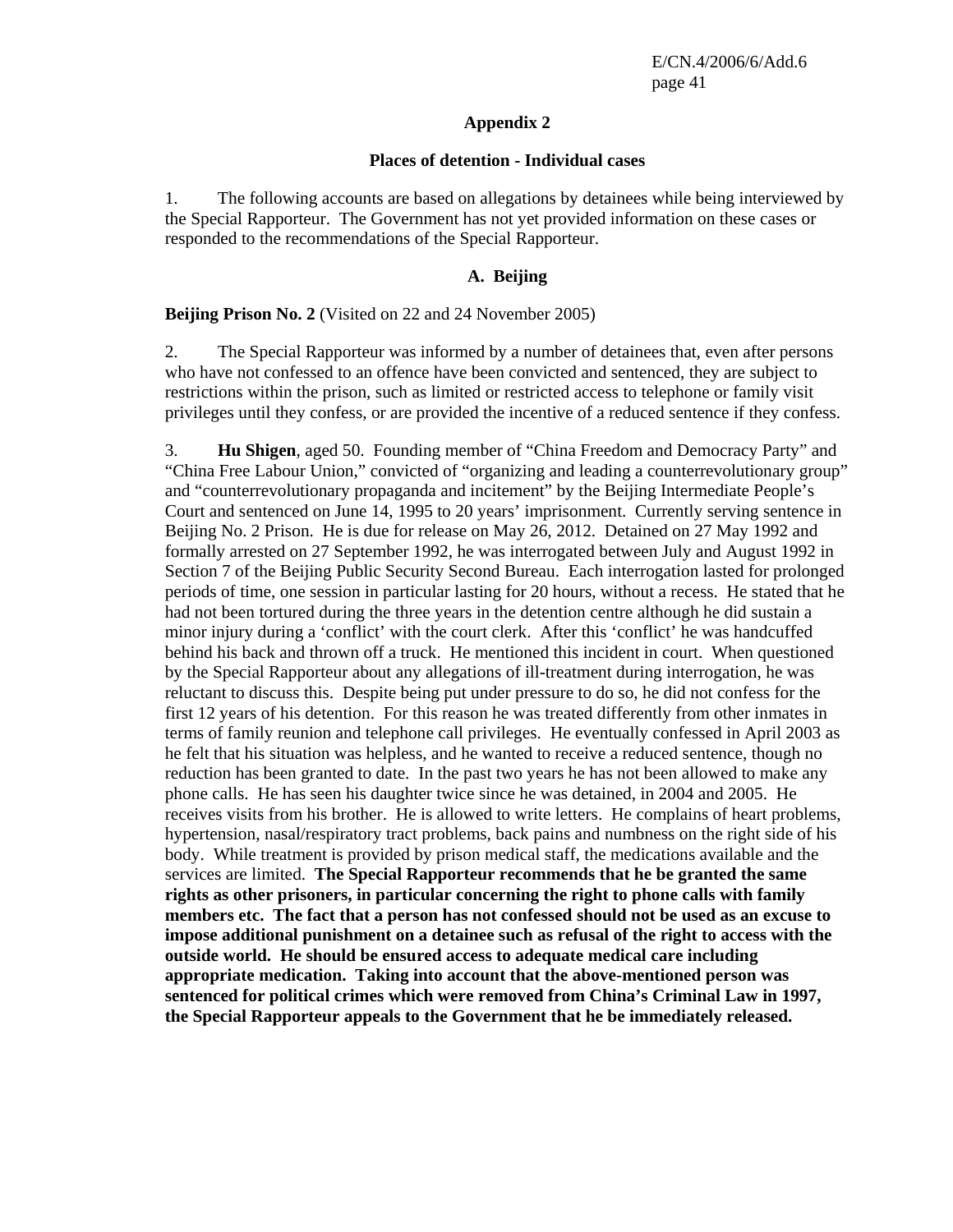4. **Yang Zili**, aged 34, a former journalist and member of the 'New Youth Study Group,' which organized discussions on democratic and political reforms in China. On 13 March 2001, he was detained together with other members of the group on charges of 'subversion.' He was detained in the Beijing Municipal State Security Bureau until February 2004, where he was interrogated from March to June 2001.His first court hearing was in September 2001 and the second in May 2003.During this period he was not allowed to communicate with his family. He had the right to talk to a lawyer but strict conditions were imposed on his meetings.He had seen his wife twice since his arrest. He was sentenced on 28 May 2003 by Beijing Municipal No 1 Intermediate People's Court to eight years imprisonment and 2 years deprivation of political rights for the crime of 'subversion'. During his interrogation by state security agents in April 2001 he was forced to stand from 9pm to 5am beside a chair with one hand handcuffed to the chair, and was not permitted to sit down during this time. This was carried out with the purpose of extracting a confession. During his detention in the State Security Bureau he was aware that personnel only beat those who they thought had a 'bad attitude'. He did not confess. For this reason he cannot telephone his parents or have visits from relatives, though he can write letters and is allowed monthly visits from his wife. Incentives for confession are the possibility of reduced sentences, visits by relatives or family reunion privileges. He reports his present health is satisfactory though the in-house medical services are limited. **The Special Rapporteur recommends he be granted the same rights as other prisoners, particularly the right to phone calls with and visits from family members. The fact that a person has not confessed should not be used as an excuse to impose additional punishment on a detainee such as refusal of the right to access with the outside world or removal of privileges. Since he has been convicted of a political crime, possibly on the basis of information extracted by torture, the Special Rapporteur appeals to the Government that he be released.**

5. **Xu Wei**, aged 31 years, a former writer and editor for Beijing newspaper *Consumer Daily*, and member of the 'New Youth Study Group'. On 13 March 2001, he was detained together with other members of the group by Beijing State Security officials and was held in secret detention for over two years without trial. He was tortured during police interrogations by agents of the Office Responsible for returning Criminals from Outside of Beijing. He was tortured by agents of State Security who brutally beat him, used electric batons to shock him in his solar plexus, soles of his feet and genitals. He continues to experience occasional numbness in his lower body. His confession was extracted through torture and he was sentenced to 10 years imprisonment and 2 years deprivation of political rights on 28 May 2003 for the crime of 'subversion' despite having raised allegations of torture in court. Xu's case was submitted to the WGAD. At the time of the meeting with the Special Rapporteur, he was in poor health, appearing thin and exhausted, and had recently gone on hunger strike. He indicated that he was not allowed to see a lawyer until after his trial which is why he went on hunger strike. **Since he has been convicted of a political crime, possibly on the basis of information extracted by torture, the Special Rapporteur appeals to the Government that he be released.** 

6. **He Depu**, aged 49, a former member of the Chinese Democratic Party (CDP). On 4 November 2002, he was arrested, pushed into a police car, handcuffed and his coat was wrapped over his head making it difficult for him to breathe. He fell unconscious in the car. He was driven to an unknown location and carried to a windowless room on the third floor of a three-storey building. He Depu was later taken to Operation Division 1, Beijing Public Security Bureau, where he was held for 85 days and interrogated about CDP activities. He was confined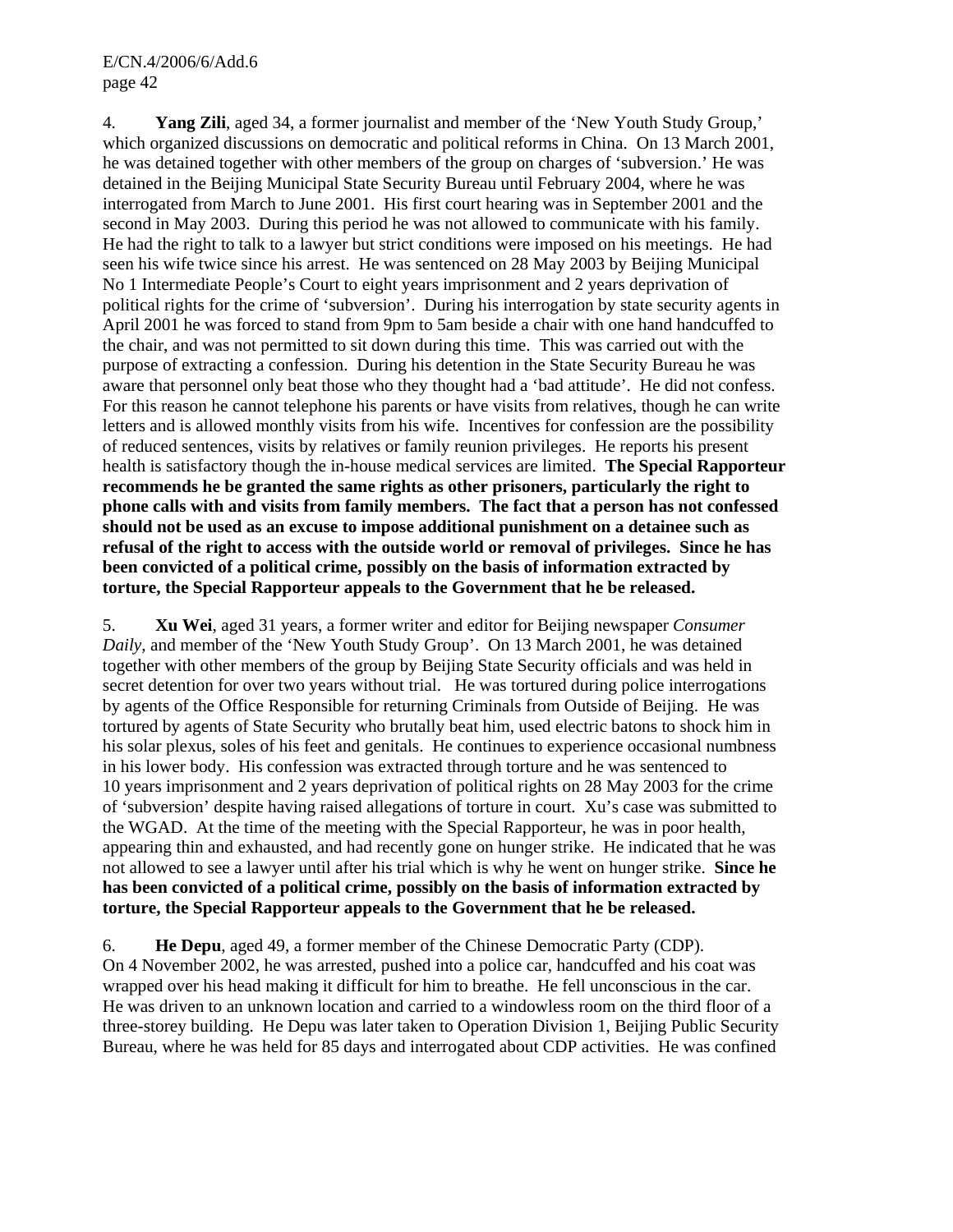to bed for 85 days and constantly guarded by four armed police. He was told to lie in bed with his hands and feet visibly outside of the blanket. If he did not obey the blanket was taken away. If he used his hands to scratch himself this was a violation of the rules. He said that the purpose was to weaken him; as if *"to kill someone with a soft knife."* As a result he did not sleep properly and was cold as the blanket was very thin. One day he touched a nearby radiator to see if it was warm and was denied a meal as punishment. He reportedly sustained bed sores on his back and bottom. He did not confess. In the Collection and Redistribution Centre (CRC) his head and face were pushed against the floor in order to force a confession. A policeman and four inmates held him down against the floor for 5-6 hours. He first saw his wife and lawyer in the summer of 2003. At the end of 2003 he was sentenced to eight years in prison by Beijing Number 1 Intermediate People's Court for 'instigation and subversion" of the Government. Following the trial, he reportedly called for democracy in China and for the end of one-party rule, for which he was swiftly taken by the police to a pretrial chamber, where he was handcuffed behind his back, his head was pushed backwards causing him to fall to the floor, and was beaten and trampled on for 20 minutes. He could not get up and suffered from a swollen head and body. He arrived at Beijing Prison Number 2 on 14 January 2004. He complained that the food was bad, that he can see his wife for only 30 minutes every month. He is only allowed to exercise for two hours per week but this is not guaranteed. In his cell there are 10 people in an area of approximately  $2m^2$ . **Since he has been convicted of a political crime, possibly on the basis of information extracted by torture, the Special Rapporteur appeals to the Government that he be released.**

7. **Yang Jianli**, aged 42, US-permanent resident (holding a Ph.D. degree in Mathematics from UC Berkeley (1991) and a Ph.D. in Political Economy from the Harvard University Kennedy School of Government (2001) and political activist. Barred from returning to China for approximately 13 years, he entered China illegally and was arrested as he sought to travel to Thailand on 27 April 2002. For one year his family was not informed of his arrest. He was held in a Beijing public security facility for over seven months and was then moved to the State Security Detention Centre. He recounted that on one occasion, about two weeks after the Chinese New Year in late February 2003, as he was praying whilst washing, a guard asked him what he was doing and he replied that he was a Christian. Two days later four guards beat him because he talked back and 'had not shown proper respect.' He was forced to squat for 1.5 hours, and was kicked and beaten with an electric baton. In an opinion adopted on 7 May 2003, the Working Group on Arbitrary Detention concluded that Dr. Yang's arrest and detention are arbitrary, and infringed his right to a fair trial. This decision was based on evidence that the Chinese authorities had detained Dr Yang for more than two months without an arrest warrant or charge. They also failed to formally acknowledge Dr Yang's arrest or give him access to a lawyer throughout this time. The WGAD requested that the Chinese Government "take the necessary steps to remedy the situation." In March 2004, in protest of his continued detention despite an overdue verdict, he refused to wear a uniform. As punishment he was handcuffed for two weeks. He was convicted of espionage and "illegal border crossing" by Beijing No. 2 Intermediate People's Court and sentenced on 13 May, 2004 to five years' imprisonment plus deprivation of political rights for one year. Shortly thereafter prisoners were sent to his cell to regularly harass him, the accumulated stress of which reportedly resulted in him suffering a stroke in July 2004. He is due for release from Beijing No. 2 Prison on 27 April, 2007. **Since he has been convicted of a political crime, possibly on the basis of information extracted by torture, the Special Rapporteur appeals to the Government that he be released.**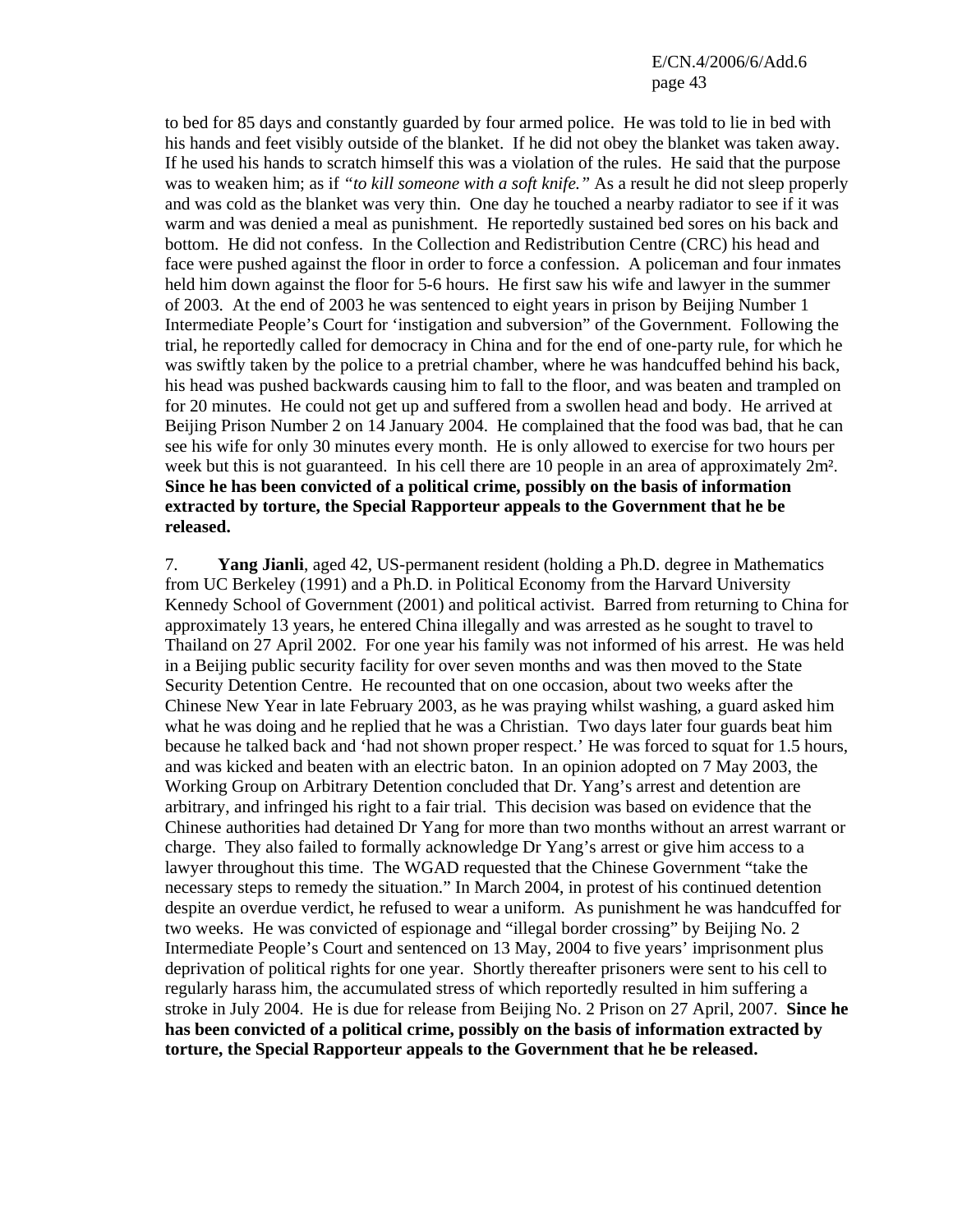# II. **Beijing No. 2 Municipal Detention Centre** (Visited on 23 November 2005)

8. The authorities initially brought the Special Rapporteur to a cell of nine newly arrived detainees. They sat rigidly with newspapers and booklets in their hands, reportedly studying for an exam, not even flinching when the Special Rapporteur approached them. The same situation of strict discipline, fear and obedience was apparent in other cells where the pretrial detainees were held. Only one detainee was willing to speak, after lengthy reassurances (see below). The Special Rapporteur then visited the section of the Beijing No. 2 Municipal Detention Centre which holds prisoners sentenced to death at first instance and awaiting appeal. There were approximately 50 death row prisoners held in 12 cells, containing between 7 to 12 prisoners. Prisoners sentenced to death were handcuffed, as well as shackled with leg-irons weighing approximately 3kg for 24hrs per day, including during toilet visits and bathing. This practice is reportedly based on a nation-wide regulation for detention facilities and officials indicated this was for their own security, to prevent prisoners from committing suicide, and for the security of others. Among the death row prisoners in each cell, there were pretrial detainees who assisted the others. The Special Rapporteur noted the presence of a stainless steel restraint chair which was fixed to the floor and had a steel belt which could be swung across the prisoner's mid-section and fixed to the other side of the chair. These chairs were used in interrogation rooms which separated interrogators from suspects with iron bars, and in "education" rooms, where prisoners were restrained while being educated about how to rebuild their lives. The Special Rapporteur observed in one room a prisoner, who was sentenced to death, handcuffed and shackled, restrained in the chair during a discussion with two officers about his treatment in the facility. He spoke to another death row prisoner who requested absolute confidentiality. **The Special Rapporteur is of the opinion that the continuous handcuffing and shackling of death row prisoners constitutes an imposition of additional punishment without justification, leading to severe suffering, and amounting to torture, as defined by article 1 CAT. The Special Rapporteur recommends that this practice be abolished.** 

9. **He Zcheng Xiong**, aged 19, Qio Xian village, Yudai town, Daxing district. On 20 July 2005, he was detained by police at his home in connection with an altercation with a rival gang. He was handcuffed and brought by car to the Daxing District Public Security Bureau. He was brought to the Beijing No.2 Municipal Detention Centre in August, and indicated that he was never ill-treated by the police. He stated that he confessed on the first day he was interrogated, yet remains in custody due to complications of his case. He cannot communicate with his family, except through his lawyer, who has fully informed them about his situation. When questioned by the Special Rapporteur why he and his nine cell mates were sitting rigidly in a row staring at a newspaper unflinchingly when he entered the cell, He Zcheng Xiong stated that it was customary to concentrate when studying. In the three months he was held in the 4 x 8 m cell, he indicated that there were no incidents between prisoners due to the harmonious relations they had with each other. Discipline consisted of discussions with guards on how to improve their lives. Upon arrival at the facility he was examined by a doctor, and inspected daily.

#### III. **Beijing Municipal Women's Re-education Through Labour (RTL) Facility** (Visited on 24 November 2005)

10. The Special Rapporteur observed that the general conditions of the facility seemed satisfactory. However, he is deeply concerned by the prolonged periods for which detainees are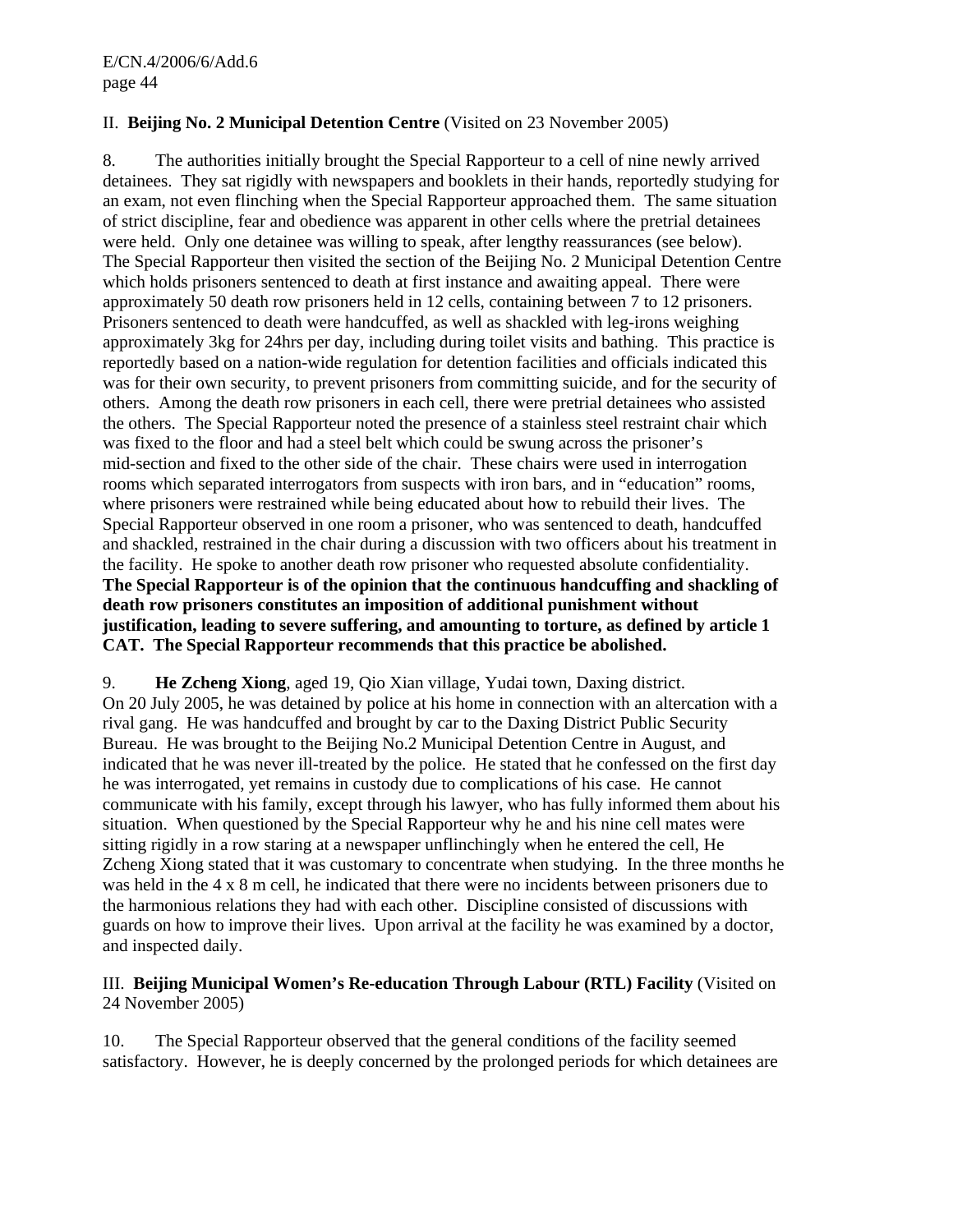held in solitary confinement. During his visit, he inspected the 'Intensive Training' section which houses 10 small solitary confinement cells and was informed by the prison authorities that the maximum duration in solitary confinement was seven days. However, on consulting the registry the Special Rapporteur noted that of the six people held in solitary confinement between 1 January 2005 and 24 November 2005, three had been held for 60 days and one for 27 days. Detainees also stated that Falun Gong practitioners who had not renounced their beliefs after six months in detention were placed in the Intensive Training section until they were 'reformed'*.*  Falun Gong practitioners formerly detained at this facility mentioned that they would refer to this section as the "Intensive Torture Section".

11. The Special Rapportuer notes that a number of detainees declined to speak to him, and others requested absolute confidentiality*.* The only person willing to speak openly with the Special Rapporteur was the following:

12. Ms. **Yang Yu Ming**, a Falun Gong practitioner*.* Since 14 April 2005, she has been detained for "disrupting social order." She described her treatment in detention as 'quite good'*.*  She said that she is allocated study time and sometimes is able to do physical exercise*.* It is her first time in RTL and she has had no encounter with ill-treatment to date*.* She said that the majority of detainees are Falun Gong practitioners.

# **B. Lhasa, Tibet Autonomous Region**

# IV. **Lhasa Prison No. 1** (Visited on 26 November 2005)

13. The prison has a male prison population of 800 detainees of which approximately 70% are Tibetan, 20% are Han Chinese and 10% belong to other ethnic groups. General conditions were satisfactory and inmates can work by weaving Tibetan mats, planting flowers and fixing cars*.* In terms of solitary confinement, the Special Rapporteur noted that the cells measured 4m x 8m, with a large window and concrete floor*.* He was told that a detainee can spend between one and 15 days in solitary confinement*.* The Special Rapporteur was not given access to any prison registers as the relevant Officer was not present.

14. The first set of prisoners that the Special Rapporteur approached for an interview all declined the opportunity to speak with him*.* After lengthy assurances, one prisoner was willing to speak openly with the Special Rapporteur*.* 

15. **Tseren Puntso**, aged 23*.* On 13 July 2002 at his business, he was arrested in connection with the homicide of a person who died as a result of a fight the previous day*.* He confessed immediately at the police station and was detained at the Shikaze Pretrial Detention Centre until January 2003, when he was transferred to Lhasa Prison to serve a seven-year sentence, which has been reduced to six*.* From this time until April 2003 he was held in the section known as the "Team for New Prisoners", where new arrivals undergo education on prison rules*.* He indicated that he has not been ill-treated*.* In the summer time he carries out basic mechanical repairs*.*  Recreation includes basketball games in the main court of the prison*.* Tibetan, Chinese and mathematics are taught at the prison.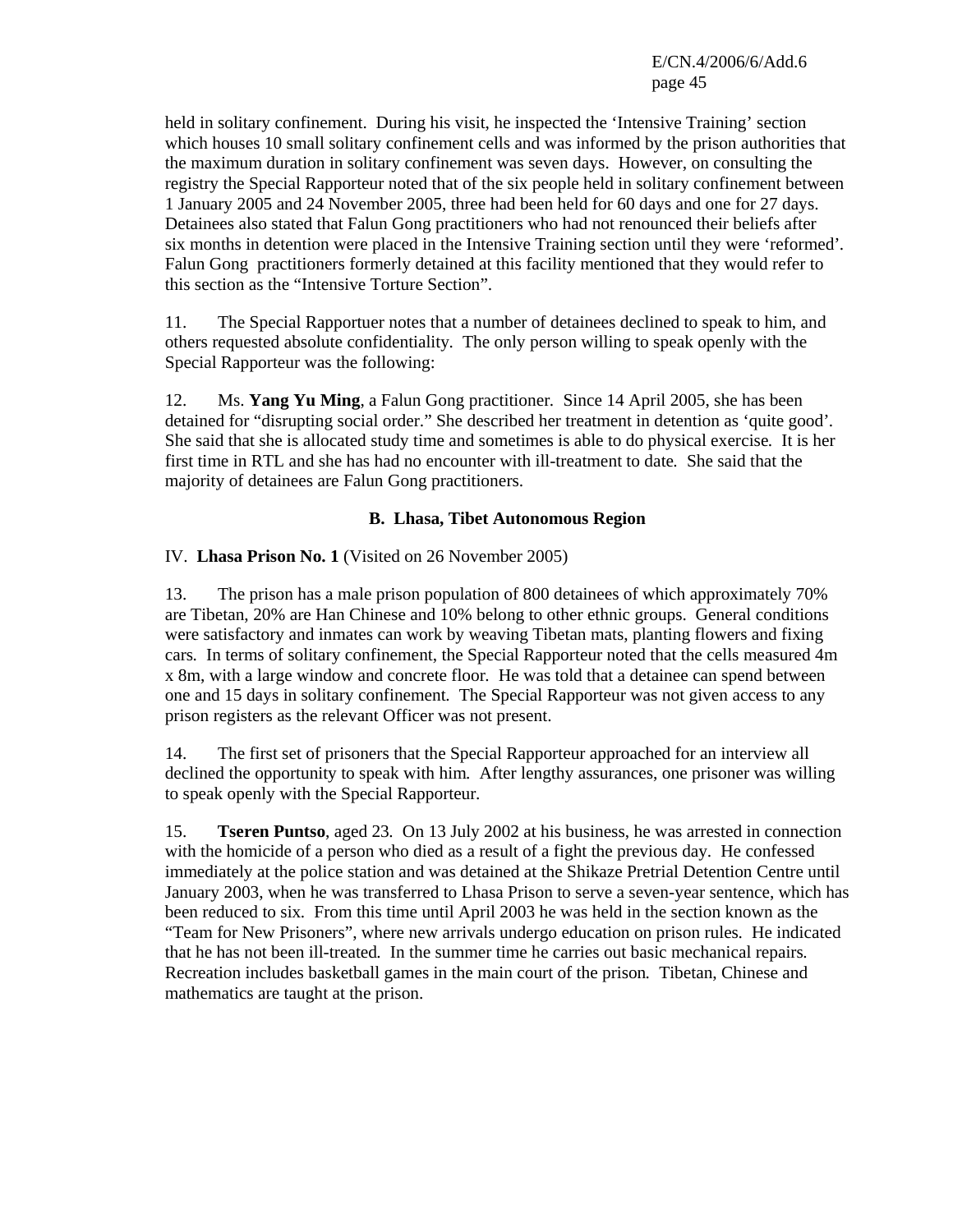# V. **Tibet Autonomous Region Prison**, also known as **Drapchi Prison** (Visited on

27 November 2005)

16. The prison, sometimes referred to as Drapchi Prison, has a mixed population of approximately 900 inmates of which 7 to 8% are women*.* The Special Rapporteur was informed that virtually all of the detainees have confessed to their crimes, and that a strong emphasis on education is placed on those who have not yet confessed*.* He was told that there had been a sharp decrease in solitary confinement cases, with only one such case since 2003 where the person concerned wanted to commit suicide*.* There are 10 isolation cells, the tenth cell is padded and designed especially for detainees with suicidal tendencies*.* All have a window in the roof with direct sunlight and also a surveillance camera*.* The Special Rapporteur was also provided with a list of 15 names of detainees who had died in custody - one related to suicide and the other 14 due to illness*.* While no detainee interviewed in TAR prison claimed to have been tortured or ill treated during detention there, the Special Rapporteur received reports from former TAR prisoners held in other facilities, who reported being bound and beaten with a sand-filled plastic stick, as well as reports of being beaten with electroshock batons*.* Although high level officials of TAR had informed the Special Rapporteur that all prisoners who had received a sentence of more than 10 years were serving their sentence in the TAR prison, he found out only during his visit to the TAR prison that most of the prisoners that the Special Rapporteur wished to interview had in fact been moved on 12 April 2005 to the newly established Qushui prison, the existence of which had not been mentioned at all during the briefing with the TAR officials.

17. The Special Rapporteur requested to meet with a number of prisoners but was told only after a considerable delay that these individuals had been transferred in April 2005 to a newly established facility, Qushui Prison*.* Detainees interviewed at Drapchi prison requested absolute confidentiality.

# VI. **Qushui Prison** (Visited on 27 November 2005)

18. Qushui prison is a new prison which was opened in April 2005. It has a male prison population of over 300. It is to this prison that a large number of former TAR prison detainees were transferred as part of its reorganization. The Special Rapporteur was informed that Qushui prison is for very serious crimes (i.e. sentences of over 15 years), and holds the principal criminal actors while accessories are held in Drapchi. The Special Rapporteur was particularly concerned by reports that Tibetan monks held in this prison are not allowed to pray and that in some cases are only allowed outside of their cells for 20 minutes per day. Concern was also expressed by reports that prisoners cannot work nor exercise and that they have nothing to read. Prisoners complained about the food, the extreme temperatures experienced in the cells during the summer and winter months and a general feeling of weakness due to lack of exercise. Prisoners transferred from Drapchi stated that basic conditions were better in Drapchi. In particular, that the prison lacks proper work and recreation facilities for long term prisoners. **The Special Rapporteur recommends that in general: prisoners are provided with recreational activities; are allowed to conduct religious worship; the temperature is adequately controlled, particularly in summer and winter months; and that the quality of food is improved.**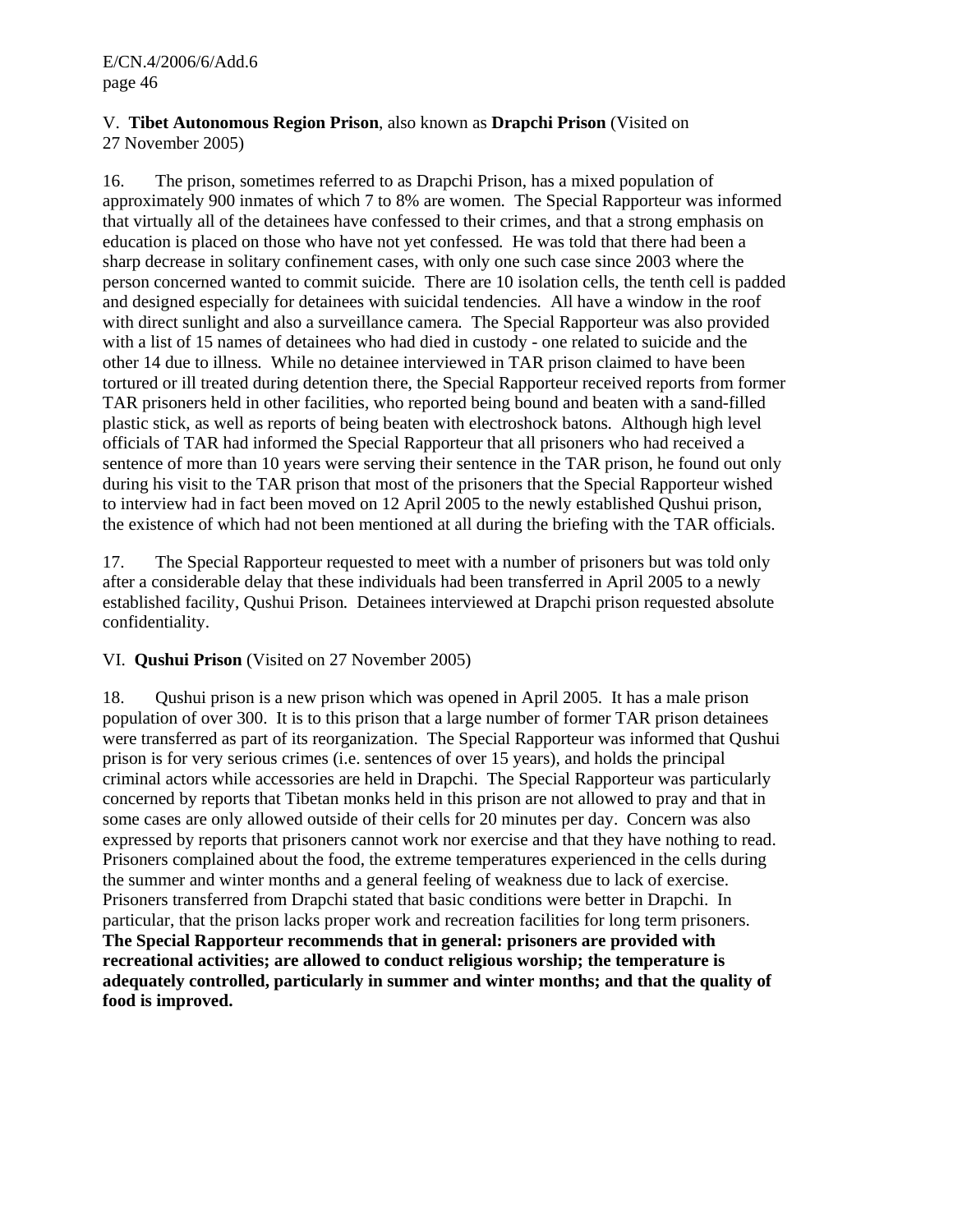19. Due to time constraints (late arrival from Drapchi prison, strict working hours of prison staff), the Special Rapporteur was able to interview only 3 out of a list of 10 prisoners whom he had wished to see.

20. **Jigme Tenzin** (Bangri Tsamtrul Rinpoche), aged 43, a lama and founder of an orphanage, was arrested in August 1999 and later convicted of inciting splittism and sentenced to 15 years and seven months imprisonment in a closed hearing by Lhasa Municipal Intermediate People's Court in September 2000. His sentencing document lists evidence against him that includes meeting the Dalai Lama, accepting a donation for the home from a foundation in India, and a business relationship with a Tibetan contractor who lowered a Chinese flag and attempted to blow himself up in front of the Potala Palace in Lhasa in August 1999. He acknowledged meeting the Dalai Lama, accepting the contribution, and knowing the contractor, but he denied the charges against him and rejected the court's portrayal of events. He told the Special Rapporteur that the first five days of his detention was the most difficult period as he was continuously interrogated night and day. He was held handcuffed with one hand behind his shoulder and the other around his waist, and empty bottles were put in the spaces between his arms. His legs were fettered, he was hooded and made to kneel on a low stool for 1.5 hours. The room where he was held was dark and dirty and without natural sunlight. Regular interrogations continued over the following three months. Most of the time he was wearing handcuffs and shackles, even when eating and sleeping. Because of this and because he was afraid it was often hard to sleep. The police wanted him to confess for the flag incident, as well as to having established the children's home for political purposes. He was moved to Gutsa for one year and then to Drapchi. In Gutsa he stayed together with either three to five persons in a room which had a monitoring device. In his section there were only "political prisoners". After 2000 his treatment improved. He had access to a television, water when he wanted it, and had longer free time. He was provided educational classes regarding the status of Tibet. After these classes he confessed as he did not want to spend his "whole life" in prison, having already spent six years in prison. He complains of heart disease and gall stones, for which he mostly treats with family-provided medication. His family visits him once a month. He has no right to telephone but he can send letters to his wife. He complained of monotony and boredom, having to spend most of his time in his room and not being allowed to pray. He told the Special Rapporteur that the most serious criminals are locked up most of the time. He can, however, go outside in the morning until noon. **Since he has been convicted of a political crime, possibly on the basis of information extracted by torture, the Special Rapporteur appeals to the Government that he be released.**

20. **Lobsang Tsuitrim**, aged 29, a monk. He was first detained on 8 November 1995. During interrogations he was shocked with an electric baton all over his body, including on the face. In one incident in Drapchi, on 4 May 1998, his arms and legs were tied together and he was beaten with a stick (plastic with sand inside) in connection with a disagreement concerning the raising of flags. Since then he has not been subjected to ill treatment, and is expected to be released in 2009. He pointed out that the conditions at Drapchi were better than in Quishui Prison: the food is worse; he only has 20 minutes of free time outside his cell a day; the temperatures inside in the summers are hot and very cold in the winter. In either Drapchi or Qushui Prisons, he complained of boredom: the prisoners must sit in their cells, they cannot pray though many are devoutly religious, nor can they work, practice sports, or have access to reading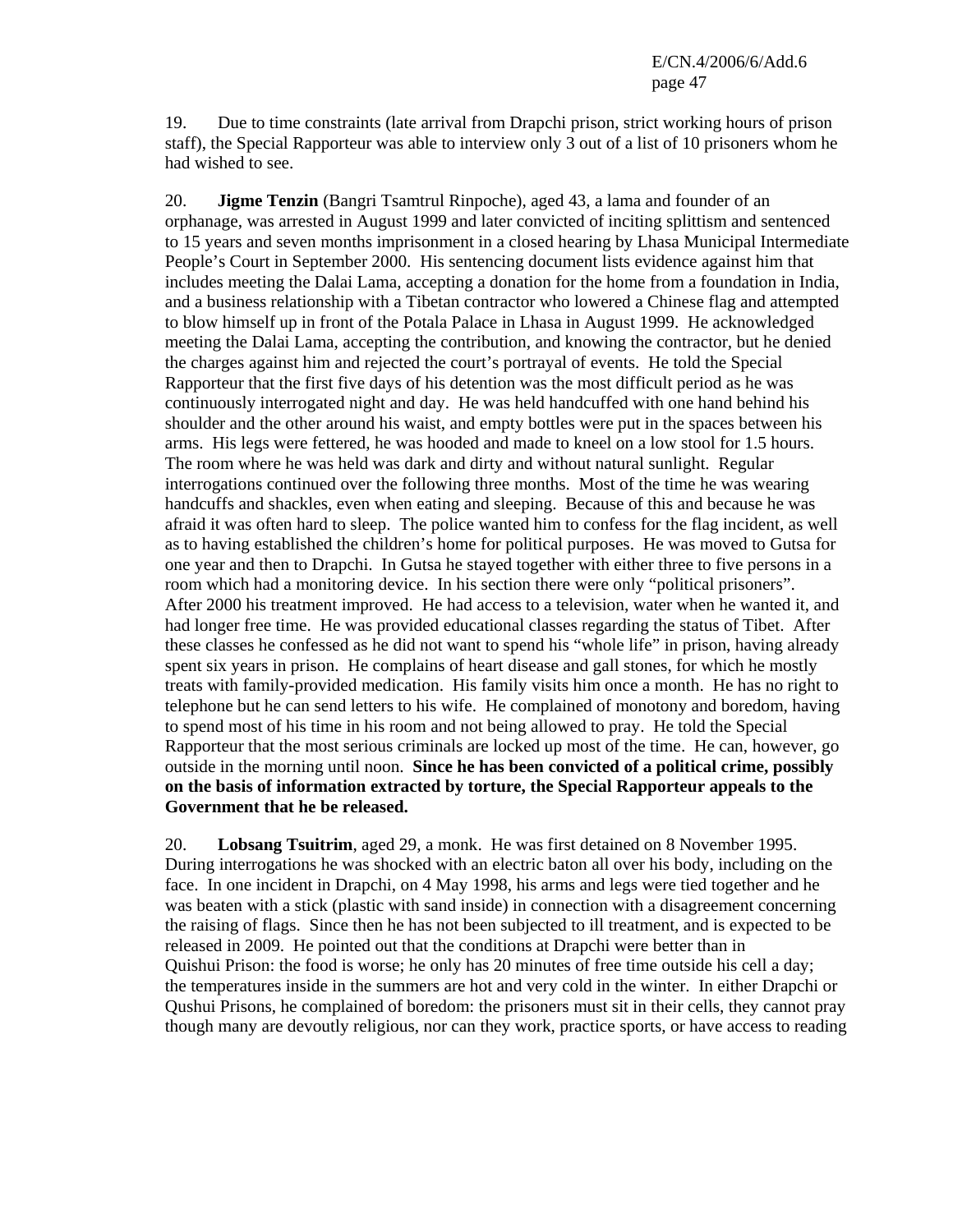# material. **Since he has been convicted of a political crime, possibly on the basis of information extracted by torture, the Special Rapporteur appeals to the Government that he be released.**

21. **Jigme Gyatsu**. On 30 March 1996, he was arrested and beaten by the criminal investigation team. He was subsequently sentenced to 15 years imprisonment and 5 years deprivation of political rights on 25 November 1996 by Lhasa Municipal Intermediate People's Court for the crime of endangering national security in connection with establishing an illegal organization. He told the Special Rapporteur that the ill treatment was worst in Gutsa, where he stayed for one year and one month. Since the persons he was charged together with had already confessed, he also decided to confess. He then was transferred to Drapchi Prison in April 1997. In one incident in March 2004, he yelled out, "Long live the Dalai Lama," for which he was kicked and beaten, including with electric batons. The electric batons were used on his back and chest with painful effect, and ceased once the Chief of Police came and stopped it. After this incident his sentence was extended for an additional two years. He recalled that the general conditions in Drapchi were better than in Quishi Prison: better food, the cells were better lit and ventilated, and the temperatures inside were not as extreme in summers and winters. He can spend 3.5 hours per day outside of his cell. **Since he has been convicted of a political crime, possibly on the basis of information extracted by torture, the Special Rapporteur appeals to the Government that he be released.**

# **C. Urumqi, Xinjiang Uighur Autonomous Region**

#### VII. **Urumqi Prison No. 3** (Visited on 29 November 2005)

22. The prison has a population of approximately 1925 male detainees. The Special Rapporteur was informed that this prison was in the process of moving to a new facility. One detainee told the Special Rapporteur that he is interrogated on a daily basis and that he was unable to communicate with his family.

23. **Tohti Tunyaz Mozat** (pen name Tohti Muzart), aged 46, an ethnic Uighur historian and author from Xinjiang. Tohti Tunyaz was a postgraduate student at the University of Tokyo in Japan specializing in China's policy towards ethnic minorities. When he travelled back to the XUAR to collect material for his thesis (on the region's history before the establishment of the People's Republic of China in 1949) he was arrested by agents of the State Security Bureau on February 6, 1998. He was formally charged on November 10, 1998, tried on March 10, 1999 in the Urumqi Municipal Intermediate People's Court and later convicted and sentenced to 11 years imprisonment on appeal to Xinjiang Uyghur Autonomous Region Higher People's Court for "inciting splittism" and "illegally procuring state secrets" on February 15, 2000. He is due for release on February 10, 2009. He told the Special Rapporteur that he had been held in a pretrial detention facility unknown to him for more than two years. At the beginning he was the only one in the cell. He was interrogated daily and said that he had not been physically tortured. He was unable to communicate with his family. He had two lawyers, who visited him six months after his arrest and before the prosecution stage. Only after the verdict in early 2000, when he was sentenced to 11 years' imprisonment, was he put in a cell with other persons. After the two years he was brought immediately to Prison No. 3. He informed the Special Rapporteur that the guards are fairly respectful and kind and do not mistreat him verbally or physically. He has received visits from his family and writes letters. He works for eight hours a day doing technical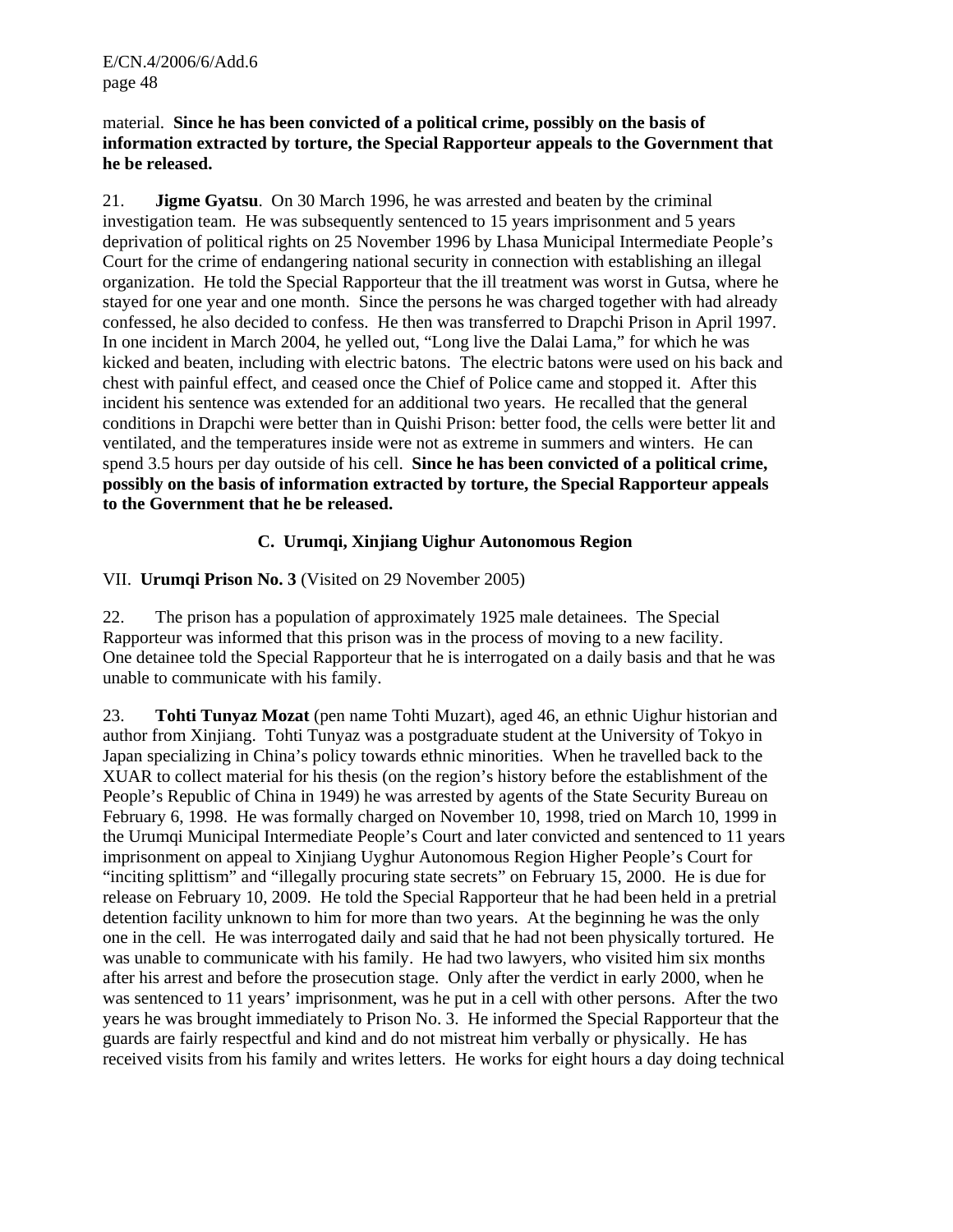work. In May 2001, the WGAD stated that his detention was arbitrary and contravened several UDHR articles, including the rights to freedom of thought, opinion and expression. The WGAD stated that, ""Mr. Tohti Tunyaz cannot be sentenced merely for writing a research paper, which, even if it were published, lay within his right to exercise the freedoms of thought, expression and opinion which are enjoyed by everyone and which can by no means be regarded as reprehensible if exercised through peaceful means, as they were in this case." **Since he has been convicted of a political crime, possibly on the basis of information extracted by torture, the Special Rapporteur appeals to the Government that he be released.** 

24. **Abdulghani Memetemin**, aged 41, journalist for German-based East Turkistan Information Center (ETIC). On 28 August 2002, by approval of the Kashgar Secondary Court, he was arrested by Kashgar State Security officers in the main square of Kashgar, on suspicion of instigation of secession of country, and providing state secrets to organizations outside the country. As soon as he was arrested, the police told him about his right to have a lawyer, and was repeatedly provided the opportunity to obtain one, which he refused. He was detained in the guard room in the Kashgar State Security Bureau for one month, and was not tortured. During the interrogation he confessed to all crimes. During this time no one knew where he was being detained except for his wife. On 28 December 2002, he was sentenced to nine years' imprisonment and 3 years deprivation of political rights. He arrived at Prison No. 3 on 17 February 2004, and for the first year he could not speak with any other person apart from the guards. He indicated that he now receives monthly family visits, has access to reading materials and is unaware of verbal threats or ill-treatment.

# VI. **Liu Dao Wan Detention Centre** (Visited on 30 November 2005)

25. The Special Rapporteur was disturbed by the conditions of one death row detainee who was shackled continuously. Unlike the Beijing No. 2 Municipal Detention Centre, death row prisoners in Liu Dao Wan are not continuously handcuffed. The Special Rapporteur is of the opinion that the continuous shackling of death row prisoners constitutes an imposition of additional punishment without any justification, leading to unnecessary suffering.

26. **Rebiya Kadeer**, aged 59. The Special Rapporteur conducted an interview with Rebiya Kadeer in Geneva on 19 October 2005. Rebiya Kadeer, of Uighur ethnic decent, was a successful businesswoman and philanthropist as well as an advocate for the Uighur ethnic group and women's rights in the PRC. She was arrested in August 1999 on her way to meet a delegation from the United States Congressional Research Service to complain about "political prisoners" in Xianjiang. After a secret trial, the Urumqi Intermediate People's Court sentenced her to eight years in prison on 10 March 2000 for 'unlawfully supplying state secrets or intelligence to entities outside China' (CL 111). The written verdict describes these 'state secrets or intelligence' as news clippings from publicly available newspapers in Xinjiang that she had mailed to her husband in the United States. Her eight year sentence was set to expire on 12 August 2007 but was cut short by 12 months for good behaviour. She was released from custody in April 2005 and is currently residing in the US. Rebiya Kadeer alleges that she was held in solitary confinement in Liu Dao Wan Detention Centre for 2 years from August 1999 until August 2001 before being transferred to No. 2 Women's Prison (Baijahu). For these two years she was held in a dark cell approximately 4 x 3m. She was forced to sit in her room on a small wooden stool with her hands on her knees, looking down at the floor, for 12 hours per day. She was not allowed to receive visitors during this time. She was seldom allowed to leave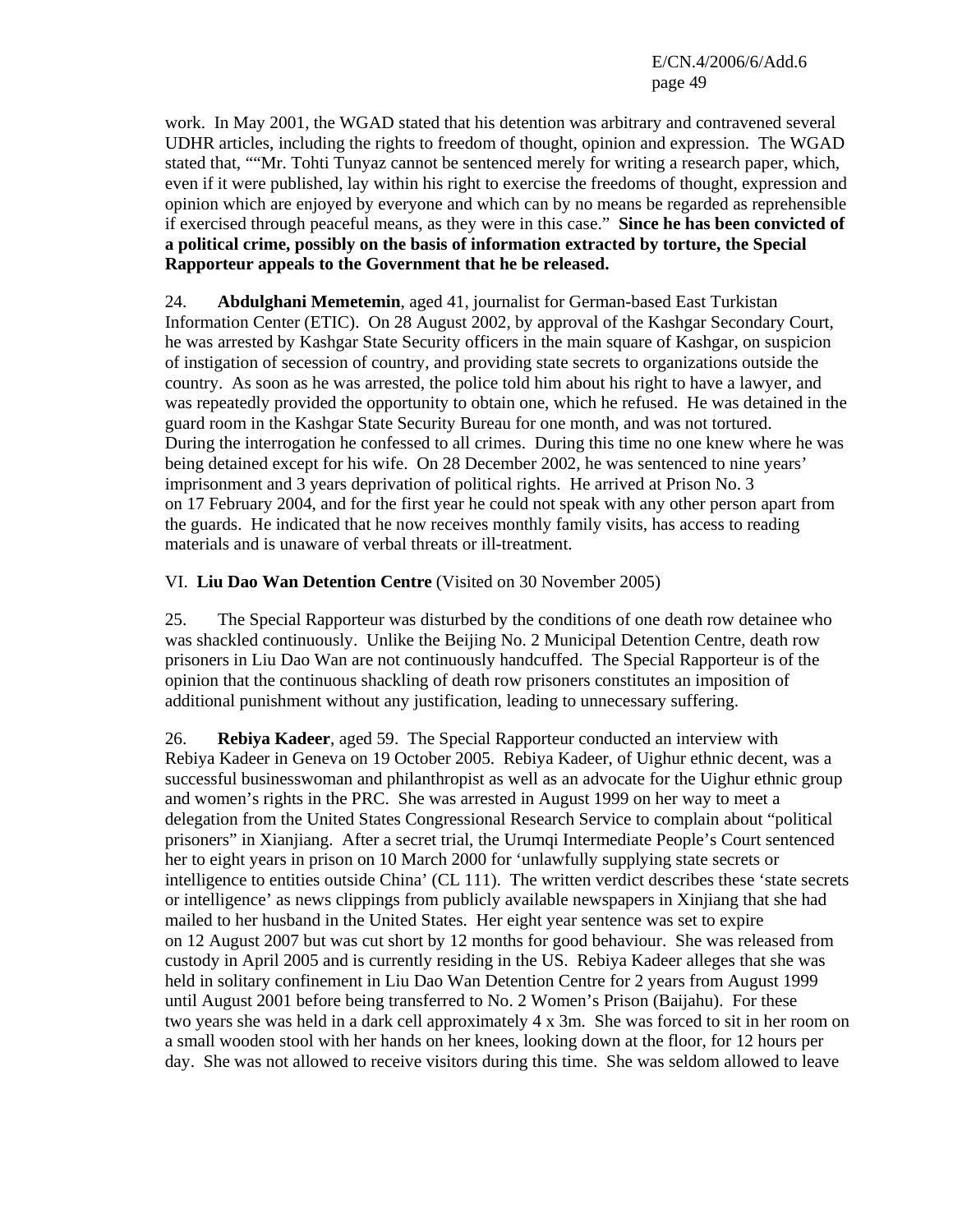her cell to go outside. Over a period of 45 days she was only allowed outside for 10 minutes and she was interrogated 90 times. While she was never physically tortured, she told the Special Rapporteur that guards would torture detainees in adjacent cells in order to scare her into confessing. She said that the most severe suffering which she endured was caused by the fact that she was not allowed to speak to anybody apart from the guards for 2 years and was not allowed to move. She alleges that she overheard a conversation of 2 guards relating to the existence of a 'water torture chamber' located in the basement of the facility. While there have been no recent allegations of water torture carried out at this facility, the Special Rapporteur was able to confirm the existence of a well in a below-ground outhouse located in the grounds of the facility similar to that described to him by Rebiya Kadeer which is currently being used to store vegetables.

27. **Zhou Hai Zhong**, aged 23. He was sentenced to death at first instance on 11 August 2005 for the kidnapping and murder of two children. He is currently awaiting a decision on his appeal. He has been wearing shackles 24 hours per day since after his trial. He spends most of his day in a 19 people cell where he has to sit cross-legged on a mattress listening to a cell mate read aloud the prison regulations and rules. **The Special Rapporteur is of the opinion that the continuous shackling of death row prisoners constitutes an imposition of additional punishment without justification, leading to suffering. He recommends this practice be abolished.** 

28. **Evance Orphan Minison**, a Malawi national. On 4 June 2005, he was arrested at the airport in Urumqi on suspicion of drug offences, brought directly to a local police station, and immediately confessed to the charges. He has a lawyer but the lawyer is not proficient in English and Mr Minison does not understand Chinese. He was transferred to Liu Dao Wan Detention Centre around 23 October 2005, and is currently awaiting his first instance hearing. He says that the conditions were better in the police station where he was first detained. He is made to sit cross-legged on a mattress with fellow detainees for the most part of the day as a form of re-education. This involves the "chief" of the room (according to prison guards the most educated person in the cell is nominated 'chief') reading from a text, normally the prison regulations or the Criminal Code. None of his fellow detainees speaks English and there are no books or newspapers in English. He complained that he was very cold and that while he is sitting he is not allowed to wear his hat to cover his ears. He is not allowed to go outside. He has not been able to contact his family. **The Special Rapporteur recommended that he be provided with a lawyer who speaks English, with English reading material, be able to contact his family, and be provided warm clothing. The prison director agreed to implement them immediately that same afternoon in so far as this was possible within the framework of the national laws and regulations of China.** 

VII. **Urumqi Prison No. 1** (Visited on 30 November 2005)

29. The prison was opened on 26 June 2002 and has a male prison population of which 1,337 are Hans, 1,056 are Uighur, 400 are Hui, 200 are Kazakh and the remainder belong to other ethnic groups. The Special Rapporteur was also concerned by reports that detainees were not allowed to pray in detention.

30. The Special Rapporteur notes that a number of detainees interviewed requested absolute confidentiality.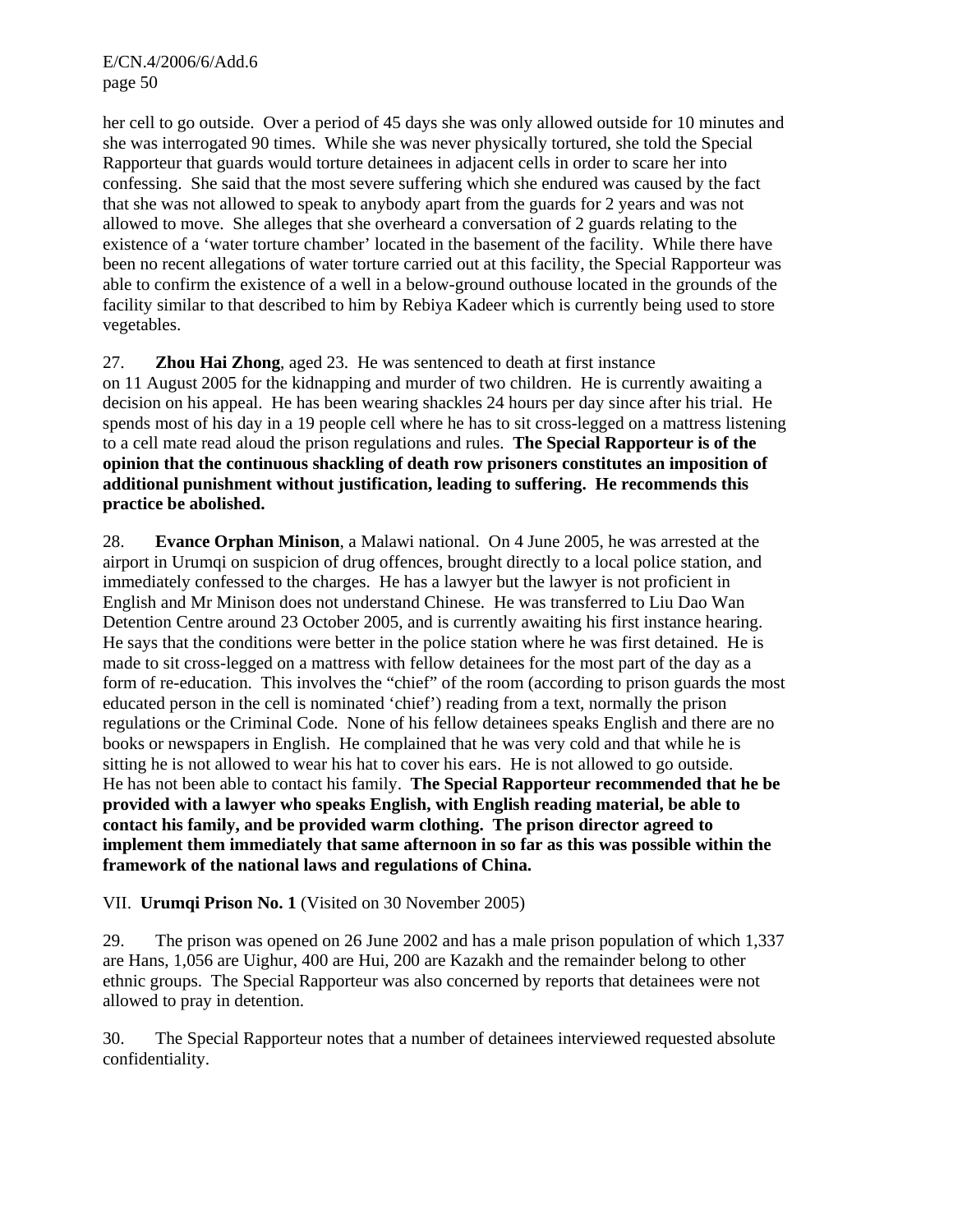31. **Nur Mohammat Yasin** (pen name Örkixi), aged 31, a Uighur writer and poet and author of the book, *Wild Pigeon*. He was arrested by the PSB and questioned by the SSB.During interrogations between 30 November 2004 and 17 May 2005 he was subjected to threats and beatings by the Kashgar Prefecture State Security Bureau.In one incident during an argument with a policeman, he was hit in the face and suffered a bleeding nose.He was sentenced to 10 years' imprisonment on charges of inciting separatism because of having published the book Wild Pigeon. He was brought to Prison No. 1, where he was beaten by fellow prisoners in his cell because he did not speak Mandarin.He thinks that there is no point in complaining to the prison guards. **Since he has been convicted of a political crime, possibly on the basis of information extracted by torture, the Special Rapporteur appeals to the Government that he be released.** 

VIII. **Urumqi Prison No. 4** (Visited on 1 December 2005)

32. Urumqi Prison No. 4 has a male prison population of 1,731 of which 741 are Hans, 689 are Uighur, 170 are Hui and less than 1% is Mongolian.134 detainees are sentenced to life imprisonment, 71 are sentenced to death penalty with 2 year reprieve and the remainder have fixed term sentences.12% of the prisoners are detained for endangering national security. During the first three months in detention there is a special psychological training to see if the detainees have a violent disposition. If deemed violent they receive a separate management. At times if a detainee is 'not in a good mood' they can be seen as a threat and be subjected to seven days of 'special management'. In terms of solitary confinement there is a maximum duration of 15 days. The Special Rapporteur was able to interview two detainees who were in solitary confinement. One detainee had been held in solitary confinement for nearly three weeks, and the second detainee did not know anymore for how long he had been held in solitary confinement.

33. The Special Rapporteur noted that one political prisoner convicted of political crimes whom he interviewed in Prison No.4 requested absolute confidentiality.

34. **Yi Sheng Tang**, aged 44. He has been in solitary confinement for nearly three weeks. At the time of the meeting with the Special Rapporteur, it was apparent that he was suffering from psychological problems and was distressed. **The Special Rapporteur recommended to the prison officials that he be immediately released from solitary confinement. The prison officials promised to do whatever was possible to comply with the request of the Special Rapporteur.** 

35. **Cao Xin Dong**, aged 43. He did not know how long he had been in solitary confinement for and had not been told how long he would be kept in.He was sentenced to 20 years imprisonment for car theft and fraud.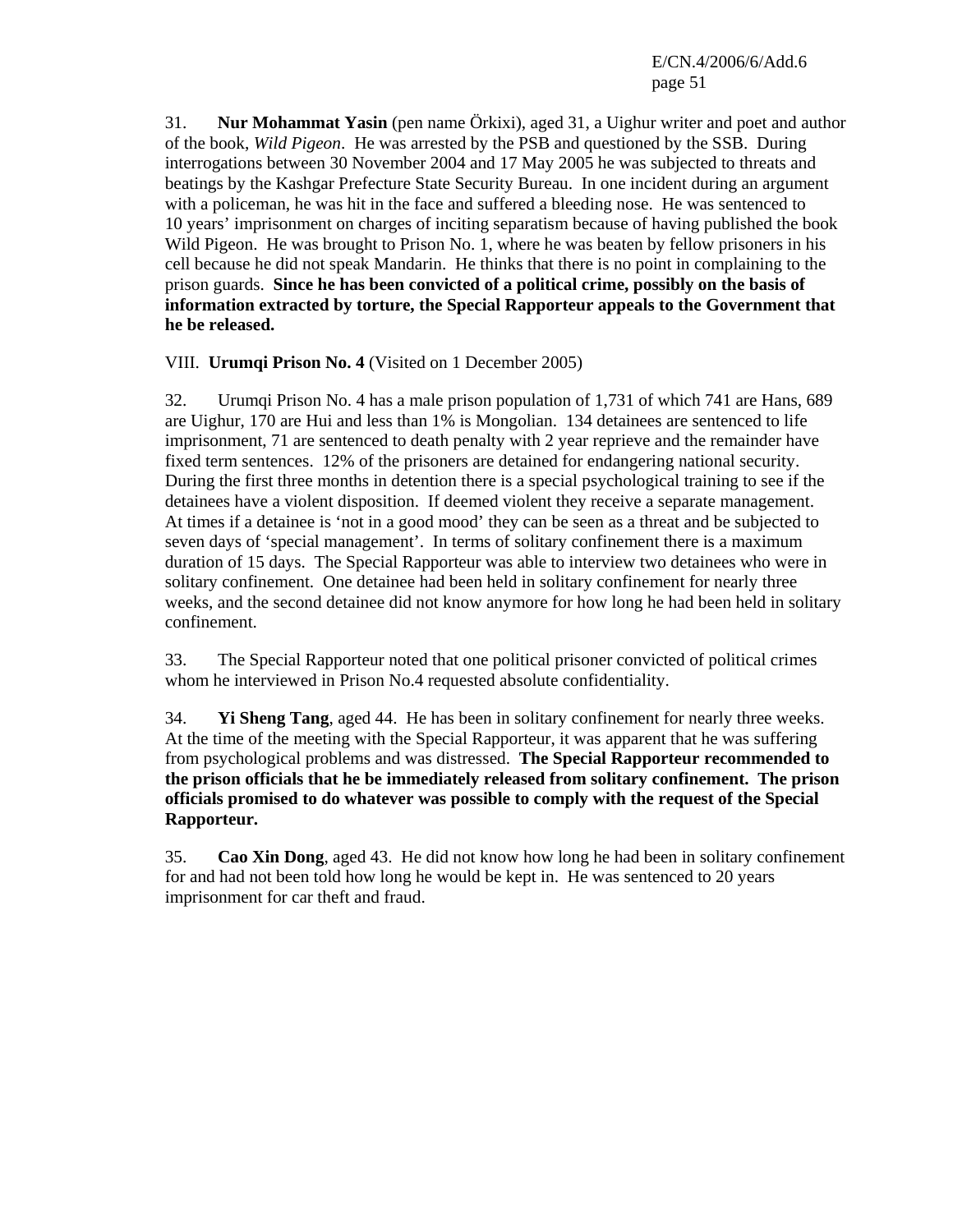# **Appendix 3**

#### **Individual cases - Outside detention facilities**

1. The following cases document interviews carried out by the Special Rapporteur with individuals outside of detention.The interviews were either carried out in person or by telephone.The interview partners were either alleged victims of torture or ill-treatment or family members of alleged victims, or lawyers representing torture victims.In addition to torture allegations, some interviews (Nos. 1, 2, 3, 4) also provide evidence about attempts of the Chinese authorities at obstructing the fact-finding of the Special Rapporteur.In two cases (Nos. 3 and 5) the Government denied the allegations and provided a different version of the facts which have been appended.

2. **Gao Zhisheng**, aged 41, lawyer, Beijing. (Interview in Beijing on 20 and 21 November 2005)Active on cases involving corruption, land seizures, police abuses and religious freedom, he reported that he and his family have been put under constant surveillance since 19 October 2005.This followed the publication of an open letter of 18 October to the President of the NPCs, concerning the persecution of Falun Gong.Gao Zhisheng has to date published three open letters to the Chinese authorities protesting the treatment of Falun Gong practitioners in China.He has also carried out a number of 'fact-finding' trips including to Urumqi in order to investigate the alleged persecution of Christians and other minorities.His law firm was closed down in November 2005 and shortly afterwards his personal permit to practice law was revoked.The Special Rapporteur met with Gao Zhisheng on the evening of 20 November.Gao Zhisheng reported that on his way to the meeting he was followed by three cars that attempted to obstruct him from meeting the Special Rapporteur.Photographs provided by Gao Zhisheng indicate scratches on both sides of his car where the police cars collided with.His wife reported that during the visit of the Special Rapporteur there were five cars outside his house 24 hours a day and that three agents were following his child to school and back every day. During the meeting with the Special Rapporteur, he noted that he and his team were being heavily monitored by intelligence officers with portable listening devices and cameras from an adjacent table.When he approached them the three officers become irate, and the meeting with Mr. Gao was continued elsewhere. **The Special Rapporteur protested to the Ministry of Foreign Affairs the following day.** 

3. An urgent action was sent out on 26 November 2005 in relation to the above events. On 21 December 2005 the Special Rapporteur on Torture submitted to the PRC a letter of allegation in relation to a decision to close down the legal practice of Mr Gao Zhisheng.No response has been received to either of the above communications to date.The Special Rapporteur continues to receive worrying allegations concerning the situation of this person including the following; that on 13 January 2006 Gao Zhisheng was beaten by plain-clothes officers after he tried to protest against aggressive surveillance and that, on the night of 17 January 2006, cars he believes belong to the security services attempted to run him down.

4. **Yao Fusing**, aged 55, worker's representative.(Interviewed out on 22 November 2005 with his wife Guo Sujing in Beijing).He was arrested on 17 March 2002 but officially taken into custody on 29 March 2002.During his interrogation in Tialing Detention Centre, 17-21 March 2002, he was handcuffed and shackled to the floor.In Liaoying pretrial detention centre he was not given a quilt during cold weather even though he suffers from coronary heart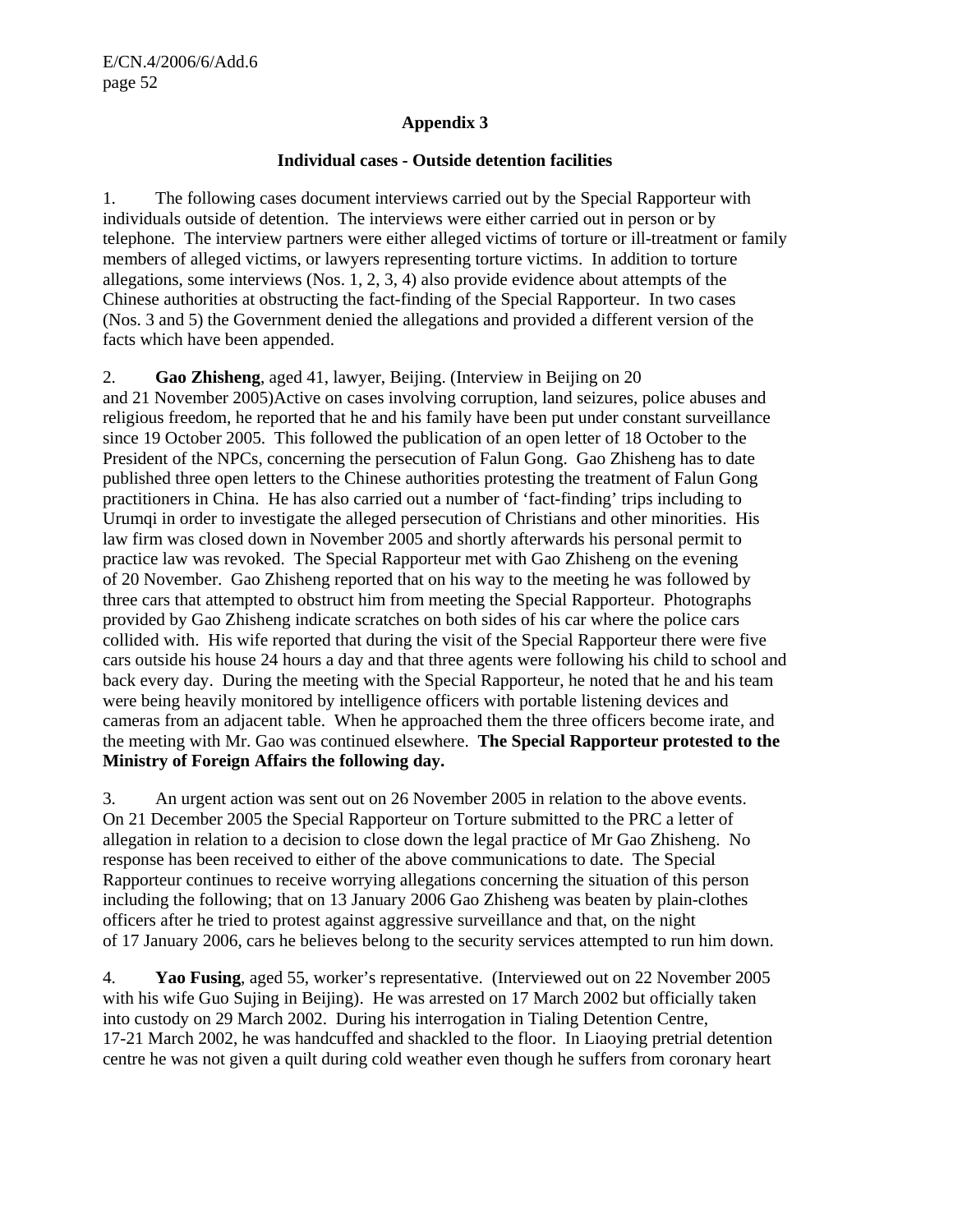disease and half of his body is numb.It is reported that he was transferred through eight prisons and that the worst prison was Su Jia Tong Prison where the prisoners were not allowed to wash their faces, were allowed 3 controlled toilet visits per day and fed one steamed cornflour bun a day.

5. **Li Jianfeng** (The interview took place on 22 November 2005 with his father, Li Jinghong, in Beijing).According to his father, Li Jenfeng was formerly the Chief Judge of the Intermediate Court of Lingde City, Fujian Province.He is presently carrying out a 16-year sentence for subversion in Jian Yang No.2 Prison.Li Jianfeng was detained on 31 October 2003 along with seven other accomplices, all of whom were allegedly tortured during police interrogation.It is believed that he was arrested for defending vulnerable groups and for exposing the alleged corruption of the City Secretary.In the Criminal Investigative Brigade of Lin De City, Li Jianfeng was imprisoned in a small iron cage measuring less than 1m² for 11 days.During this time, a strong spotlight was shone into the cage 24 hours a day, he was deprived of water and denied access to a medical doctor. His father reported that electric batons discharging high voltage electric shocks were used on his son's eyes and on the tips of his ears. Before formal imprisonment he was transferred through 5 pre trial detention centres. It is reported that when he arrived to a new pre trial detention centre, the staff would tell the veteran detainees to torture and hit the new arrivals. As a result of this his son reportedly suffered a cerebral swelling and suffers from headaches, fainting, dizziness and ringing in the ear. It is alleged that he fainted when he was in San Ming City pre trail detention centre. It was also reported that Li Jianfeng's wife, who was Deputy Head of Ling De District, was also detained for 5 months - no reason was given for her detention. After her release she was demoted to researcher.

6. **Ma Yalian**, aged 42 (telephone interview 23 November 2005) Shanghai. Since 1998, in connection with a petition she has brought concerning her illegal eviction from her property, without compensation or temporary shelter, she alleges that she has been targeted by authorities by means of arbitrary detention to prevent her from further pursuing her complaint. Examples include administrative detention for 34 days on 23 April 2001 for disrupting court order, and violation of bail. She was detained at Huangpu Detention Centre on 24 July 2001 for five hours, after being arrested without warrant by Shanghai police in Beijing for seeking administrative review at the Beijing Supreme People's Court and State Letter and Visits Bureau; and following a meeting with the State Letter and Visits Bureau on 7 September 2001, she was taken to the Fengtai Detention Centre for five days before taken back to Shanghai and detained at a detention facility for one year to serve an RTL sentence. On 19 February 2004, she was sentenced to 18 months' RTL for revealing the truth about the conditions of detention there. At the camp she was subjected to the "Cadillac" technique, where she was tied to a chair with a wide band of cloth bound tightly against her abdomen. She was stripped naked from the lower half of her body, left restrained like this for almost three days, and denied access to a toilet. She sustained swollen hands and pain in her abdomen. When she complained, fellow prisoners were ordered to beat her on three occasions. Because she ate little, she was deemed to have gone on hunger-strike and was sent to the Ti Lan Qiao Prison Hospital. There she was bound by her hands and feet to a bed, with a band across her torso for 18 days. She was denied access to a toilet. If she protested, the restraints would be tightened. Ma Ya Lian was sent to a smaller ward and given water sips at a time. If she wet her bed, she was slapped in the face by fellow prisoners. She alleges that authorities from Ximeng Police Station, Shanghai, have detained her from 14 to 21 November 2005 at Daguan Garden, Qingpu, Shanghai, as a result of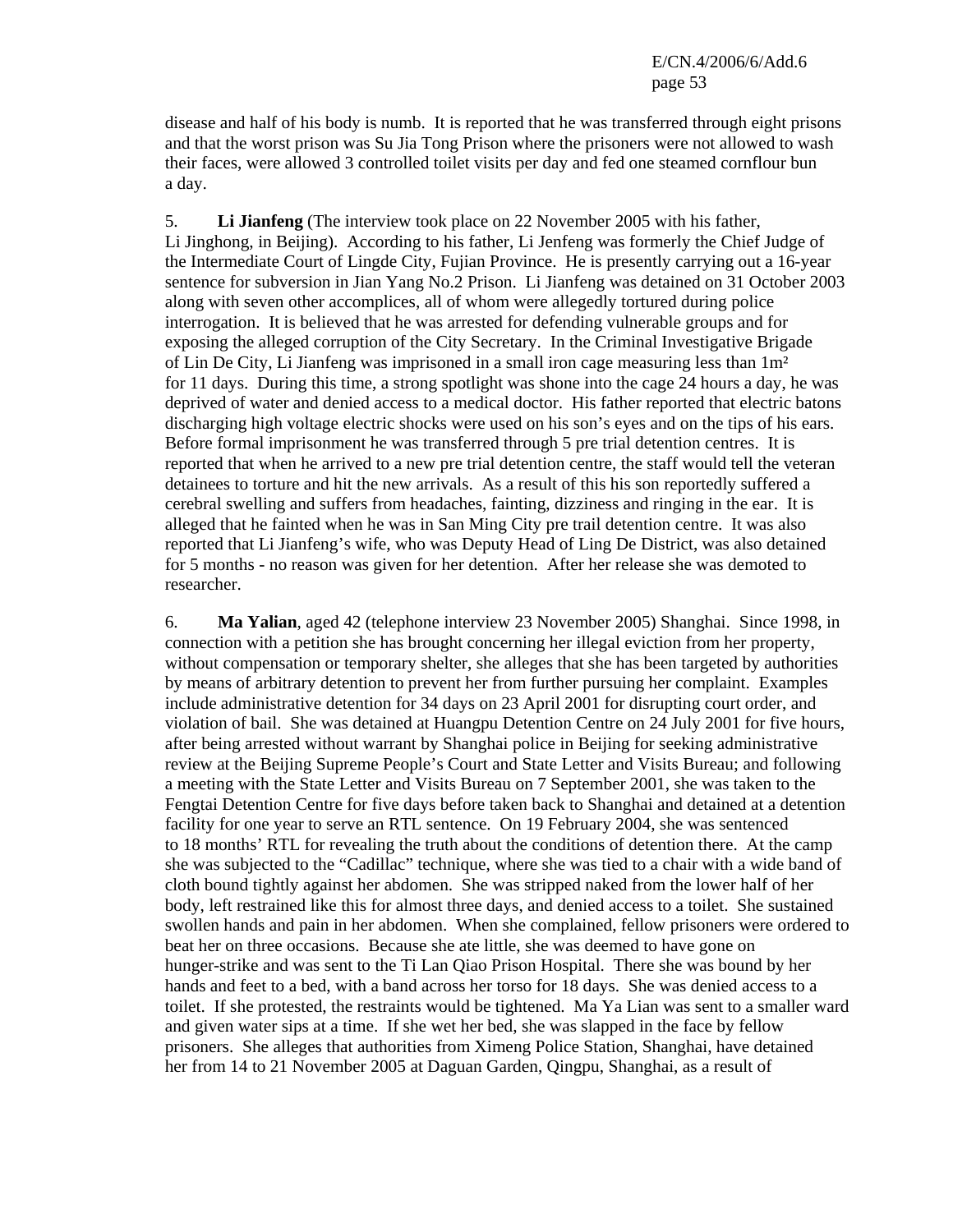President Bush's visit to China, to prevent her from raising her case, and was returned home on the afternoon of 21 November. She alleges that after she contacted the Special Rapporteur shortly after his arrival, the police have not allowed her to leave her home, even to dump garbage.

7. Following his visit, the Special Rapporteur received information that Ma Yalian was taken away by police on 14 January 2006 to the resident's Committee in Huangpu district, Shanghai. She was then reportedly driven away by a van to an unknown location. The Resident's Committee officials refused to inform her parents as to the reasons for her detention or her current whereabouts.

8. **Jia Jianying**, aged 47, Beijing. (Interview in Beijing on 24 November 2005) She is the wife of Mr. **He Depu**, currently in Beijing Prison No. 2 (see Appendix 2, para. 6). On 20 November 2005, the day of the Special Rapporteur's arrival, she was called by the local police station to say that she could not move freely before 25 November. She was told by the police that this was because of the UN visit. She was informed that she would be escorted to work and back from the next day on. On this day, police cars appeared outside her house. On 21 November, police cars began to escort her to and from work at the Xuanwu District Hospital Library. On 22 November at approximately 1pm, the party secretary of her work called her to let her know a police car was waiting outside for her. **Zhai Ming** (State Security) and **Zhang Zhengjie** (director of the local Zhan Lanlu Police Station) were waiting outside in the police car. She was then taken to Zhan Lanlu Police Station where she was put under the custody of two police officers (**Liu Liming** and **Wang Jing Feng**). They told her that she should follow them and not make any phone calls. She was informed by the police officers that she would be taken away for a couple of days to avoid meeting with the visiting UN officials. She was taken to Changping County P.S.B Conference Centre 1.5 hrs away by car. At her request the police officers stopped by her house on their way to pick up some personal belongings. This was at approximately 15:30. She did not say anything to her mother but she whispered to her son that she was being taken away by the police. For this reason Jia Jianling was unable to meet the Special Rapporteur as arranged at 22.00hrs on 22 November. At 08.00hrs on 23 November the Special Rapporteur contacted Jia Jianying's mother, **Zhang Fengze**, in order to verify Jia Jianying's whereabouts. He then contacted the Ministry of Foreign Affairs in order to clarify the situation. Jia Jianying states that on 23 November at around 14.00hrs she was handed a phone by one of the police officers and told to call her son and explain that she was on a work unit study trip. Later she sent a short text to her mother, **Zhang Fengze**, saying that she had been taken away by the police. She did not indicate where she was being held, but indicated that she would be there for three days. According to her son, **He Jia**, aged 20, shortly after his grandmother, **Zhang Fengze**, was contacted by the Special Rapporteur, Jia Jianying telephoned to tell her mother not to speak with the Special Rapporteur any further. At 23:30hrs Jia Jianying was informed that she could go home the next day. During the two nights she spent at the conference centre she was followed everywhere she went by the police officers, and the female officer slept in the same room as her. On 24 November, she was escorted by the police officers from the conference centre at 10.00 and was taken back to the police station. She was told to promise not to tell the Special Rapporteur what had happened, that she would be questioned after having spoken with the Special Rapporteur the next day. She was told that she might meet with the UN people that day and that if she told the UN anything she would be responsible for any consequences. She was told that she could not meet the Special Rapporteur at her home but outside her home would be fine. The director of the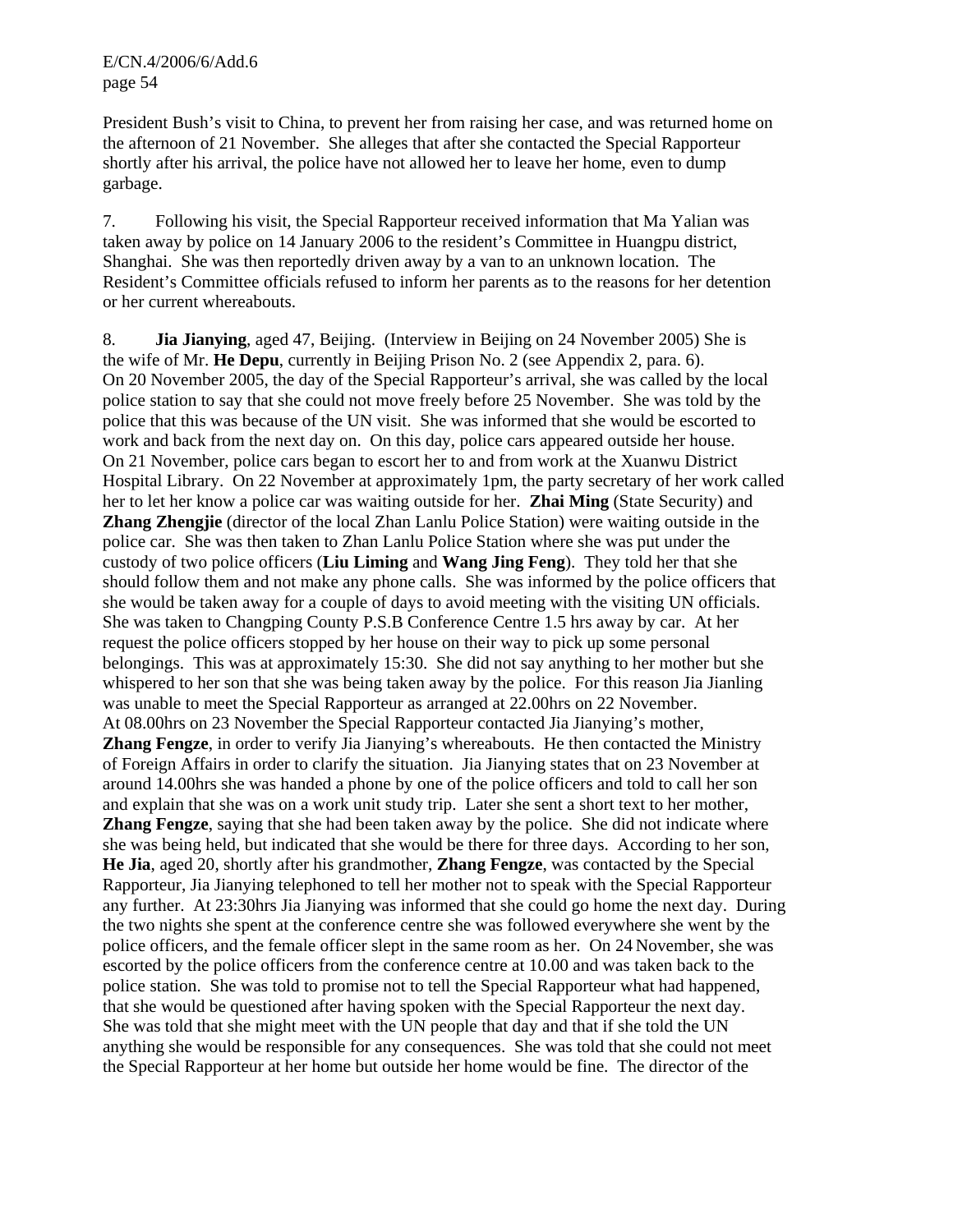police station told her that she had been sent back home, 'perhaps at the instruction of the foreign ministry'. When she arrived home at 1pm, the police told her 'if you meet with these UN people, tell them that we are not at your home anymore.' Over the last 8 years she has been put under house arrest approximately once a month dating from the time that her husband, He Depu, was arrested. As she has been taken away many times by the police, all her colleagues know about it. She estimates that 100 days in each year she is under house arrest, most recently during the Bush and Rice visits. **On 22 November, upon learning that Ms. Jia Jianying had been prevented by the authorities from meeting with him the previous night, the Special Rapporteur protested to the Ministry of Foreign Affairs. He interviewed her on the evening of 24 November.** 

9. **While the Ministry of Foreign Affairs promised to provide, in writing, information concerning the above events, the Special Raporteur has not received any written comments to date. However, following his protest to the Ministry of Foreign Affairs, the Special Rapporteur was provided orally with the following information: The Special Rapporteur was informed that Ms. Jia Jianying had asked the police whether or not she could meet with him. The police gave their assent. However, Ms Jia Jianying changed her mind and decided to attend a work seminar instead which was taking place outside of Beijing. As the seminar was shorter than she envisaged, she was able to return early to Beijing where she met with the Special Rapporteur on 24 November 2005.**

10. **Li Shan Na**, aged 25, Beijing.(Interview in Beijing on 24 November 2005) She is the wife of **Xu Yunghai**, a doctor and a Christian.Her husband, who reportedly helped publish an article about the persecution of a nun in Anshan City, was taken away from the hospital where they worked, together with herself, by officers of Beijing Municipal Police Bureau in November 2003, on suspicion of illegally releasing information ('intelligence') to foreign organizations. They were taken to the Fengsheng Police Station and questioned for seven hours and later released. The police, without a search warrant, then took her husband to his home to conduct a search. Her husband's office was also searched. After the search, Ms. Li did not know where the police had taken her husband. Three months later she learned that he was being detained in Anshan City, Xiaaoshau District. The first court hearing was on 1 March 2004 in Hanjzhou City. At first she was told that she could not attend the hearing but after insisting with the party secretary at the hospital where she worked, he allowed her to go on the assurance that she would not create any sort of trouble and that she sign a document to this effect. She refused to sign.On arrival in Hanjzhou she was told that she could not attend the hearing because it was not public as it concerned state secrets. She managed to gain access to her husband's second hearing in August 2004. At this hearing she received her husband's arrest warrant. She visited her husband for the first time in November 2004 in Xijiao Prison in Hanjzhou. At the meeting he told her that he had been beaten by other inmates at Hanjzhou Detention Centre. He felt that the beatings were at the instigation of the police because they saw what was happening but did not intervene. The effects which she brought to him in prison were all confiscated. Other inmates seemed to know a lot about his personal details including his bank account details which he assumed they could only have learned about from the police officers. Inmates continued to beat him.This is the only visit she has made as he is being detained far away. Ms. Li pointed out that according to law, her husband's two year sentence, which he will complete on 29 January 2006, should have been calculated as beginning at the point of arrest. However, the sentence only started as of the second hearing when she first received his arrest warrant. Ms. Li recounted recent restrictions on her freedom of movement. On 17 November 2005, prior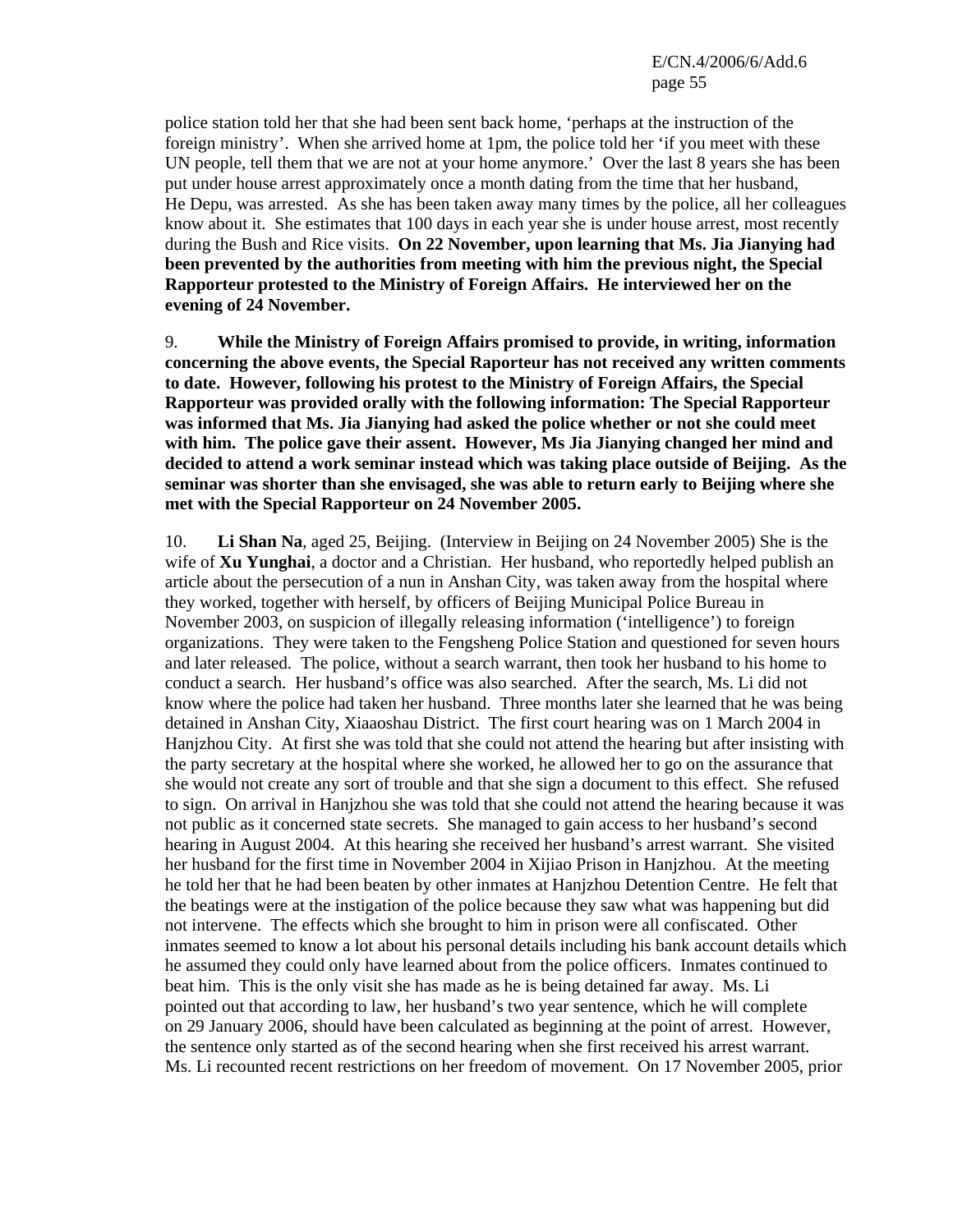to the visit of President Bush, the police came to her house at 9pm, asking about her weekend plans. She told them that she would visit her mother. They said she could not. When she insisted the police relented on the condition that they take her there. On 19 November, the day the US President arrived, the police were present outside her home, and escorted her to her mother. According to Ms. Li, on Saturday nights there is usually one police car outside her home, which normally stays until 11 pm, returning at 5am the next day. However, the police stayed outside her house all night on this occasion. On Sunday, 20 November, when she asked the police, "Why are you still here, the President has gone,' the police replied, "A human rights organization is coming to Beijing.' In the middle of the interview with the Special Rapporteur on the evening of 24 November, Ms. Li received a call from the police asking where she was and telling her that they would come and pick her up. **The Special Rapporteur immediately protested to the Ministry of Foreign Affairs.** 

11. Ms. **Mao Hengfeng**, aged 44, Shanghai (subject of previously transmitted communications, E/CN.4/2005/62/Add.1, para. 296) (Interviewed in Beijing on 24 November 2005). She alleges that she has been targeted by officials for various petitions she has made to Beijing authorities. In one instance, between 9 to 12 March 2003, she was detained at Daqiao Police Station, Yangpu district, Shanghai, where she was beaten heavily against a barred window. During her detention she was denied food and water, and the right to inform her family. The effect of the beatings left her numb on the left side of her body. When she was taken to the hospital, the staff found a petition written on her t-shirt, which resulted in her being taken back to the police station, where officers forcibly removed it. She was later detained from 12 to 16 March at the neighbourhood infectious disease centre and was shortly released thereafter. On 16 March 2004, she was detained, and later sentenced on 5 April 2004 to 18 months' of re-education through labour for "disrupting social order", to be served at the Qingpo Women's RTL camp, Shanghai. The camp reportedly manufactures Christmas tree lights, sweaters, and small toys. She was released on 12 September 2005. During her first 15 days at the camp, education consisted of being forced to stand from 5am to 11pm, with 15 minute breaks for meals. Non-compliance would result in beatings, often by other prisoners upon the orders of the guards. On other occasions, the prisoners would be forced to march in the hot sun for a half day, and those that disobeyed would be forced to march the whole day. She reported that one prisoner, Ms. **Li Limao**, who was a Falun Gong practitioner, died one month after the Chinese New Year in 2005 following a punishment for disobedience. She was hung from a window from her hands tied behind her back, and with her toes just touching the floor. Mao Hengfeng reported that a "white powder" was often mixed in the prisoners' meals which had a sedative effect. Following the 15 day education period, when she refused to work, Mao Hengfeng was placed in a cell with two other prisoners. There she was regularly forced to sit or stand for long durations at the risk of being beaten if she did not comply. Between 9 to 17 August 2004, on the orders of the guards, the prisoners had tied her arms and legs to a bed and attempted to force drugs into her mouth to force her to admit her wrongdoing. During this time she was refused access to a toilet. After 17 August 2004, she was moved to a small disciplinary cell for one week, tied to a bed, and her face covered with a mask with only a hole for her nose. Again she was forced to admit her crime, but when she accused the other prisoners of being 'fascist' they attempted to suffocate her. Between 9 to 12 November 2004, she was brought back to this cell, tied to the bed, and not provided with appropriate bedding and clothing despite the cold, and lack of heating. Speakers in the cell blasted loud music. Visits were granted at the discretion of the prison management, despite regulations stipulating monthly visits, and usually after injuries had sufficiently healed. Medical treatment for her injuries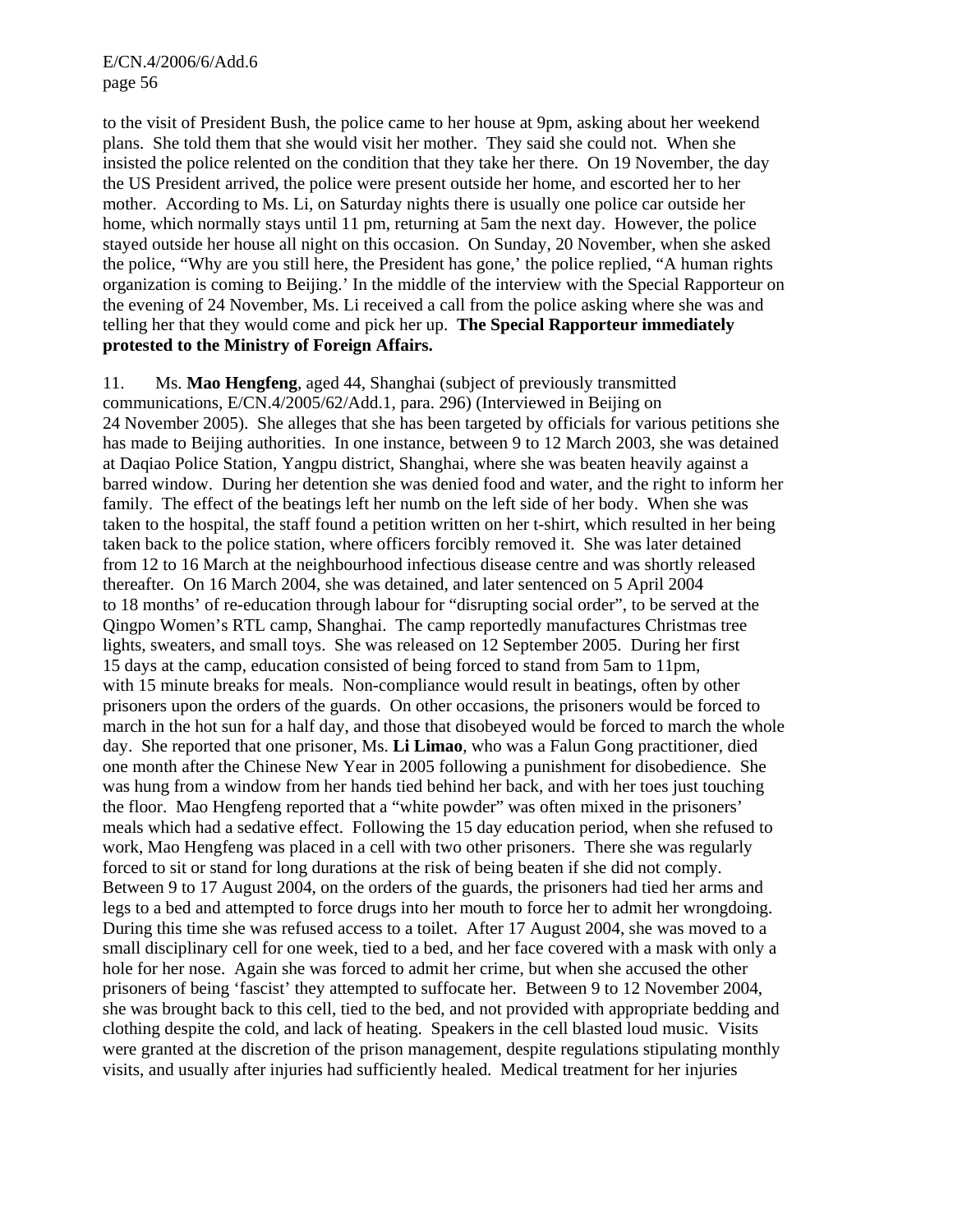consisted merely of lotion, and when she appealed for further treatment she was threatened with being handcuffed and shackled. On one occasion, a doctor diagnosed her erroneously with high blood pressure and prescribed her medication which left her mouth numb for days. She indicated that she has complained to the authorities about her treatment with no effect. Mao Hengfeng also alleges that she has been detained by Daqiao Police Station officers on a number of times to prevent her from raising her complaints at high-level events and during visits of foreign dignitaries.

12. Following the visit of the Special Rapporteur two UAs were sent out on her behalf. The first UA of 5 January 2006 concerned allegations that she was being detained incommunicado by 7 Residents' Committee officials in a Shanghai hotel from 3-6 January. The officials reportedly beat her several times, grabbed her breasts and prevented her from sleeping during this period. The second UA of 1 February 2006 was sent out following her re-arrest on 24 January after she travelled to Beijing to take part in an unofficial memorial service marking the first anniversary of the death of former Chinese leader Zhao Ziyang. According to information received, she was forcibly taken back to Shanghai by police officers because of her protests about human right and was held incommunicado for 16 days by the Public Security Bureau of Shanghai in Liangren Hotel. She was released on 8 February 2006. No responses have been received from the PRC in relation to any of the UAs sent out on behalf of Mao Hengfeng.

13. **Liu Xinjian**, aged 49, Shanghai (Interviewed on 24 November 2005). She alleges that in relation to petitions she has made to the Communist People's Congress, concerning the illegal demolition of her home, and beatings by village security brigade personnel, she has been targeted by the authorities. She was detained on 16 February 2003 by police officers of Qibao Police Station, beaten by personnel with fists and feet, taken for a psychiatric evaluation, and held there for two days before being transferred to the Minghang Detention Centre. On 22 February, she was transferred to the Ti Lan Qiao Prison Hospital, restrained to a bed for five days and sedated, before being taken to the Minghang Psychiatric Hospital on 3 March. On 3 June 2003, she lodged a complaint at the Supreme People's Court, Shanghai and sought to see the Chief Judge, in connection with a divorce case. Officers of Qibao Town Police Station detained her and took her to the Minghang Psychiatric Hospital the following day. At the hospital she was restrained to a bed for five days and forced to take tranquilizers. She was given four injections, which left her feeling thirsty, unable to swallow, numbed her tongue and impaired her vision. When she questioned the chief physician why she was being treated like this, he responded, "You are not in a hospital, but in a prison." Her son visited her weekly. He tried to bail her out on numerous occasions, and even appealed for help from a local television station, with no success. The hospital required the consent of the police station in order to release her, and upon the guarantee of her son that she would not make any further petitions, she was released on 20 January 2004.

14. **Zhao Xing**, aged 37, lawyer and head of the Empowerment Rights Institute (telephone interview of 28 November 2005). Earlier this year he had tried to organize a demonstration against the former Premier. He was detained in Beijing County Security Bureau and then in the Beijing Detention Centre. After two months and three days he was released on bail. He sought the consent of the police to visit family members in Chengdu. He also had some farmers' cases there. On 13 November 2005 at 1pm, he traveled to Chengdu with his parents by train in the company of a policeman. In Chengdu he observed that he was being constantly followed by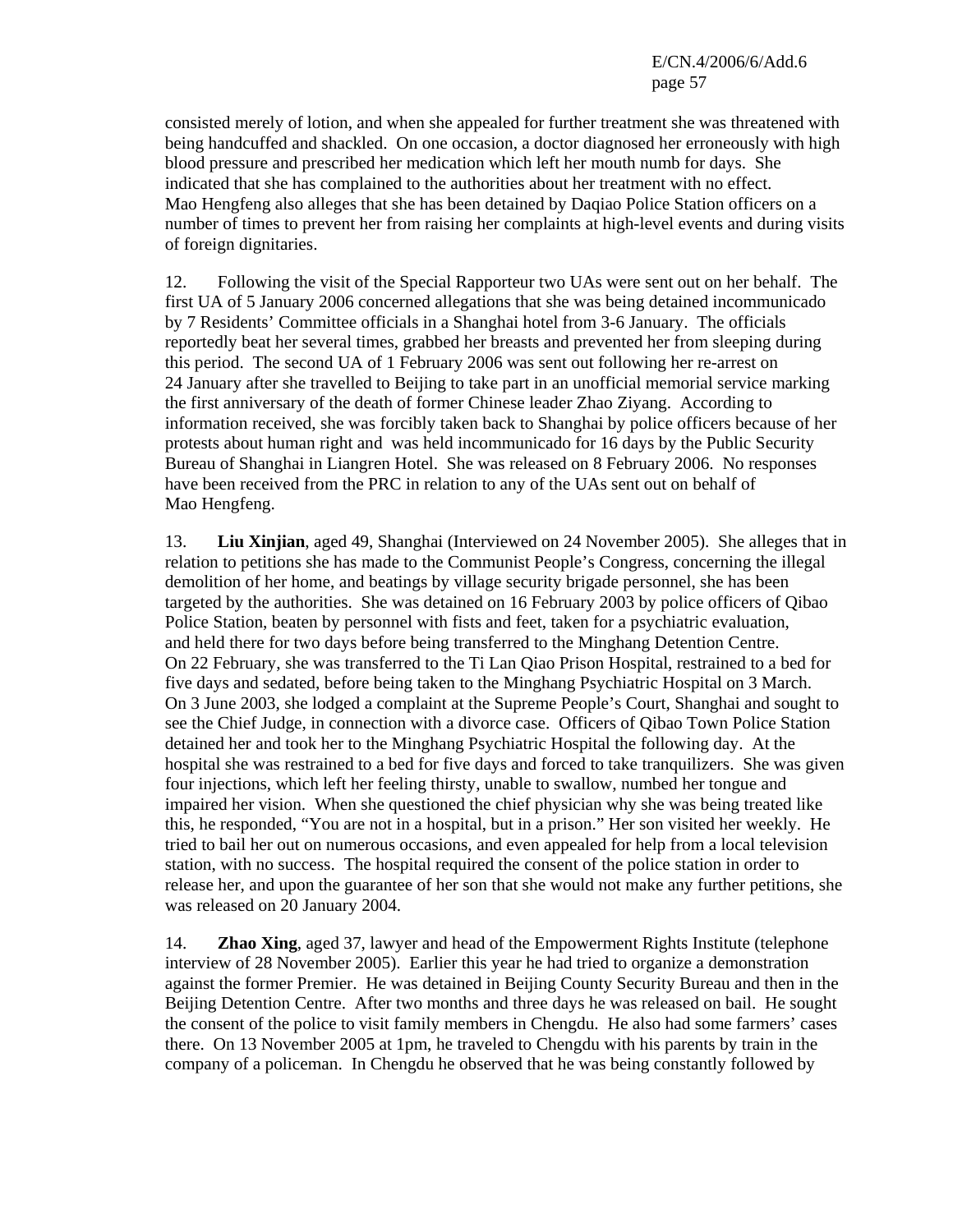two cars. On 17 November at about 10pm, he was beaten outside the Chungling Hotel by six or seven persons in plainclothes, witnessed by a number of people in his tour group. He was beaten with an iron bar on the head and on his right leg, which was fractured from the knee upwards. He reported the beating about half an hour after the incident to the police and asked them for a record of the incident and to protect the evidence. They refused to do this. The police took him to Mao County hospital about one and a half hours away. He arrived there at midnight and stayed until 6am of 18 November. He was treated for his injuries there. He received 11 stitches for his head but the doctors there told him that they could not treat his leg. He was later taken to the orthopaedic hospital of the Chengdu army region, where he was at the time of the interview. Though he would not require surgery, he was told that he would have to remain there with his leg in a cast for two months. The police have indicated to him that one suspect has been located but has not been arrested. According to his investigations, approximately 80% of those detained are tortured in order to extract confessions, typically in the police station or at the brigade for criminal investigation.

15. In written comments of 25 January 2006, the Government provided the following information in relation to the above case: "On November 17, 2005, Zhao Xin was traveling with a tour group in Jiuzhaigou, Sichuan and lodged at the Qianglin Hotel in Mao County, Aba Prefecture, Sichuan Province. During that time, Zhao and three other members of the tour group drank a great deal of alcohol in the hotel nightclub, there was a dispute with the hotel over the amount of the bill when it was time to pay, and he was assaulted by the nightclub manager and servers, leading to head injuries and multiple fractures in his kneecaps and ribs. Zhao sought inpatient treatment the following day in Chengdu's August First Orthopedic Hospital. Following the incident, the public security bureau in Mao County, Sichuan immediately carried out an investigation and obtained evidence according to law and criminally detained those who caused the disturbance. Zhao is presently receiving treatment in the Chengdu hospital. This case is in the process of being handled further according to legal procedures. This case is completely the result of a commercial consumer dispute."

16. **Chen Guangcheng**, aged 34, a self-taught lawyer, (telephone interview on 28 November 2005). Chen Guangcheng has been under "residential surveillance" (house arrest) since 6 September 2005 for exposing family planning violence in Linyi and providing legal aid to villagers who were to take legal action regarding these abuses against local authorities. His wife has also been prevented from leaving the house, and was once beaten when she came out to meet visitors. Their telephone line has been cut off and their computer confiscated. On 6 September 2005, Chen was detained in Beijing by police from Shandong Province, who took him back to Linyi and placed him under house arrest the following day. Since then, his house has reportedly been surrounded by up to 50 men and many cars; his landline and mobile phone services have been cut off, and his computer seized. On 4 October, law lecturer Xu Zhiyong, lawyer Li Fangping, and another lawyer attempted to visit Chen and negotiate with local officials to have his house arrest lifted. The lawyers were stopped on their way to the house. Chen reportedly managed to leave his house and spoke with them briefly, but was then forcibly taken back. When he resisted, he was beaten up by men surrounding his house. The lawyers tried to go to Chen's house, but they were stopped and reportedly beaten up and taken to a police station where they were interrogated. They were told that the case now involved "state secrets" and escorted back to Beijing. On 10 October, Chen Guangcheng's cousin Chen Guangli and another villager, also surnamed Chen, who had been giving interviews